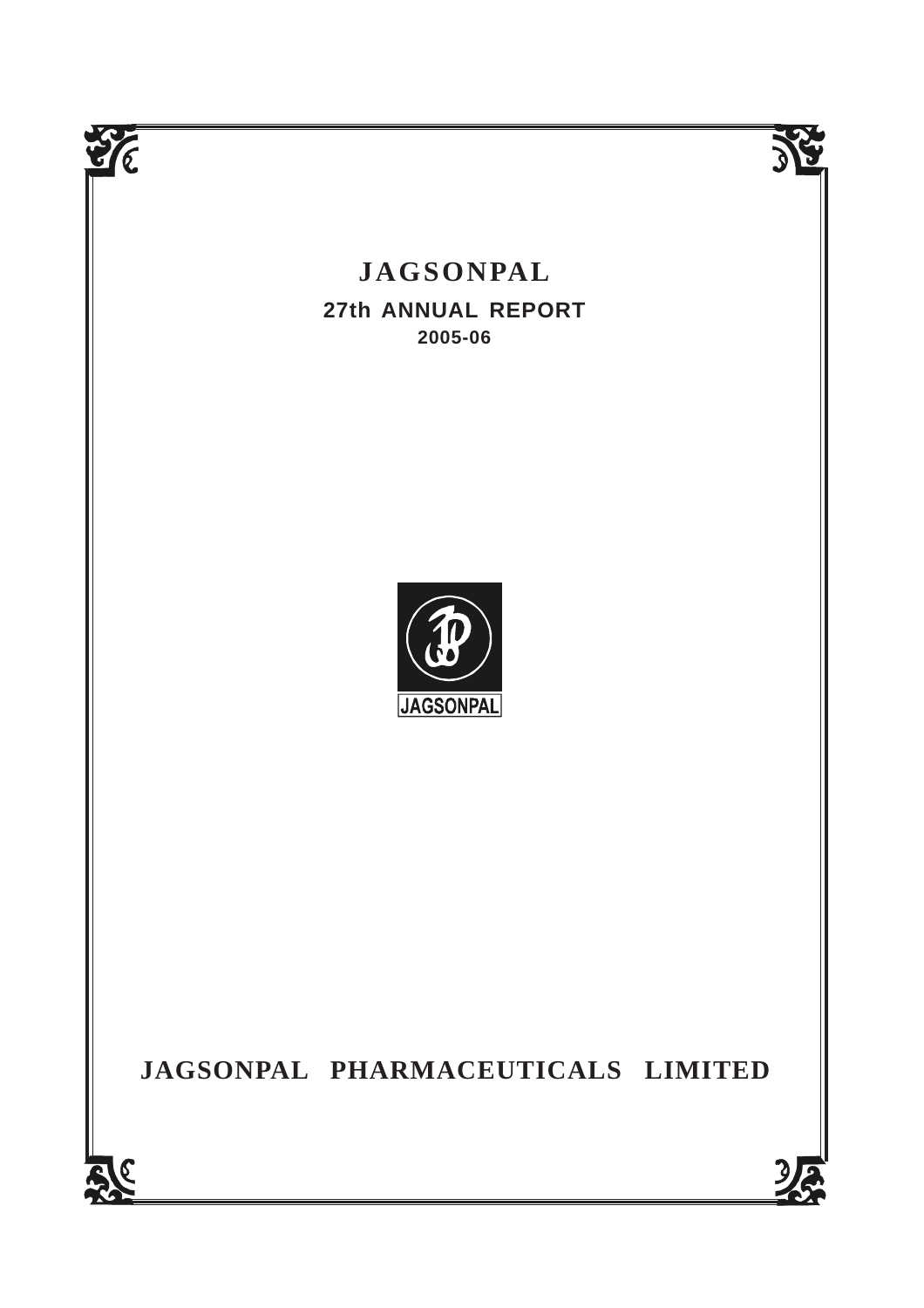## **BOARD OF DIRECTORS**

J.S. Kochhar – Chairman A.C. Chakrabortti S. Mukhopadhyay Dr. S.K. Goyal R.P.S. Kochhar – Managing Director

## **GENERAL MANAGER**

S.K. Dudeja

## **BANKERS**

Punjab & Sind Bank Central Bank of India

## **AUDITORS**

P.P. Thukral & Co. Chartered Accountants

## **REGISTERED OFFICE**

T-210 J, Shahpur Jat, New Delhi-110049

| <b>INDEX</b> |  |
|--------------|--|
|              |  |
|              |  |
|              |  |
|              |  |
|              |  |
|              |  |
|              |  |
|              |  |
|              |  |

2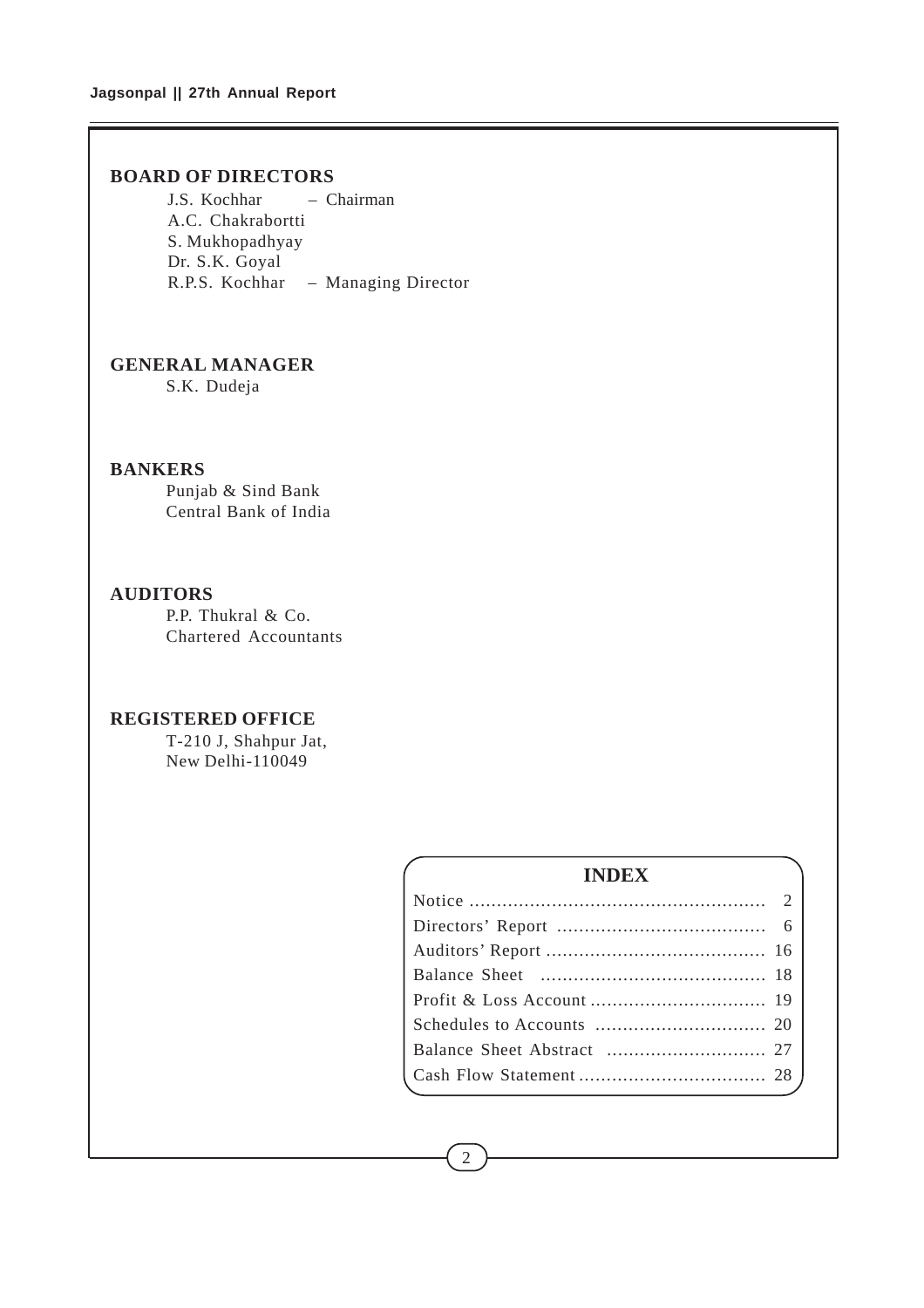## **Notice**

NOTICE is hereby given that the 27th Annual General Meeting of the members of JAGSONPAL PHARMACEUTICALS LIMITED will be held on Saturday, the 30th day of September, 2006 at 10.00 A.M. at Vanita Samaj, 13, Institutional Area, Lodi Road, New Delhi - 110003 to transact the following business:

## Ordinary Business

- 1. To receive, consider and adopt the audited Balance Sheet as at 31st March, 2006 and the Profit and Loss Account for the year ended on that date along with the reports of Auditors' and Directors' thereon.
- 2. To declare dividend on Equity Shares.
- 3. To appoint a Director in place of Mr. A.C.Chakrabortti who retires by rotation and being eligible, offers himself for reappointment.
- 4. To appoint Auditors and fix their remuneration.

### Special Business:

- To consider and if thought fit to pass the following resolution with or without modifications as Ordinary Resolution:
- 5. RESOLVED that Dr. S.K.Goyal be and is hereby appointed a Director of the Company whose period of office is liable to determination by retirement of directors by rotation.
- To consider and if thought fit to pass the following resolutions with or without modifications as Special Resolution:
- 6. RESOLVED THAT the company hereby accords its approval and consent under sections 198, 269, 309 and other applicable provisions, if any of the Companies Act, 1956 and all other applicable statutory provisions, if any to the appointment of Mr. Jagmohan Singh Kochhar as Chairman of the Company and Board of Directors and to his receiving remuneration, benefits and amenities for a period of 5 years with effect from 1st April, 2007 upon the terms and conditions and stipulations contained in an agreement to be entered into between the Company and Mr. Jagmohan Singh Kochhar, a draft whereof is placed before the meeting and for the purposes of identification is subscribed by one of the directors hereof, which agreement is hereby specifically sanctioned with the liberty to the Board of Directors to alter and vary the terms and conditions of the said appointment and/or remuneration and/or

agreement as may be agreed to between the Board of Directors and Mr. Jagmohan Singh Kochhar, provided however, that the remuneration payable to Mr. Jagmohan Singh Kochhar, shall not exceed the maximum limits for payment of managerial remuneration in accordance with the laws, policies, rules, regulations or guidelines in force from time to time.

The Draft agreement to be entered into between the Company and Mr. Jagmohan Singh Kochhar and the remuneration to be paid, is placed for the approval of the Members.

- A. The total remuneration payable to the Chairman shall be subject to the overall ceilings laid down in Sections 198 and 309 of the Companies Act, 1956.
- B. i. For the Company's financial year 2007-08 and thereafter, the remuneration payable by way of salary shall be Rs.1,50,000/- per month and shall be subject to the overall limits laid down in Sections 198 and 309 of the Companies Act, 1956 read with Schedule XIII of the Companies Act 1956.
	- ii. House rent allowance in addition to the above remuneration would be 60% of the Salary.
	- iii. Perquisites in addition to the above remuneration would comprise of Leave travel concession, Club fees, medical reimbursement, personal accident insurance, such perquisites being restricted to Rs.6,00,000/- per annum, subject to the overall limits laid down in Sections 198 and 309 of the Companies Act, 1956, read with Schedule XIII of the Companies Act, 1956. For the purpose of calculating the above ceiling, perquisites shall be evaluated as per Income Tax Rules wherever applicable. Provision of car for official duties and telephone at residence (including payment of long distance official calls) shall not be included for calculating the above ceiling.
	- iv. In addition, Mr. Jagmohan Singh Kochhar shall be entitled to the Company's contribution to Provident Fund and Superannuation Fund and Gratuity payment in accordance with the rules of the Company. However, these payments shall not be included in the computation of limits of perquisites.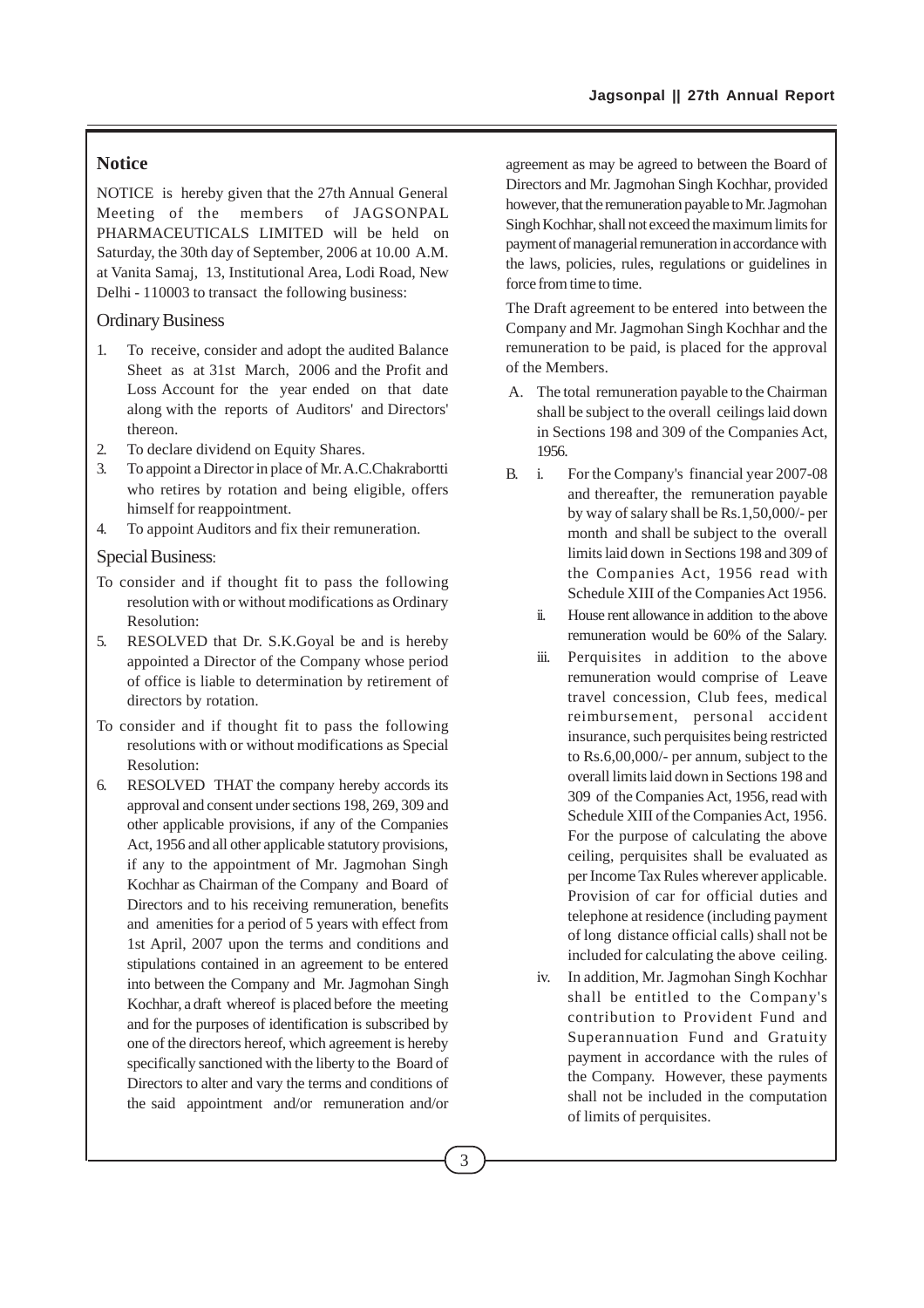- v. Commission in addition to the above may be allowed subject to a maximum of 4% per annum subject to the overall limits laid down in Sections 198 and 309 of the Companies Act, 1956, read with Schedule XIII of the Companies Act, 1956.
- 7. RESOLVED THAT the company hereby accords its approval and consent under sections 198, 269, 309 and other applicable provisions, if any of the Companies Act, 1956 and all other applicable statutory provisions, if any to the appointment of Mr. Rajpal Singh Kochhar as Managing Director of the Company and Board of Directors and to his receiving remuneration, benefits and amenities for a period of 5 years with effect from 1st April, 2007 upon the terms and conditions and stipulations contained in an agreement to be entered into between the Company and Mr. Rajpal Singh Kochhar, a draft whereof is placed before the meeting and for the purposes of identification is subscribed by one of the directors hereof, which agreement is hereby specifically sanctioned with the liberty to the Board of Directors to alter and vary the terms and conditions of the said appointment and/or remuneration and/ or agreement as may be agreed to between the Board of Directors and Mr. Rajpal Singh Kochhar, provided however, that the remuneration payable to Mr. Rajpal Singh Kochhar, shall not exceed the maximum limits for payment of managerial remuneration in accordance with the laws, policies, rules, regulations or guidelines in force from time to time.

The Draft agreement to be entered into between the Company and Mr. Rajpal Singh Kochhar and the remuneration to be paid, is placed for the approval of the Members.

- A. The total remuneration payable to the Managing Director shall be subject to the overall ceilings laid down in Sections 198 and 309 of the Companies Act, 1956.
- B. i. For the Company's financial year 2007-08 and thereafter, the remuneration payable by way of salary shall be Rs.1,50,000/- per month and shall be subject to the overall limits laid down in Sections 198 and 309 of the Companies Act, 1956 read with Schedule XIII of the Companies Act 1956.
	- ii. House rent allowance in addition to the above

remuneration would be 60% of the Salary.

- iii. Perquisites in addition to the above remuneration would comprise of Leave travel concession, Club fees, medical reimbursement, personal accident insurance, such perquisites being restricted to Rs.6,00,000/- per annum, subject to the overall limits laid down in Sections 198 and 309 of the Companies Act, 1956, read with Schedule XIII of the Companies Act, 1956. For the purpose of calculating the above ceiling, perquisites shall be evaluated as per Income Tax Rules wherever applicable. Provision of car for official duties and telephone at residence (including payment of long distance official calls) shall not be included for calculating the above ceiling.
- iv. In addition, Mr. Rajpal Singh Kochhar shall be entitled to the Company's contribution to Provident Fund and Superannuation Fund and Gratuity payment in accordance with the rules of the Company. However, these payments shall not be included in the computation of limits of perquisites.
- v. Commission in addition to the above may be allowed subject to a maximum of 4% per annum subject to the overall limits laid down in Sections 198 and 309 of the Companies Act, 1956, read with Schedule XIII of the Companies Act, 1956.
- 8. RESOLVED that subject to approval of the Central Government under section 314 and other provisions of the Companies Act, 1956, if any, Mr. Prithipal Singh Kochhar, son of Mr. Rajpal Singh Kochhar, Managing Director of the Company, be and is hereby appointed to hold an office of profit under the Company as Vice President– International Business for a period of 5 years with effect from 1st October, 2006 as per the terms and conditions mentioned herein.
	- i) Basic Salary Rs. 80,000/- p.m.
	- ii) House Rent Allowance 60% of the Basic salary.
	- iii) Contribution to provident and superannuation funds as per the rules of the company
	- iv) Group Personal Accident Insurance as per the rules of the company.
	- v) Leave travel concession as per rules of the Company.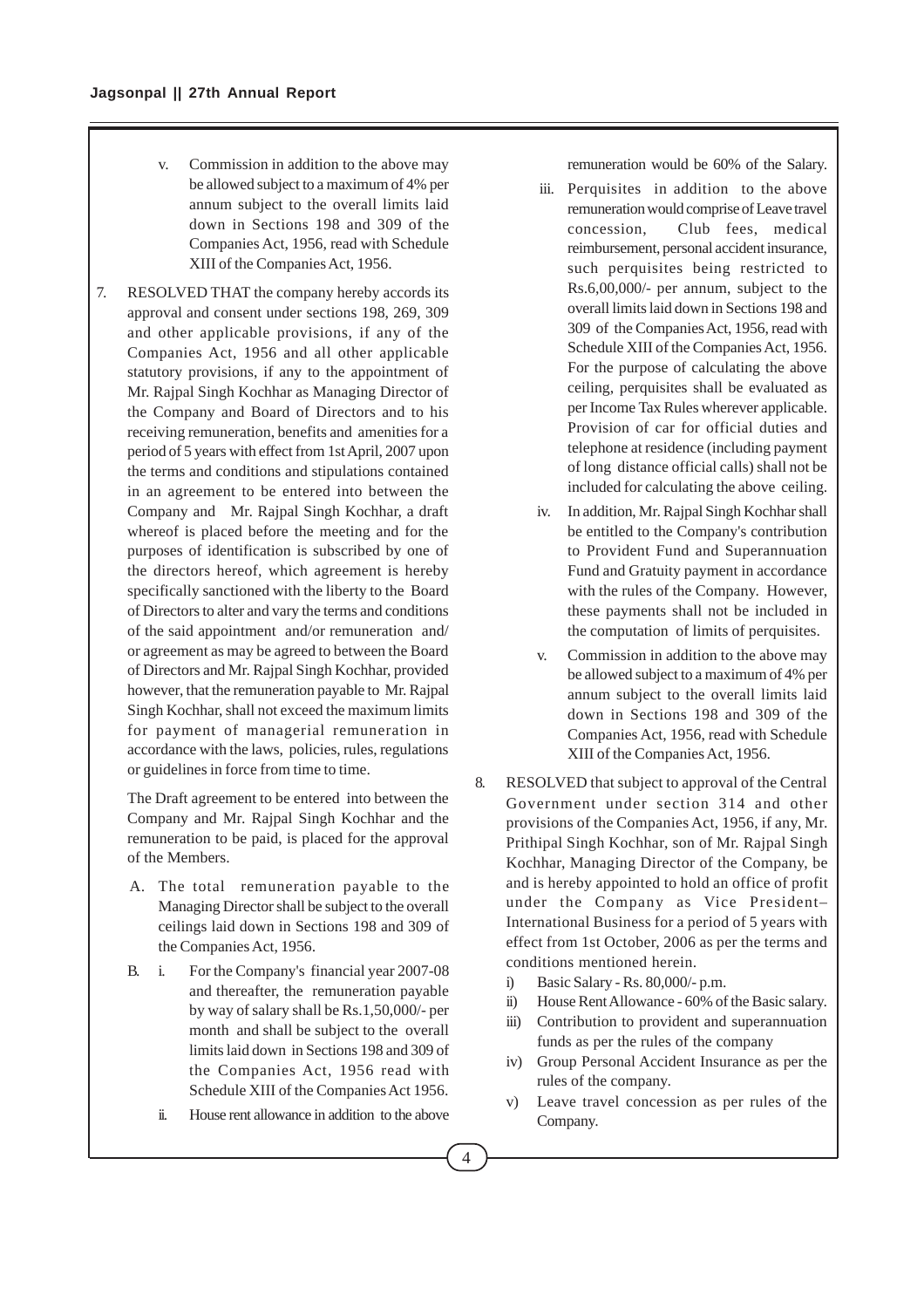- vi) Medical Reimbursement as per rules of the Company.
- vii) Company car for official use.
- viii) Telephone at residence (including payment of long distance official calls).
- ix) Leave entitlement as per rules of the Company.
- x) The tenure will be subject to termination by three months notice in writing on either side.

By Order of the Board

|  | Place : New Delhi | S.K. Mata         |
|--|-------------------|-------------------|
|  | Dated: 31.07.2006 | Company Secretary |

## NOTES :

- 1. A MEMBER ENTITLED TO ATTEND AND VOTE AT THE MEETING IS ENTITLED TO APPOINT A PROXY TO ATTEND AND VOTE INSTEAD OF HIMSELF AND SUCH PROXY NEED NOT BE A MEMBER OF THE COMPANY. PROXIES IN ORDER TO BE EFFECTIVE, SHOULD BE DULY STAMPED, COMPLETED AND SIGNED AND MUST BE LODGED AT THE REGISTERED OFFICE OF THE COMPANY NOT LESS THAN 48 HOURS BEFORE THE COMMENCEMENT TIME OF THE MEETING.
- 2. The explanatory Statement pursuant to Section 173(2) of the Companies Act, 1956 is annexed hereto and forms part of this notice.
- 3. The Register of Members and Share Transfer Books of the Company will remain closed from 28th September, 2006 to 30th September, 2006 (both days inclusive).
- 4. The dividend, if declared at the meeting, will be payable on or after October 7, 2006.
- 5. In order to ensure safety against fraudulent encashment of dividend warrants, Members holding shares in physical form are requested to furnish to the Company bank account details which will be printed on the dividend warrants. In case you wish to receive dividend through Electronic Clearing Service (ECS), please provide your bank account details along with a photocopy of the cancelled cheque slip bearing the 9 digit MICR code number of the bank where the account is held so that the dividend can be remitted to the credit of your bank account through ECS facility, provided such facility is available in your locality.

Members holding shares in demat form are advised to inform their bank account details/confirm correctness of such details with their respective Depository Participants (DPs). In case 9 digit MICR code is also available with the bank account details, the same will be used for payment of dividend through ECS provided such facility is available in your locality.

6. Members who have not encashed or claimed their dividend for the financial year ended March 31, 1999, and/or subsequent financial years are requested to forward their claim to the Company for encashment of unclaimed dividend.

Members are requested to note that dividends not encashed or claimed within 7 years from the date of transfer to the Company's unpaid dividend account will as per section 205 A of the Companies Act, 1956, be transferred to the Investor Education and Protection Fund, established under section 205 C of the Companies Act, 1956.

Please note that the dividend for the year ended March 31, 1999 will be transferred to the Investors Education and Protection Fund in November 2006, hence Members are requested to claim the said dividend immediately.

- 7. Members are requested to notify immediately any change of address, quoting their folio number.
- 8. Members attending the meeting are requested to complete the enclosed Attendance slip and deliver the same at the entrance of the meeting place.
- 9. It will be appreciated that queries, if any, on Accounts and Operations of the Company are sent to the Company ten days in advance of the meeting so that the answer may be made readily available.
- 10. Members are requested to bring their copy of the Annual Report at the meeting.
- 11. Profile of Mr. A.C. Chakrabortti, the director retiring by rotation.

Mr. A.C.Chakrabortti is a Fellow member of the Institute of Chartered Accountants of India and F.C.A (Engl. & Wales). He is the past president of the Institute of Chartered Accountants of India.

He is on the Board of directors of the Company since 1986. He does not hold any share in the Company. Mr. Chakrabortti is a director and committee member in the following companies :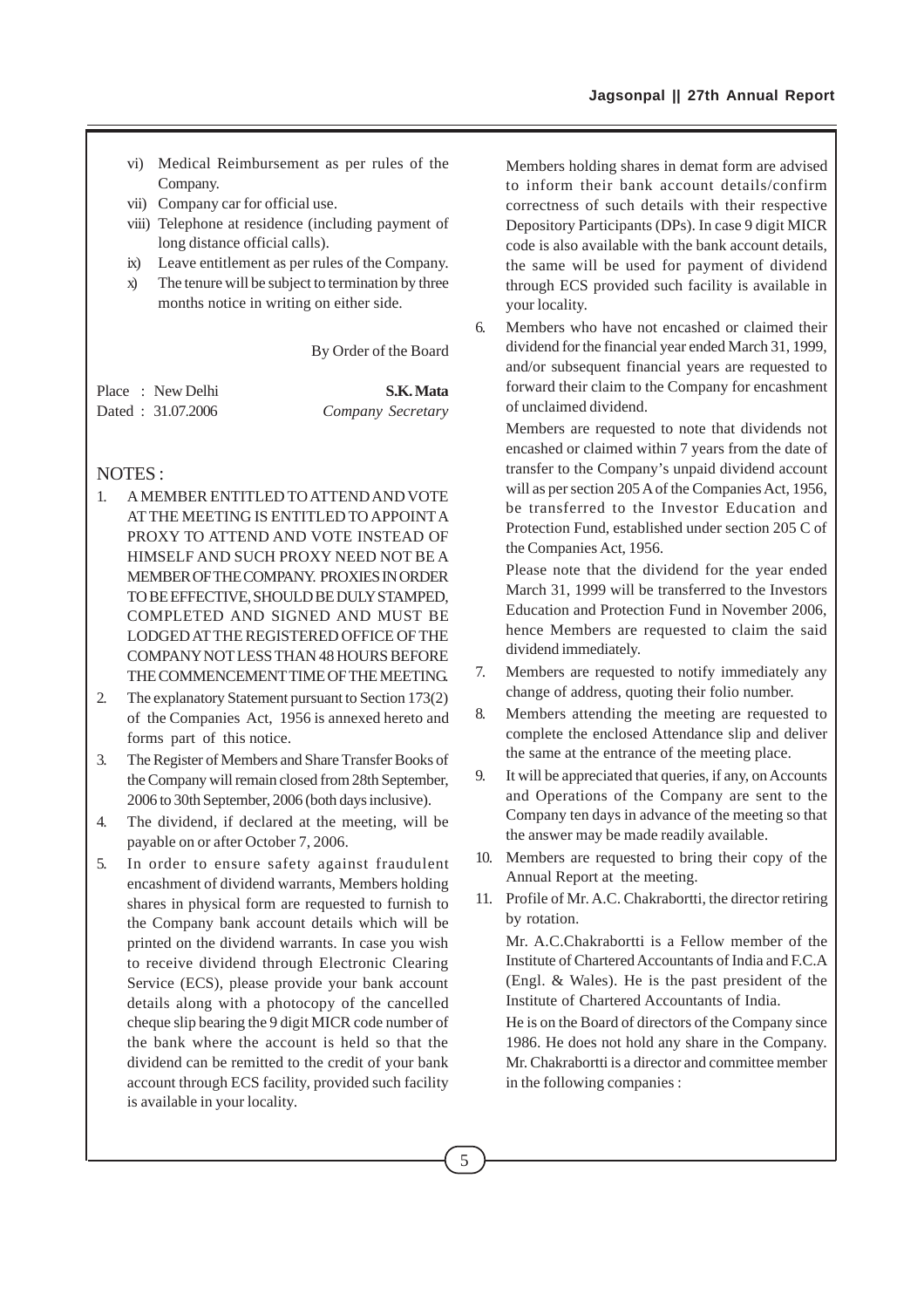#### **Company Designation**

| Chairman         |
|------------------|
|                  |
| Chairman         |
| Vice Chairman    |
| Director         |
| Director         |
| Director         |
| Director         |
|                  |
| Director         |
| Director         |
| Director         |
| Director         |
|                  |
| Director         |
| <b>Audit</b>     |
| <b>Committee</b> |
|                  |
| Chairman         |
| Chairman         |
| Chairman         |
| Chairman         |
|                  |

Binani Industries Limited Member None of the Director except Mr. A.C.Chakrabortti is interested in the resolution.

#### **Explanatory Statement**

## **Pursuant to section 173(2) of the Companies Act, 1956.** Item No. 5

Dr. S.K. Goyal, a Professor joined the Board as Additional Director on 30.12.2005. He vacates the office on the meeting and being eligible offers himself for reappointment. The Company has received a notice under Section 257 of the Companies Act, 1956 from a member proposing the candidature of Dr. Goyal.

Dr. S.K.Goyal is an Economist of international repute. He is a Ph.D from the Delhi School of Economics and M.A. from Punjab University. He is Vice-Chairman & Professor Emeritus of the Institute for Studies in Industrial Development, New Delhi. He has held various senior positions including Hon. Chairman of Research Advisory Committee, Planning Commission, Govt. of India in the rank of Cabinet Minister.

Dr. Goyal has vast experience in the area of Economics and Finance. He has contributed many research reports and articles at National and International level.

None of the Directors except Dr. S.K.Goyal is interested in

this resolution. Directors recommend passing of the ordinary resolution.

Item No. 6 & 7

The company had in its General Meeting held on 29.9.2001 fixed the salary, perquisites and managerial remuneration of Mr. Jagmohan Singh Kochhar, Chairman and Mr. Rajpal Singh Kochhar, Managing Director with effect from 1st April, 2002 for a period of 5 years. Their contracts are proposed to be renewed with effect from 1st April 2007 on the same salary, perquisites and other terms and conditions. The Directors consider that the services of Mr. Jagmohan Singh Kochhar and Mr. Rajpal Singh Kochhar are extremely useful, considering the good performance of the company since their association as the Chairman and the Managing Director and it would be in the interest of the company to re-appoint Mr. Jagmohan Singh Kochhar and the Chairman and Mr. Rajpal Singh Kochhar as the Managing Director. The Board had in its meeting held on 31.7.2006 approved the renewal of contracts.

Mr. Jagmohan Singh Kochhar and Mr. Rajpal Singh Kochhar are interested in the resolutions.

The Directors recommend the resolution for approval of the shareholders.

Item No. 8

As per Section 314 of the Companies Act, 1956, approval of General meeting by way of a special resolution and approval of Central Government is required for an appointment of the Director and/or a relative to an office or place of profit. The Board had in its meeting held on 31.07.2006 approved the appointment of Mr. Prithipal Singh Kochhar, son of Mr. Rajpal Singh Kochhar, Managing Director of the Company subject to necessary approvals. Mr. Prithipal Singh Kochhar is also related to the Chairman of the Company.

Mr. Prithipal Singh Kochhar, aged 27 years holds a dual degree in Economics and International Relations from Syracuse University, USA.

He has experience in International Business and Multilateral trade practices. Mr. Kochhar will be looking after the Exports and International business of the company. The Directors recommend the resolution for approval of the shareholders

By Order of the Board

Place : New Delhi **S.K. Mata** Dated : 31.07.2006 *Company Secretary*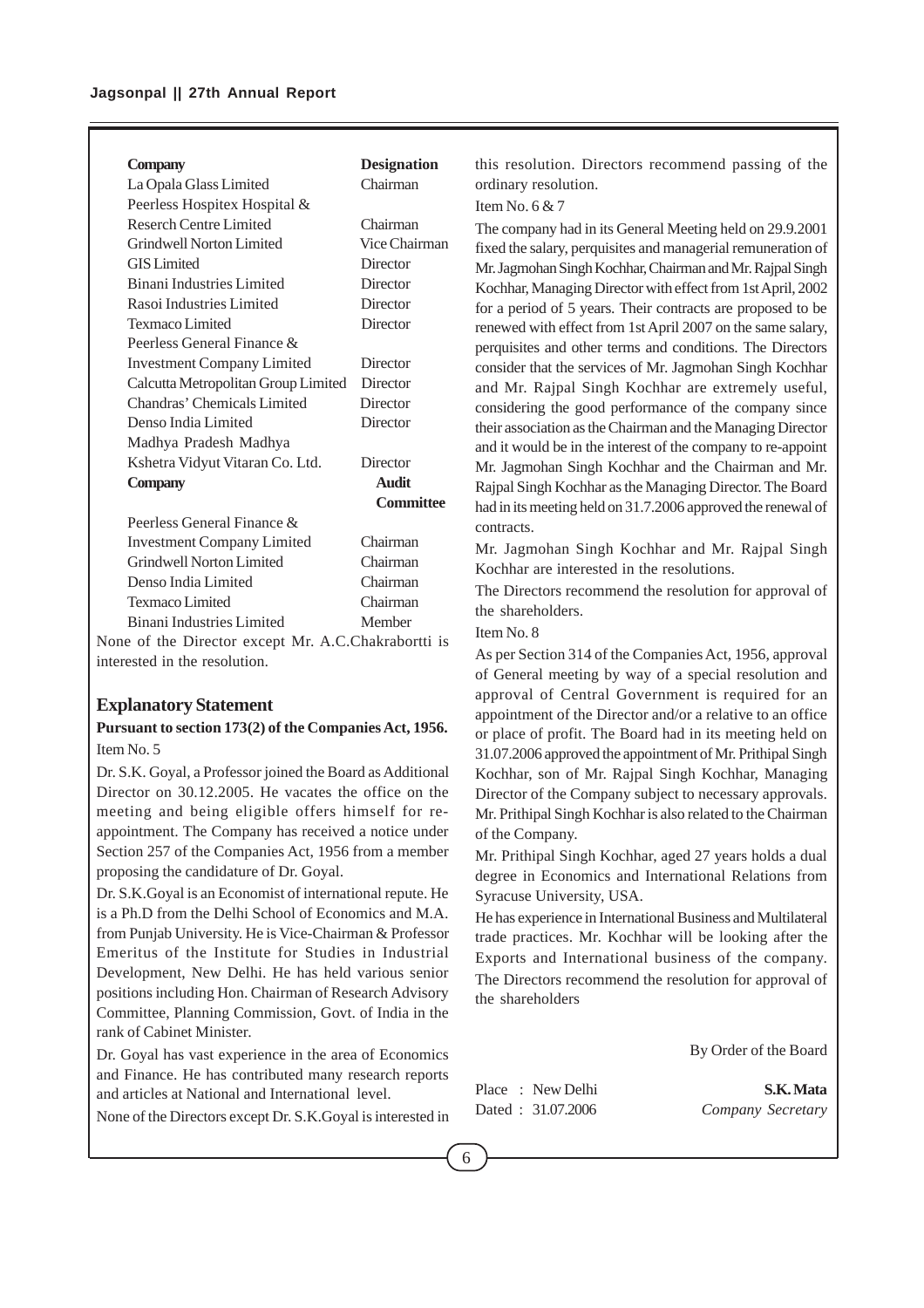## **Directors' Report**

#### **To the members of Jagsonpal Pharmaceuticals Limited**

Your Directors have the pleasure in presenting their Twenty Seventh Annual Report of the Company and the Audited Accounts, for the period ended 31st March, 2006.

## **Financial highlights**

The financial performance of the company is as under:

| <b>Particulars</b>                 | <b>Current</b> | <b>Previous</b> |
|------------------------------------|----------------|-----------------|
|                                    | <b>Year</b>    | <b>Year</b>     |
| <b>Sales</b>                       | 17213.43       | 14801.11        |
| <b>Operating Expenditure</b>       | 15750.02       | 13513.00        |
| Profit before interest,            |                |                 |
| depreciation and tax               | 1463.41        | 1288.11         |
| <b>Financial Expenses</b>          | 469.86         | 329.80          |
| Depreciation                       | 150.93         | 131.71          |
| Profit before Tax                  | 842.62         | 826.60          |
| Provision for taxation             | 282.36         | 280.13          |
| Deferred Tax                       | 0.79           | 14.67           |
| Fringe Benefit Tax                 | 63.07          | 0.00            |
| Profit after tax                   | 496.40         | 531.80          |
| Balance brought forward            | 702.37         | 665.95          |
| Profit available for appropriation | 1198.77        | 1197.75         |
| Appropriations:                    |                |                 |
| Proposed Dividend                  | 26.20          | 261.98          |
| Additional Income tax on Dividend  | 3.67           | 33.40           |
| Transfer to General Reserve        | 50.00          | 200.00          |
| Income Tax for earlier years       | 233.86         |                 |
| Balance carried forward            | 885.04         | 702.37          |

(Rs. in Lacs)

### **Operations**

During the period ended March, 2006 sales of the Company grew by 16.29% to Rs.17213.43 lakhs as compared to Rs. 14801.11 lakhs for the year ended March, 2005. The profit before tax increased marginally from Rs. 826.60 lacs to Rs. 842.62 lacs. The performance of the Company for the period under review was far below then expected.

The year 2005-06 was not a good year for the industry. However, Company has been able to achieve the above results against heavy odds, such as, sluggish market trends, lower growth rate of the industry in general and in particular adverse impact caused by the major product line coming in the ambit of DPCO price regulation. It was sheer determination and hard labour put in by the management and staff, which saw us sail through severe competition, cut throat discounting and under cutting. Your company introduced various measures to counter these adverse factors. These measures helped to sustain the company during the year.

The Company launched/re-launched a few products and increased the area for many other products during the period and the same have been well received in the market. The benefit of the same will be seen in coming years.

The marketing strategies deployed during the year are likely to yield still better results in the future.

#### **Dividend**

Your Directors are pleased to recommend for your consideration a dividend of 2 %. This will absorb a sum of Rs. 26,19,800/- (Sum for previous period Rs. 2,61,98,000/ exclusive of Corporate tax thereon).

#### **Delisting of Shares**

During the year under review the Equity shares of company were delisted from the Delhi Stock Exchange Association Limited (DSE) and Ludhiana Stock Exchange Association Limited (LSE).

The Equity Shares continue to be listed and regularly traded at the National Stock Exchange of India Limited (NSE) and the Bombay Stock Exchange Limited (BSE).

### **Employees**

The Company continued to maintain cordial relations with its employees at all levels. No man-days were lost during the period due to industrial strife. The information as required under section 217 (2A) of the Companies Act, 1956, read with the Companies (Particulars of Employees) Rules, 1975, is enclosed in Annexure 'B' and forms part of this Report.

### **Directors**

Mr. A.C. Chakrabortti, Director retires by rotation at the ensuing Annual General Meeting and being eligible offers himself for reappointment.

We are pleased to inform that Dr. S.K. Goyal having vast experience in the field of finance and economics, has kindly joined the Board of Directors of the Company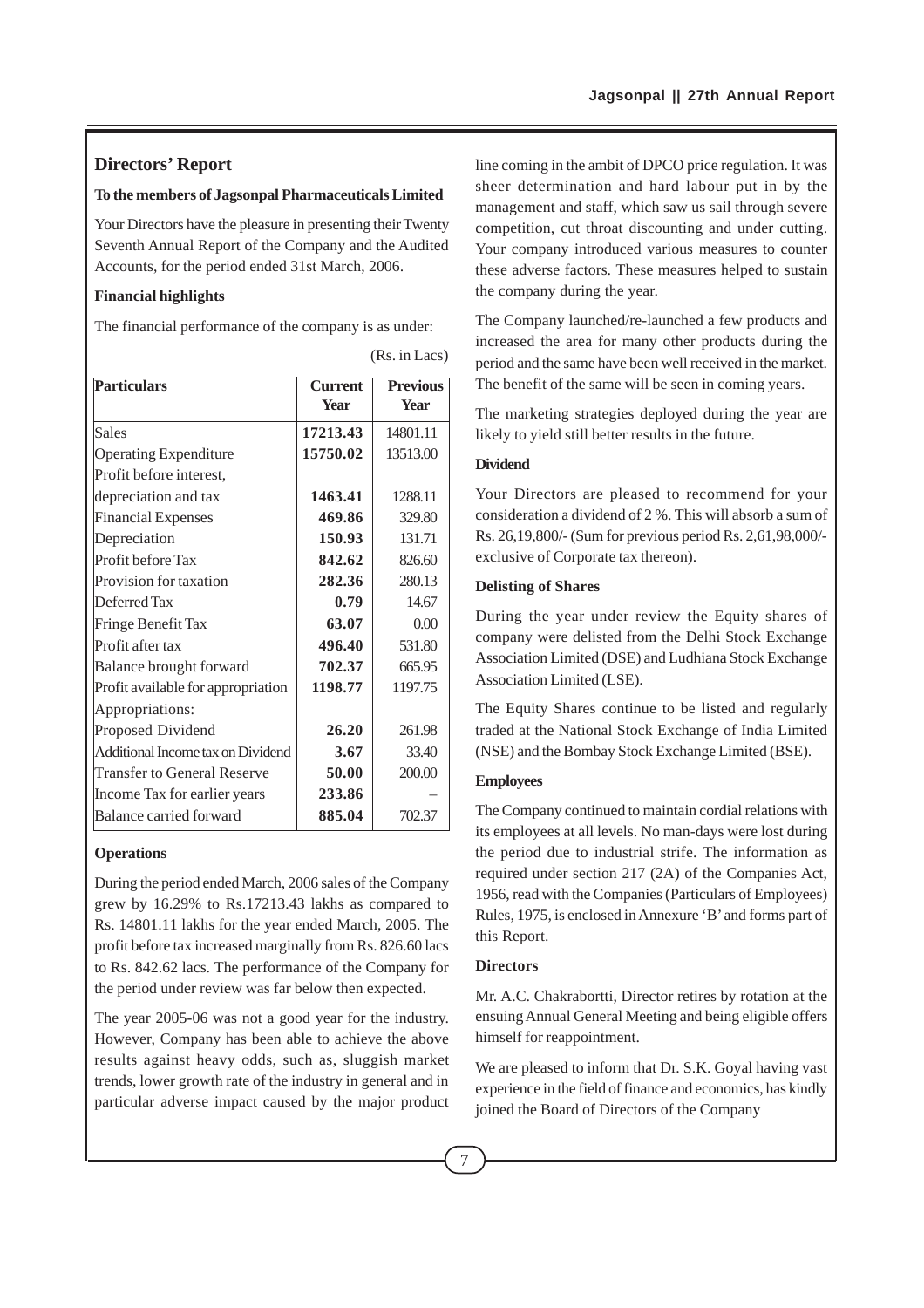#### **Corporate Governance**

As per the listing agreement with the Stock Exchanges, your Company has complied with the regulations of Corporate Governance. A Report on Corporate Governance along with a certificate from the Auditors of the Company regarding compliance of the conditions of Corporate Governance as also a Management Discussion & Analysis Report pursuant to Clause 49 of the Listing Agreement are annexed hereto.

### **Auditors**

M/s. P.P. Thukral & Co., Chartered Accountants retire as auditors at the ensuing Annual General Meeting and are eligible for re-appointment as Auditors.

### **Energy, Technology & Foreign Exchange**

As stipulated under the provisions of Section 217 (1) (e) of the Companies Act, 1956, read with the (Disclosure of Particulars in the Report of Board of Directors) rules, 1988, Annexure 'A' contains the particulars pertaining to Conservation of Energy, Technology absorption and Foreign Exchange earning and outgo.

#### **Directors Responsibility Statement**

Your Directors confirm that:

- 1. In preparation of the annual accounts, the applicable accounting standards have been followed along with proper explanation relating to material departures, if any;
- 2. The accounting policies are consistently applied and reasonable, prudent judgments and estimates are made so as to give a true and fair view of the state of affairs of the Company at the end of the period.
- 3. Sufficient care has been taken for the maintenance of adequate accounting records in accordance with the provisions of the Act for safeguarding the assets of the company and for preventing and detecting fraud and other irregularities;
- 4. The annual accounts have been prepared on a going concern basis.

### **Acknowledgment**

The Board of Directors would like to record their appreciation and gratitude to all employees of the organisation for their active co-operation and involvement. Thanks are also due, to Jagsonpal customers, dealers, suppliers and bankers.

For and on behalf of the Board of Directors

|  | Place : New Delhi.      | J.S. Kochhar |
|--|-------------------------|--------------|
|  | Dated : 14th June, 2006 | Chairman     |

## **Annexure 'A' To The Directors' Report**

Information pursuant to the Companies (Disclosure of Particulars in the Report of Directors) Rules 1988.

### **FORM A (See Rule 2)**

Form for Disclosure of Particulars with respect to conservation of energy.

#### **A. Power and fuel consumption**

|    |                               | 01.04.2005 | 01.04.2004                |
|----|-------------------------------|------------|---------------------------|
|    |                               |            | to 31.3.2006 to 31.3.2005 |
|    | 1. Electricity                |            |                           |
|    | a) Purchased Units Kwh        | 12,03,838  | 11,29,771                 |
|    | Total amount Rs.              | 51,15,489  | 48, 35, 010               |
|    | Avg. Rate/Unit Rs.            | 4.24       | 4.28                      |
|    | b) Own generation             |            |                           |
|    | i) Through diesel Generation  |            |                           |
|    | Units Kwh                     | 7,36,124   | 6,49,216                  |
|    | Units/litre of diesel oil Kwh | 3.26       | 3.17                      |
|    | ii) Through Steam turbine     |            |                           |
|    | generator                     | N.A.       | N.A.                      |
| 2. | Coal                          | N.A.       | N.A.                      |
| 3. | <b>Furnace oil</b>            |            |                           |
|    | Quantity K.Ltr.               | 3,12,000   | 2,88,000                  |
|    | Total cost Rs.                | 83,14,991  | 62, 30, 107               |
|    | Average Rate Rs. / Ltr.       | 26.65      | 21.63                     |
|    | 4. Others/Internal generation | N.A.       | N.A.                      |
|    |                               |            |                           |

#### **B. Consumption**

It is not feasible to maintain energy consumption data by product category because of the very large number and variety of products with significantly different energy requirements.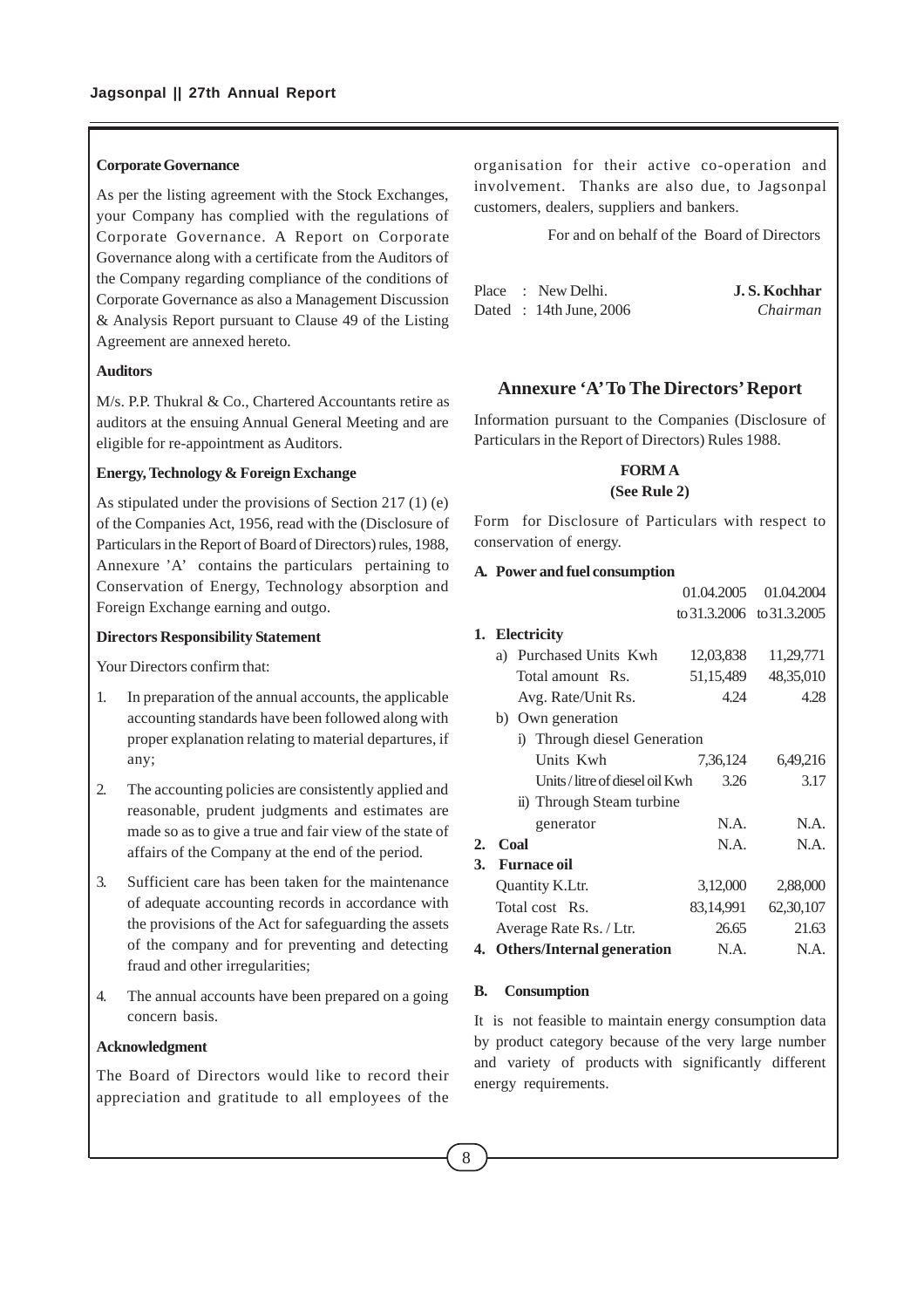## **Form B**

**(See Rule 2)**

Form for Disclosure of Particulars with respect to Technology Absorption.

### **Research and Development (R & D)**

**1. Specific areas in which R & D carried out by the Company.**

The R & D Centre carries out Research and Development in the area of Bulk Drugs, Drugs Intermediaries and Pharmaceuticals.

#### **2. Benefits derived as a result of the above R & D**

During the current year the following projects were successfully accomplished by the R&D team. These projects are expected to contribute significantly towards the profitability of the company.

| <b>Product</b> | Application                                            |
|----------------|--------------------------------------------------------|
| CycloReg       | Regulates menstrual cycle<br>improves quality of life. |
| LycoRed Syrup  | Keeps stress away<br>the natural way.                  |

The R&D activities of the Company have resulted in manufacturing process upgradation, improving packagings and cost containment.

#### **3. Future Plan of Action**

R & D efforts will be continued in the areas of Bulk drugs and Drug formulations. These will be geared towards development of new product technologies which can be commercialised in future.

### **4. Expenditure on R & D**

|    |    |                                                    |           | $(Rs. in lacs)$ |
|----|----|----------------------------------------------------|-----------|-----------------|
|    |    |                                                    | Mar. 2006 | Mar. 2005       |
|    | a) | Capital Expenditure                                | 18.90     | 14.74           |
|    | b) | Revenue Expenditure                                | 72.54     | 67.43           |
|    |    | <b>TOTAL</b>                                       | 91.44     | 82.17           |
|    |    | c) Total R $&$ D expenditure<br>as a percentage of |           |                 |
|    |    | total turn-over.                                   | 0.53%     | 0.56%           |
| 5. |    | <b>Foreign Exchange Earnings</b>                   | 432.36    | 357.64          |
|    |    | $1 \t1 \t1 \t1$                                    |           |                 |

For and on behalf of the Board of Directors

|  | Place : New Delhi.      | J.S. Kochhar |
|--|-------------------------|--------------|
|  | Dated : 14th June, 2006 | Chairman     |

\*\*\*\*\*\*\*

#### **Annexure 'B' To the Directors' Report**

Statement under the provisions of Section 217(2A) of the Companies Act, 1956 read with the Companies' (Particulars of Employee's) Rules, 1975 as amended upto Date :

| S.N.  | Name & Age of<br>the Employee                                         | <b>Designation</b>   | Qualification<br>&<br><b>Experience</b>                                                                        | Gross<br>Remuneration<br>Rs.                | <b>Net</b><br>Remuneration<br>Rs. |
|-------|-----------------------------------------------------------------------|----------------------|----------------------------------------------------------------------------------------------------------------|---------------------------------------------|-----------------------------------|
|       | 1. Mr. Jagmohan Singh Kochhar<br>$(76 \text{ years})$                 | Chairman             | Experience in<br>Senior Management<br>$(56 \text{ years})$                                                     | 47,01,000                                   | 34,37,000                         |
|       | 2. Mr. Rajpal Singh Kochhar<br>$(51 \text{ years})$                   | Managing<br>Director | M.Sc.(Pharmacy)<br>USA (26 years)                                                                              | 47,01,000                                   | 34,37,000                         |
|       | 1. Gross Remuneration includes                                        |                      | Salary, Bonus, Commission, Allowances and perquisites as<br>per the Rules of the Company.                      |                                             |                                   |
|       | 2. Net Remuneration excludes                                          |                      | Contribution towards Recognised Provident Fund, Income Tax<br>deducted at source-value of taxable perquisities |                                             |                                   |
| 3.    | Mr. Jagmohan Singh Kochhar is the father of Mr. Rajpal Singh Kochhar. |                      |                                                                                                                |                                             |                                   |
|       |                                                                       |                      |                                                                                                                | For and on behalf of the Board of Directors |                                   |
| Place | : New Delhi                                                           |                      |                                                                                                                |                                             | J.S. Kochhar                      |
| Dated | $: 14$ th June, 2006                                                  |                      |                                                                                                                |                                             | Chairman                          |

9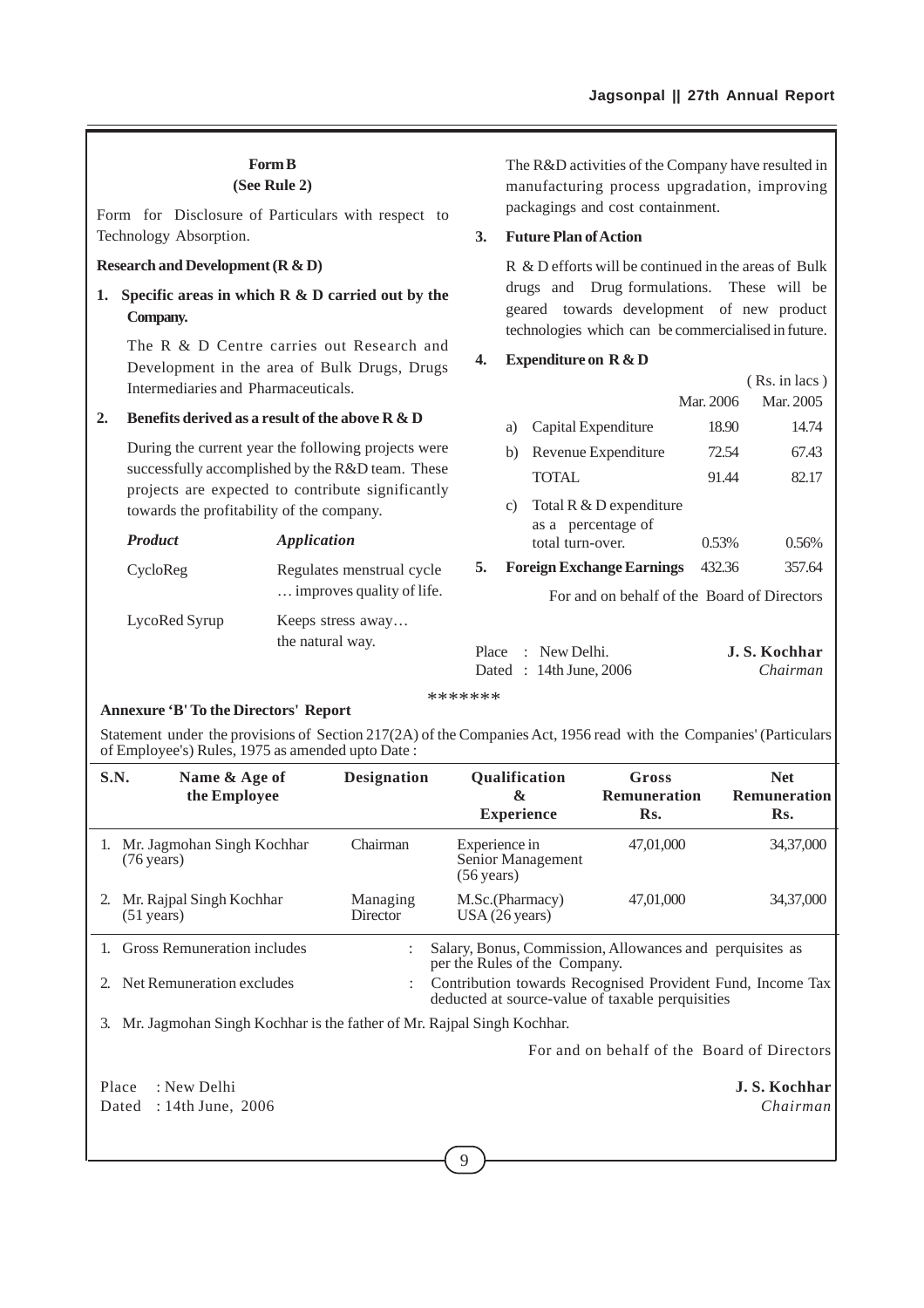## **Annexure to the Directors' Report**

#### **Corporate Governance Report**

The Securities and Exchange Board of India has stipulated Corporate Governance standards for listed companies through Clause 49 of the listing agreement of the stock exchanges. Your company has put in place systems and procedures and is fully compliant with the standards.

### **1. Company's Philosophy on code of Governance:**

The Company's philosophy on Corporate Governance is to conduct its business affairs in a professional and transparent manner while adhering to high ethical values and morals and always striving for optimizing Shareholder' value. The Company considers good corporate governance to be a pre-requisite for meeting the objective of maximizing shareholders wealth in a sustained manner.

## **2. Board of Directors**

- a) The Board comprises of Executive and Non-executive Directors. The present strength of the Board of Directors is five Directors. The Chairman and the Managing Director are two whole time directors, the remaining three being non-executive Directors, who are independent Directors and are professionals and have expertise in their fields.
- b) The attendance at Board Meetings and last Annual General Meeting of each of the Directors during the financial year of the Company was as under:

| Name of Director           | Category          | Attendance at |                | Membership of    | No. of          |
|----------------------------|-------------------|---------------|----------------|------------------|-----------------|
|                            |                   |               |                | other Board      | Committees in   |
|                            |                   | <b>Board</b>  | Last           | (excluding)      | which member    |
|                            |                   | Meetings      | AGM            | Alternate        | (excluding Pvt. |
|                            |                   |               |                | Directorship $&$ | Companies)      |
|                            |                   |               |                | Directorship in  |                 |
|                            |                   |               |                | Pvt. Companies)  |                 |
| Mr. Jagmohan Singh Kochhar | Chairman          | 5             | <b>Yes</b>     | 2                |                 |
| Mr. Rajpal Singh Kochhar   | Managing Director | 5             | <b>Yes</b>     |                  |                 |
| Mr. A. C. Chakrabortti     | Non-Executive     | 5             | N <sub>0</sub> | 12               |                 |
| Mr. S. Mukhopadhyay        | Non-Executive     | 5             | Yes.           | $\mathfrak{D}$   | 3               |
| Dr. S.K. Goyal             | Non-Executive     |               | NA.            |                  | 2               |

c) During the year five board meetings were held on following dates: April 30, 2005 July 30, 2005 July 30, 2005 August 23, 2005 October 26, 2005 January 28, 2006

d) Information placed before the Board of Directors

The following information is regularly placed before the Board of Directors

- <sup>l</sup> Annual budgets/plans.
- <sup>l</sup> Capital budgets.
- <sup>l</sup> Quarterly results.
- <sup>l</sup> Minutes of the Committees.
- Information on recruitment etc of Senior officer just below the Board level.
- <sup>l</sup> Material communications from Government bodies.
- <sup>l</sup> Fatal or serious accidents, dangerous occurrences and pollution problems, if any.
- <sup>l</sup> Material financial obligations.
- <sup>l</sup> Significant labor problems, if any.
- <sup>l</sup> Sale of assets, investments etc. which is not in the normal course of business.
- <sup>l</sup> Material transactions.
- **Compliance with statutory requirements.**

Besides above all major decisions are considered by the Board.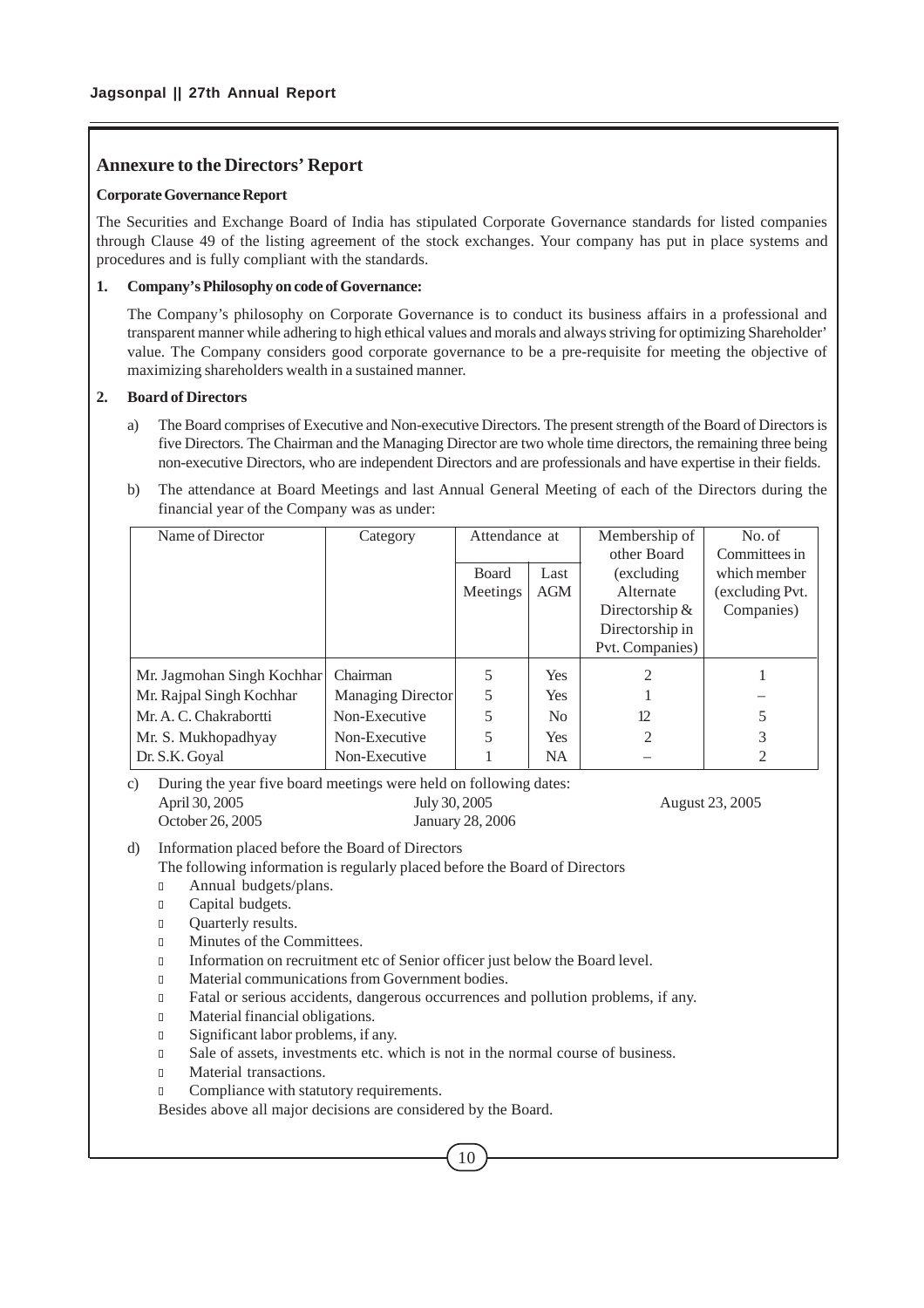#### **3. Audit Committee**

The terms of reference and the role of the Audit Committee include inter-alia reviewing with management the quarterly and annual financial statements, adequacy of internal control systems and frequency and scope of internal audit, overseeing of company's financial reporting process, discussions with internal and external auditors of the company on the audit undertaken, recommending the audit fee, reviewing the internal audit undertaken and its findings, to review the functions of the whistle blower mechanism.

The Audit Committee was formed in January 2002. During the year it had three Non-executive Independent Directors as members - Mr. A.C.Chakrabortti, Dr. S.K.Goyal and Mr. S. Mukhopadhyay. The Chairman of the Committee is Mr. S. Mukhopadhyay. At present it has two members as Mr. A.C.Chakrabortti ceased to be a member of the Committee w.e.f. 29th January, 2006. The Company Secretary Mr. S.K.Mata, acts as the Secretary of the Committee. The Internal Auditor and/or Statutory Auditors are invitees to the meeting. The quorum for the Committee meeting is two Directors.

The Committee has met thrice during the financial year in April, July and January months of 2005-06

#### **4. Remuneration Committee and remuneration of Directors**

The Company has not constituted a Remuneration Committee. However the managerial remuneration including perquisites thereof payable to Directors are determined by the shareholders. The remuneration of the directors during the period 1st April, 2005 to 31st March, 2006 as approved by the Board is given below:

| Remuneration   |
|----------------|
| Rs. 47.01 lacs |
| Rs. 47.01 lacs |
|                |

The above remuneration includes Salary, Bonus, Commission, Allowances and perquisites as per the rules of the Company.

b) Non-Executive Directors:

The Non-Executive Directors were paid remuneration by way of Sitting Fees for attending board and committee meetings plus reimbursement of related actual travel and out of pocket expenses. They are entitled up to 1% commission as and when approved by the Board of Directors. During the year remuneration paid to nonexecutive directors was as follows:

| Director             | Sitting Fee | Commission   |
|----------------------|-------------|--------------|
| Mr. A.C.Chakrabortti | Rs. 42500   | Rs. 1.20.000 |
| Mr. S. Mukhopadhyay  | Rs. 42500   | Rs. 1.20.000 |
| Dr. S.K.Goval        | Rs. 5000    | Rs. 1.20.000 |

### **5. Shareholders'/Investors' Grievances Committee**

In order to give the appropriate level of focus to the shareholder and investor related matters this Committee was constituted in January, 2002. At present Mr. S. Mukhopadhyay and Mr. Jagmohan Singh Kochhar are its members. Mr. S. Mukhopadhyay is chairman of the Committee. Mr. S.K.Mata, Company Secretary, is the Compliance Officer of the Company.

The complaints/queries/requests received from the shareholders have been duly attended to and resolved by furnishing requisite information/documents by the Company. A summary of complaints received and resolved by the Company during the financial year is given below:

|                                                                     | <b>Received</b> | Cleared |
|---------------------------------------------------------------------|-----------------|---------|
| Non-Receipt of Share Certificates duly transferred                  | Nil             | N.A     |
| Non – Receipt of Dividend warrants                                  | 108             | 108     |
| Miscellaneous queries/requests                                      | 131             | 131     |
| Letter from Stock Exchanges, SEBI and Department of Company Affairs |                 |         |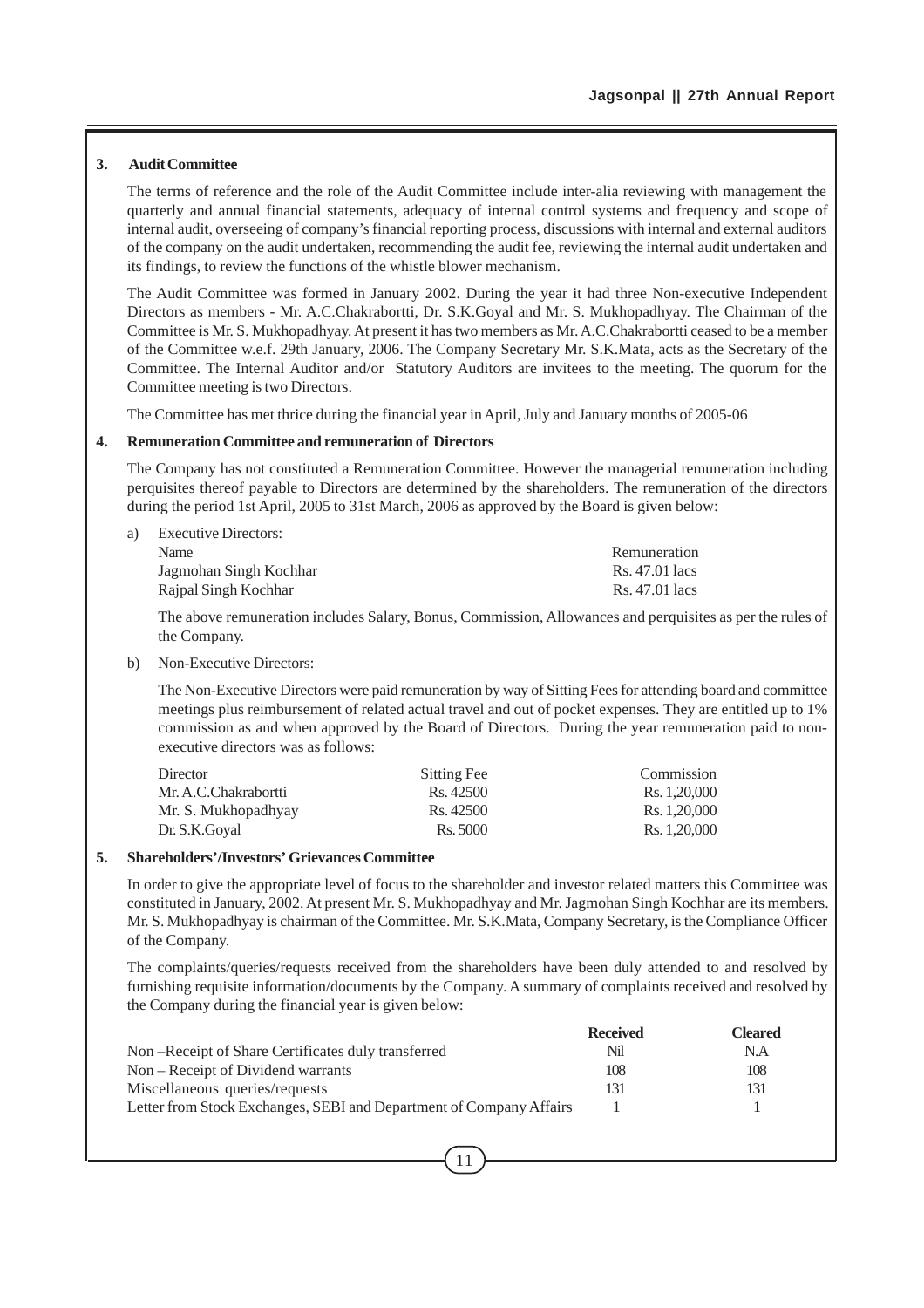### **Share Transfer Committee**

To expedite the transfer of shares and other related matters the power of share transfer and other matters (transmission and issue of duplicate shares etc.) has been delegated to the Share Transfer Committee comprising of Chairman and top officials of the Company. The committee meet at least once in a fortnight. No investors' complaint was pending for a period exceeding one month except cases which are sub judice.

### **6. General Body Meetings**

Details of the last three years' General Meetings is given below:

| Year ended | Date & Time |                       | <b>Place</b>                                                         | <b>Resolutions</b><br><b>Passed</b> |
|------------|-------------|-----------------------|----------------------------------------------------------------------|-------------------------------------|
| 31.03.2005 | 30.09.2005  | $10.00$ am            | Vanita Samaj, 13, Institutional Area, Lodi Road,<br>New Delhi 110003 | Ordinary - 4<br>Special - 1         |
| 31.03.2004 | 01.09.2004  | $03.00 \,\mathrm{pm}$ | Vanita Samaj, 13, Institutional Area, Lodi Road,<br>New Delhi 110003 | Ordinary - 4<br>Special - 1         |
| EGM        | 16.06.2004  | $10.00 \text{ am}$    | Vanita Samaj, 13, Institutional Area, Lodi Road,<br>New Delhi 110003 | Ordinary - 2<br>Special - 2         |
| 31.12.2002 | 06.06.2003  | $10.00$ am            | Vanita Samaj, 13, Institutional Area, Lodi Road,<br>New Delhi 110003 | Ordinary - 4                        |

All the resolutions set out in the notices were passed by the members. No resolutions were put through Postal ballot last year. Presently the Company does not have any proposal for Postal Ballot.

### **7. Disclosures**

There were no transactions of material nature with the Directors or the Management or relatives of the Directors during the financial year which could have potential conflict with the interests of the Company at large.

The company has complied fully with the requirements of the regulatory authorities on capital market. There have been no instances of non-compliance by the company on any matter related to the capital markets nor has any penalty or stricture been imposed on the company by the stock exchanges and SEBI.

The company has generally followed the accounting standards, laid down by the Institute of Chartered Accountants of India.

The Audit Committee regularly reviews the risk management strategy of the company to ensure the effectiveness of risk management policies and procedures.

The Chief Executive Officer and Managing Director and the Chief Financial Officer and General Manager of the company have furnished the requisite certificate to the board of directors under Clause 49 of the Listing Agreement

### **8. Means of communications**

The quarterly results are published in one English daily newspaper (The Pioneer) and one Hindi newspaper (Veer Arjun) published from Delhi. The half yearly report was not sent to the shareholders. The quarterly results are available on the SEBI internet site www. sebiedifar.nic.in

During the financial year the Company has not made any presentations to the institutional investors or analysts. The Management Discussion and Analysis Report forms a part of this Annual Report.

## **9. General Shareholder Information**

| $\Box$ | <b>Annual General Meeting</b> | Saturday, 30th September, 2006<br>Vanita Samaj, 13, Instituional Area, Lodi Road, |
|--------|-------------------------------|-----------------------------------------------------------------------------------|
|        |                               | New Delhi - 110003                                                                |
| $\Box$ | Dates of Book Closure         | September 28 to September 30, 2006 (both days inclusive)                          |
| $\Box$ | Dividend Payment Date         | Within Stipulated Time, if declared.                                              |
|        |                               |                                                                                   |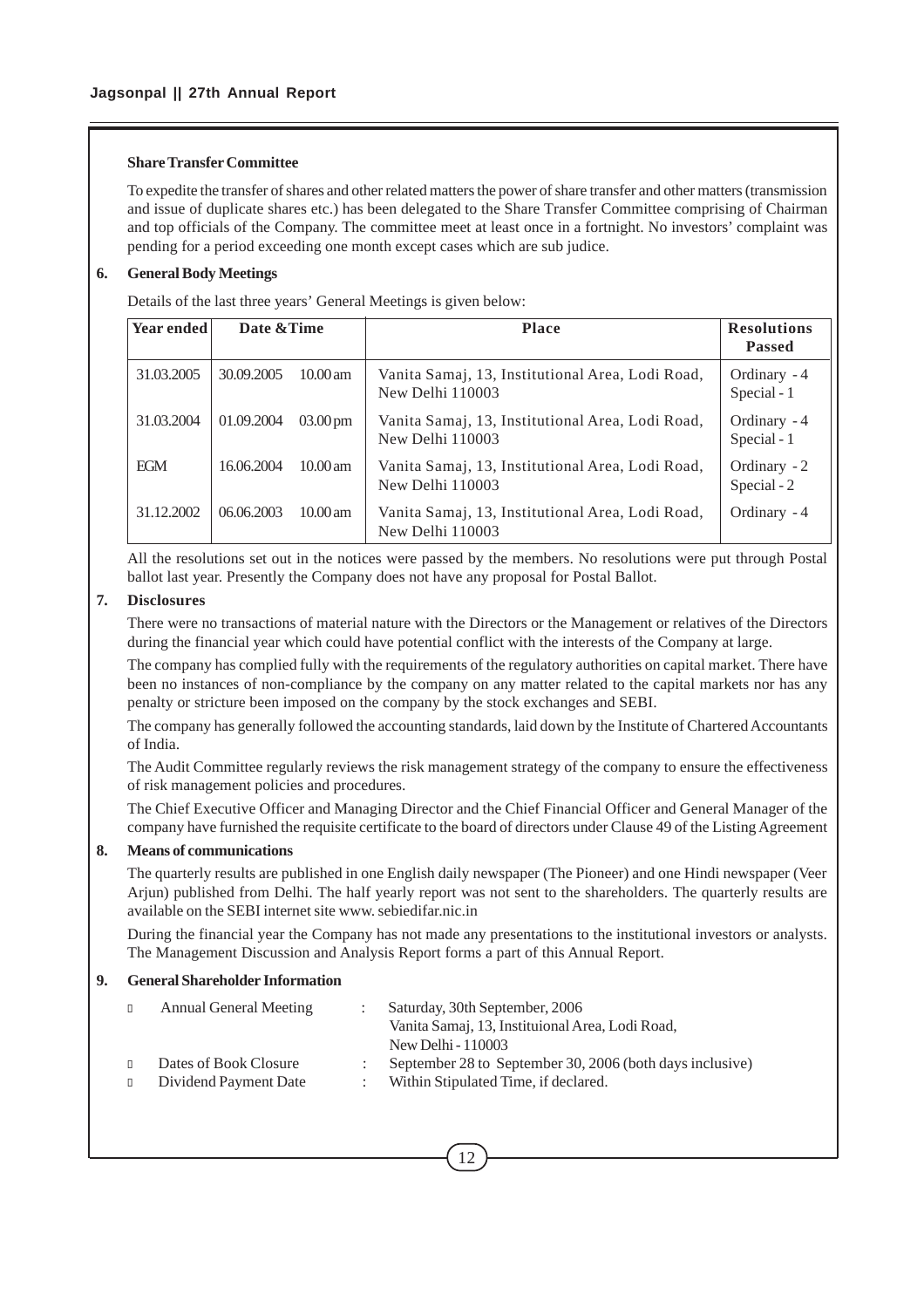- <sup>l</sup> Financial Calendar (tentative) Results for the quarter ending June 2006 4th week of July 2006 September 2006 4th week of October 2006 December 2006 4th week of January 2006<br>March 2007 4th week of April 2007
	- 4th week of April 2007
- 
- <sup>l</sup> Listing on Stock Exchanges : The Bombay Stock Exchange Limited, Mumbai The National Stock Exchange of India Limited, Mumbai The company has paid the listing fee for 2005-06.
- <sup>l</sup> Share Price :

| <b>Month</b> | <b>BSE</b>         |          |               |          |           | <b>NSE</b>         |              |         |
|--------------|--------------------|----------|---------------|----------|-----------|--------------------|--------------|---------|
|              | <b>Share Price</b> |          | <b>Sensex</b> |          |           | <b>Share Price</b> | <b>Nifty</b> |         |
|              | High (Rs)          | Low (Rs) | High          | Low      | High (Rs) | Low (Rs)           | High         | Low     |
| Apr. 05      | 31.15              | 26.30    | 6649.42       | 6118.42  | 31.35     | 26.05              | 2084.90      | 1896.30 |
| 05<br>May    | 31.00              | 26.00    | 6772.74       | 6140.97  | 30.90     | 26.00              | 2099.35      | 1898.15 |
| 05<br>Jun.   | 35.40              | 29.00    | 7228.21       | 6647.36  | 35.50     | 29.05              | 2226.15      | 2061.35 |
| 05<br>Jul.   | 33.80              | 29.50    | 7708.59       | 7123.11  | 33.70     | 29.50              | 2332.55      | 2171.25 |
| Aug. 05      | 60.80              | 30.10    | 7921.39       | 7537.50  | 61.25     | 30.05              | 2426.65      | 2294.25 |
| 05<br>Sep.   | 66.00              | 42.95    | 8722.17       | 7818.90  | 67.40     | 43.00              | 2633.90      | 2382.90 |
| 0.5<br>Oct.  | 45.50              | 32.00    | 8821.84       | 7656.15  | 45.40     | 31.75              | 2669.20      | 2307.45 |
| Nov. 05      | 43.00              | 34.55    | 9033.99       | 7891.23  | 43.00     | 34.35              | 2727.05      | 2366.80 |
| Dec. 05      | 43.50              | 36.30    | 9442.98       | 8769.56  | 43.30     | 36.20              | 2857.00      | 2641.95 |
| -06<br>Jan.  | 45.90              | 37.55    | 9945.19       | 9158.44  | 45.50     | 37.75              | 3005.10      | 2783.85 |
| Feb. 06      | 40.00              | 32.00    | 10422.65      | 9713.51  | 39.80     | 32.50              | 3090.30      | 2928.10 |
| Mar. 06      | 38.00              | 28.20    | 11356.95      | 10344.26 | 38.00     | 27.00              | 3433.85      | 3064.00 |

<sup>l</sup> Stock Code : JAGSNPHARM EQ at NSE and 507789 at BSE

ISIN No. for NSDL & CDSL : INE048B01027

**ISLOCK Performance in comparison to Sensex index.** 



<sup>l</sup> Address for correspondence and Registrar and Transfer Agents

The company has appointed M/s. MCS Limited as Registrar and Share Transfer Agents. For matters related to the shares following may be contacted.

13

**Company Secretary** MCS Limited

**Jagsonpal Pharmaceuticals Ltd.** Unit: Jagsonpal Pharmaceuticals Ltd. **T-210 J, Shahpur Jat,** W-40, Okhla Industrial Area, Ph. –II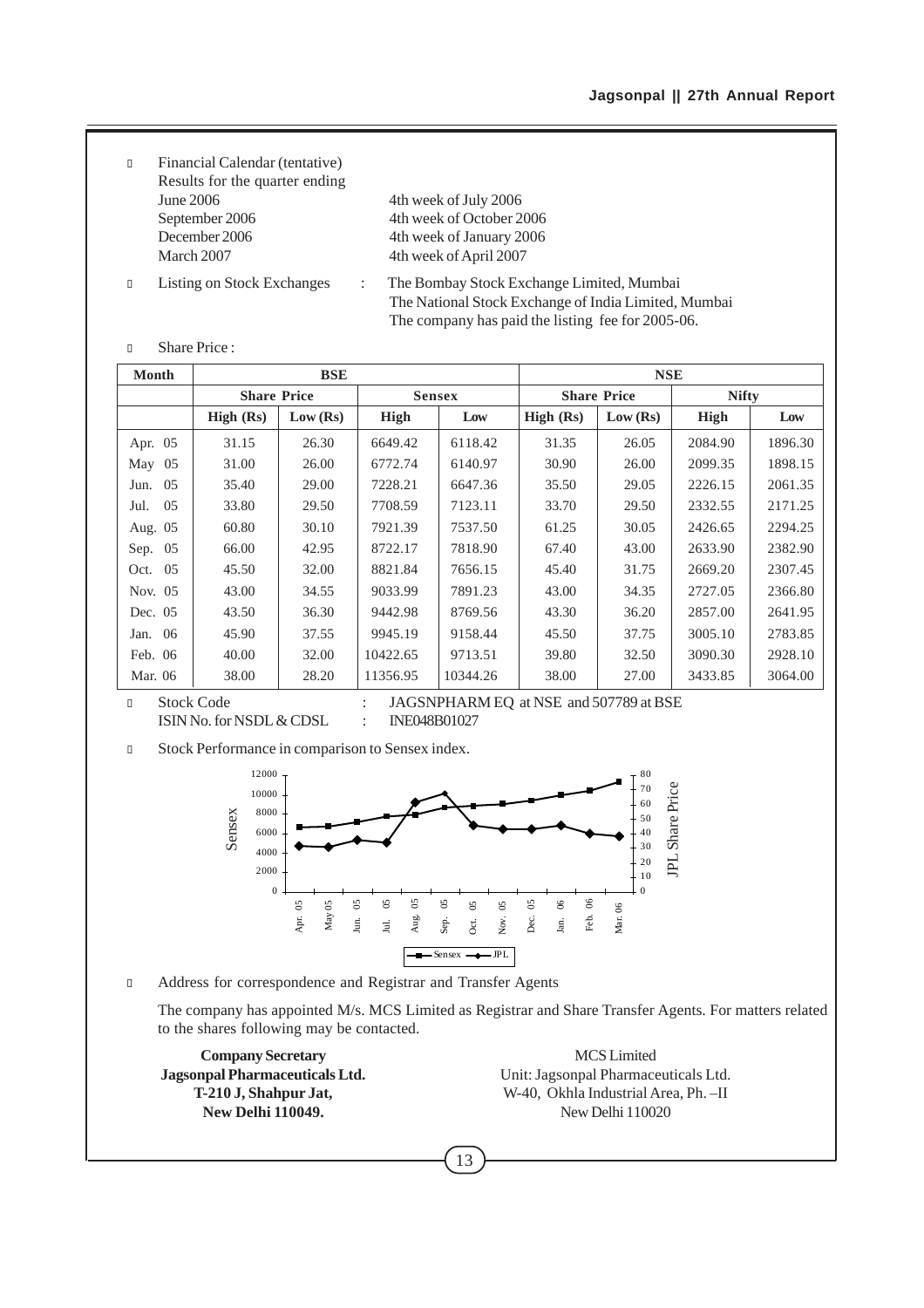## **Jagsonpal || 27th Annual Report**

ſ

| Number of<br><b>Range (Shares)</b><br>Percentage of<br>Number of<br><b>Percentage of</b><br><b>Shareholders</b><br><b>Shareholders</b><br><b>Shareholding</b><br><b>Shares</b><br>$1 - 500$<br>6892<br>66.48<br>1407794<br>5.38<br>$501 - 1000$<br>2438<br>23.52<br>1980568<br>7.56<br>$1001 - 10000$<br>978<br>9.43<br>9.75<br>2553776<br>$10001 - 20000$<br>31<br>0.30<br>422916<br>1.61<br>0.27<br>20001 & above<br>28<br>19832946<br>75.70<br>Dematerialisation of Securities<br>Shares of the Company are actively traded on the Stock Exchange, Mumbai and the National Stock Exchange of<br>India Limited. Approximately 92.65% of the Company's total shares have been dematerialized.<br><b>Plant Location</b><br>20 K.M. Mathura Road, Post Office Amar Nagar, Faridabad - 121003<br>10. Reappointment/appointment of Directors<br>Name of Director<br>Mr. A.C.Chakrabortti<br>Date of Birth<br>02.10.1930<br>Date of Joining the Board<br>27.04.1986<br>$\ddot{\cdot}$<br>Expertise<br>Mr. A.C.Chakrabortti who retires by rotation at this Annual General Meeting<br>$\ddot{\phantom{a}}$<br>is a Fellow member of the Institute of Chartered Accountants of India and<br>an F.C.A (Engl. & Wales). He was senior partner with M/s. S.R.Batliboi &<br>Co., Chartered Accountants. He is the past president of the Institute of<br>Chartered Accountants of India. He has vast experience in the area of<br>Finance, Corporate Laws and Tax.<br>La Opala Glass Limited<br>List of outside Directorships held :<br>Peerless Hospitex Hospital & Reserch Centre Limited<br><b>Grindwell Norton Limited</b><br><b>GIS</b> Limited<br><b>Binani Industries Limited</b><br>Rasoi Industries Limited<br>Texmaco Limited<br>Peerless General Finance & Investment Company Limited<br>Calcutta Metropolitan Group Limited<br>Chandras' Chemicals Limited<br>Denso India Limited<br>Madhya Pradesh Madhya Kshetra Vidyut Vitaran Co. Ltd.<br>Name of Director<br>Dr. S.K.Goyal<br>Date of Birth<br>13.10.1933<br>Date of Joining the Board<br>30.12.2005<br>$\ddot{\cdot}$<br>Expertise<br>Dr. S.K.Goyal is an Economist of international repute. He is a Ph.D from<br>:<br>the Delhi School of Economics and M.A. from Punjab University. He holds<br>the position of Vice-Chairman & Professor Emeritus of the Institute for<br>Studies in Industrial Development, New Delhi. He has held various senior<br>positions including Hon. Chairman of Research Advisory Committee,<br>Planning Commission, Govt. of India in the rank of Cabinet Minister.<br>Dr. Goyal has vast experience in the area of Economics and Finance. He<br>has contributed many research reports and articles at National and<br>International level.<br>List of outside Directorships held :<br>None | Distribution of shareholding as on 31.03.2006 |  |  |  |
|-----------------------------------------------------------------------------------------------------------------------------------------------------------------------------------------------------------------------------------------------------------------------------------------------------------------------------------------------------------------------------------------------------------------------------------------------------------------------------------------------------------------------------------------------------------------------------------------------------------------------------------------------------------------------------------------------------------------------------------------------------------------------------------------------------------------------------------------------------------------------------------------------------------------------------------------------------------------------------------------------------------------------------------------------------------------------------------------------------------------------------------------------------------------------------------------------------------------------------------------------------------------------------------------------------------------------------------------------------------------------------------------------------------------------------------------------------------------------------------------------------------------------------------------------------------------------------------------------------------------------------------------------------------------------------------------------------------------------------------------------------------------------------------------------------------------------------------------------------------------------------------------------------------------------------------------------------------------------------------------------------------------------------------------------------------------------------------------------------------------------------------------------------------------------------------------------------------------------------------------------------------------------------------------------------------------------------------------------------------------------------------------------------------------------------------------------------------------------------------------------------------------------------------------------------------------------------------------------------------------------------------------------------------------------------------------------------------------------------------------------------------------------------------|-----------------------------------------------|--|--|--|
|                                                                                                                                                                                                                                                                                                                                                                                                                                                                                                                                                                                                                                                                                                                                                                                                                                                                                                                                                                                                                                                                                                                                                                                                                                                                                                                                                                                                                                                                                                                                                                                                                                                                                                                                                                                                                                                                                                                                                                                                                                                                                                                                                                                                                                                                                                                                                                                                                                                                                                                                                                                                                                                                                                                                                                                   |                                               |  |  |  |
|                                                                                                                                                                                                                                                                                                                                                                                                                                                                                                                                                                                                                                                                                                                                                                                                                                                                                                                                                                                                                                                                                                                                                                                                                                                                                                                                                                                                                                                                                                                                                                                                                                                                                                                                                                                                                                                                                                                                                                                                                                                                                                                                                                                                                                                                                                                                                                                                                                                                                                                                                                                                                                                                                                                                                                                   |                                               |  |  |  |
|                                                                                                                                                                                                                                                                                                                                                                                                                                                                                                                                                                                                                                                                                                                                                                                                                                                                                                                                                                                                                                                                                                                                                                                                                                                                                                                                                                                                                                                                                                                                                                                                                                                                                                                                                                                                                                                                                                                                                                                                                                                                                                                                                                                                                                                                                                                                                                                                                                                                                                                                                                                                                                                                                                                                                                                   |                                               |  |  |  |
|                                                                                                                                                                                                                                                                                                                                                                                                                                                                                                                                                                                                                                                                                                                                                                                                                                                                                                                                                                                                                                                                                                                                                                                                                                                                                                                                                                                                                                                                                                                                                                                                                                                                                                                                                                                                                                                                                                                                                                                                                                                                                                                                                                                                                                                                                                                                                                                                                                                                                                                                                                                                                                                                                                                                                                                   |                                               |  |  |  |
|                                                                                                                                                                                                                                                                                                                                                                                                                                                                                                                                                                                                                                                                                                                                                                                                                                                                                                                                                                                                                                                                                                                                                                                                                                                                                                                                                                                                                                                                                                                                                                                                                                                                                                                                                                                                                                                                                                                                                                                                                                                                                                                                                                                                                                                                                                                                                                                                                                                                                                                                                                                                                                                                                                                                                                                   |                                               |  |  |  |
|                                                                                                                                                                                                                                                                                                                                                                                                                                                                                                                                                                                                                                                                                                                                                                                                                                                                                                                                                                                                                                                                                                                                                                                                                                                                                                                                                                                                                                                                                                                                                                                                                                                                                                                                                                                                                                                                                                                                                                                                                                                                                                                                                                                                                                                                                                                                                                                                                                                                                                                                                                                                                                                                                                                                                                                   |                                               |  |  |  |
|                                                                                                                                                                                                                                                                                                                                                                                                                                                                                                                                                                                                                                                                                                                                                                                                                                                                                                                                                                                                                                                                                                                                                                                                                                                                                                                                                                                                                                                                                                                                                                                                                                                                                                                                                                                                                                                                                                                                                                                                                                                                                                                                                                                                                                                                                                                                                                                                                                                                                                                                                                                                                                                                                                                                                                                   |                                               |  |  |  |
|                                                                                                                                                                                                                                                                                                                                                                                                                                                                                                                                                                                                                                                                                                                                                                                                                                                                                                                                                                                                                                                                                                                                                                                                                                                                                                                                                                                                                                                                                                                                                                                                                                                                                                                                                                                                                                                                                                                                                                                                                                                                                                                                                                                                                                                                                                                                                                                                                                                                                                                                                                                                                                                                                                                                                                                   |                                               |  |  |  |
|                                                                                                                                                                                                                                                                                                                                                                                                                                                                                                                                                                                                                                                                                                                                                                                                                                                                                                                                                                                                                                                                                                                                                                                                                                                                                                                                                                                                                                                                                                                                                                                                                                                                                                                                                                                                                                                                                                                                                                                                                                                                                                                                                                                                                                                                                                                                                                                                                                                                                                                                                                                                                                                                                                                                                                                   |                                               |  |  |  |
|                                                                                                                                                                                                                                                                                                                                                                                                                                                                                                                                                                                                                                                                                                                                                                                                                                                                                                                                                                                                                                                                                                                                                                                                                                                                                                                                                                                                                                                                                                                                                                                                                                                                                                                                                                                                                                                                                                                                                                                                                                                                                                                                                                                                                                                                                                                                                                                                                                                                                                                                                                                                                                                                                                                                                                                   |                                               |  |  |  |
|                                                                                                                                                                                                                                                                                                                                                                                                                                                                                                                                                                                                                                                                                                                                                                                                                                                                                                                                                                                                                                                                                                                                                                                                                                                                                                                                                                                                                                                                                                                                                                                                                                                                                                                                                                                                                                                                                                                                                                                                                                                                                                                                                                                                                                                                                                                                                                                                                                                                                                                                                                                                                                                                                                                                                                                   |                                               |  |  |  |
|                                                                                                                                                                                                                                                                                                                                                                                                                                                                                                                                                                                                                                                                                                                                                                                                                                                                                                                                                                                                                                                                                                                                                                                                                                                                                                                                                                                                                                                                                                                                                                                                                                                                                                                                                                                                                                                                                                                                                                                                                                                                                                                                                                                                                                                                                                                                                                                                                                                                                                                                                                                                                                                                                                                                                                                   |                                               |  |  |  |
|                                                                                                                                                                                                                                                                                                                                                                                                                                                                                                                                                                                                                                                                                                                                                                                                                                                                                                                                                                                                                                                                                                                                                                                                                                                                                                                                                                                                                                                                                                                                                                                                                                                                                                                                                                                                                                                                                                                                                                                                                                                                                                                                                                                                                                                                                                                                                                                                                                                                                                                                                                                                                                                                                                                                                                                   |                                               |  |  |  |
|                                                                                                                                                                                                                                                                                                                                                                                                                                                                                                                                                                                                                                                                                                                                                                                                                                                                                                                                                                                                                                                                                                                                                                                                                                                                                                                                                                                                                                                                                                                                                                                                                                                                                                                                                                                                                                                                                                                                                                                                                                                                                                                                                                                                                                                                                                                                                                                                                                                                                                                                                                                                                                                                                                                                                                                   |                                               |  |  |  |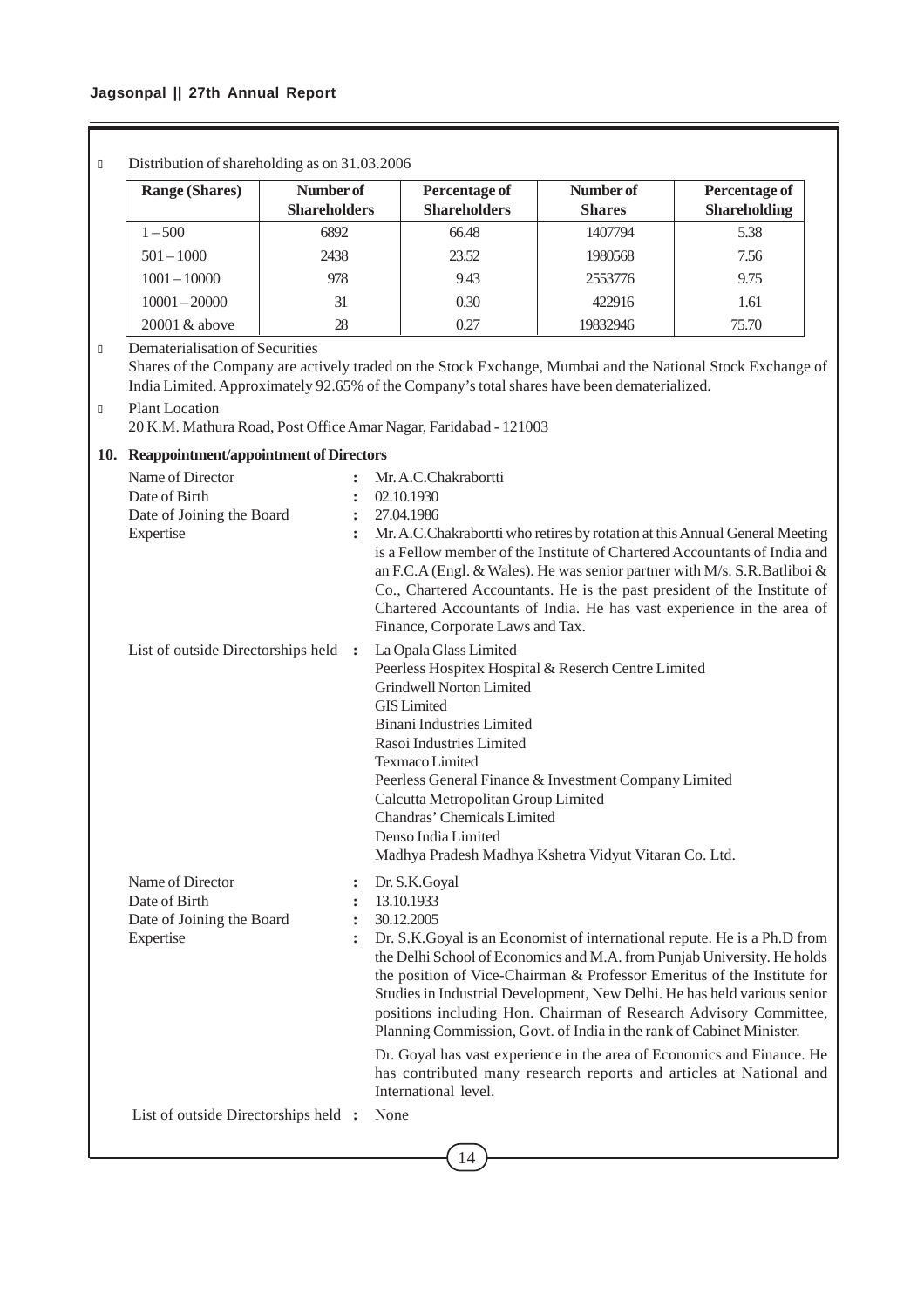## **Auditors' Report on Corporate Governance**

To the members of Jagsonpal Pharmaceuticals Limited

We have examined the compliance of conditions of Corporate Governance by Jagsonpal Pharmaceuticals Limited for the period ended on 31st March, 2006 as stipulated in Clause 49 of the Listing Agreement of the said Company with the Stock Exchanges.

The compliance of conditions of Corporate Governance is the responsibility of the management. Our examination was limited to procedures and implementation thereof, adopted by the Company for ensuring the compliance of the conditions of Corporate Governance. It is neither an Audit nor an expression of opinion on the financial statement of the Company.

In our opinion and to the best of our information and according to the explanations given to us, we certify that the Company has complied in all material aspect with the conditions of Corporate Governance as stipulated by the above mentioned Listing Agreement.

We state that no investor grievances are pending for a period exceeding one month against the Company as per the records maintained by the Company and presented to the Investors' Grievances Committee.

We further state that such compliance is neither an assurance as to the future viability of the Company nor the efficiency or effectiveness with which the management has conducted the affairs of the Company.

> For P.P.Thukral & Company Chartered Accountants

Place : New Delhi Suresh Sethi Date : 14th June, 2006 Partner

## **Management Discussion and Analysis Report**

#### **Industry Structure and developments**

Pointers for the year ended March 2006 are indicative of the temporary setback to the pharma industry, with annual growth rates declining to below double-digit figures for the last 5 years. The low growth trends are likely to continue for another two years, resulting from the pharma industry aligning itself with the overall growth of the economy.

Despite the gloomy scenario, it is now apparent that the pharma industry gearing up for the revolutionary changes, with rapidly increasing investments by Indian companies on R&D and new product launches.

Indian pharma companies are now actively pursuing international business, especially in Europe, South & Central America and Africa. Like with the IT sector, India is emerging as a hub for new segments like Clinical Research Outsourcing & Biotechnology, with major investments being committed.

The coming years will witness the entry of more and more MNCs, newer therapeutic segments and approaches.

#### **Opportunities and Threats**

Jagsonpal has reworked its medium-term plans in light of the emerging fact that new product introductions will be the chief drivers of the growth for companies as well as the industry.

As many as 5 products introduced in the pharma industry in the year 2004 crossed the threshold of Rs.100 million (Year I business), compared to only 2 (2003). Existing products are largely neutralizing this upward swing, with heavy decline rates; even products introduced just before 2000 are steeply declining.

An interesting shift is in line with the trends in developed economies, with chronic disease therapy accounting for a huge 24% of the total market. With lifestyle disorders like diabetes, asthma, cardiovascular disorders, arthritis etc. getting the limelight, both because of increased awareness as well as more frequent diagnosis, these therapeutic segments are likely to be the mainstay for the next decade.

Presently, of course, anti-infective products remain the leaders amongst the 'most-prescribed' in acute illness. It is expected that with a stringent implementation of revised GMP norms, more and more smaller outfits will no longer find it viable to invest more and are more than likely to close down.

This will also steer India in the direction of developed economies, leaving a much lesser number of manufacturers to compete in the market.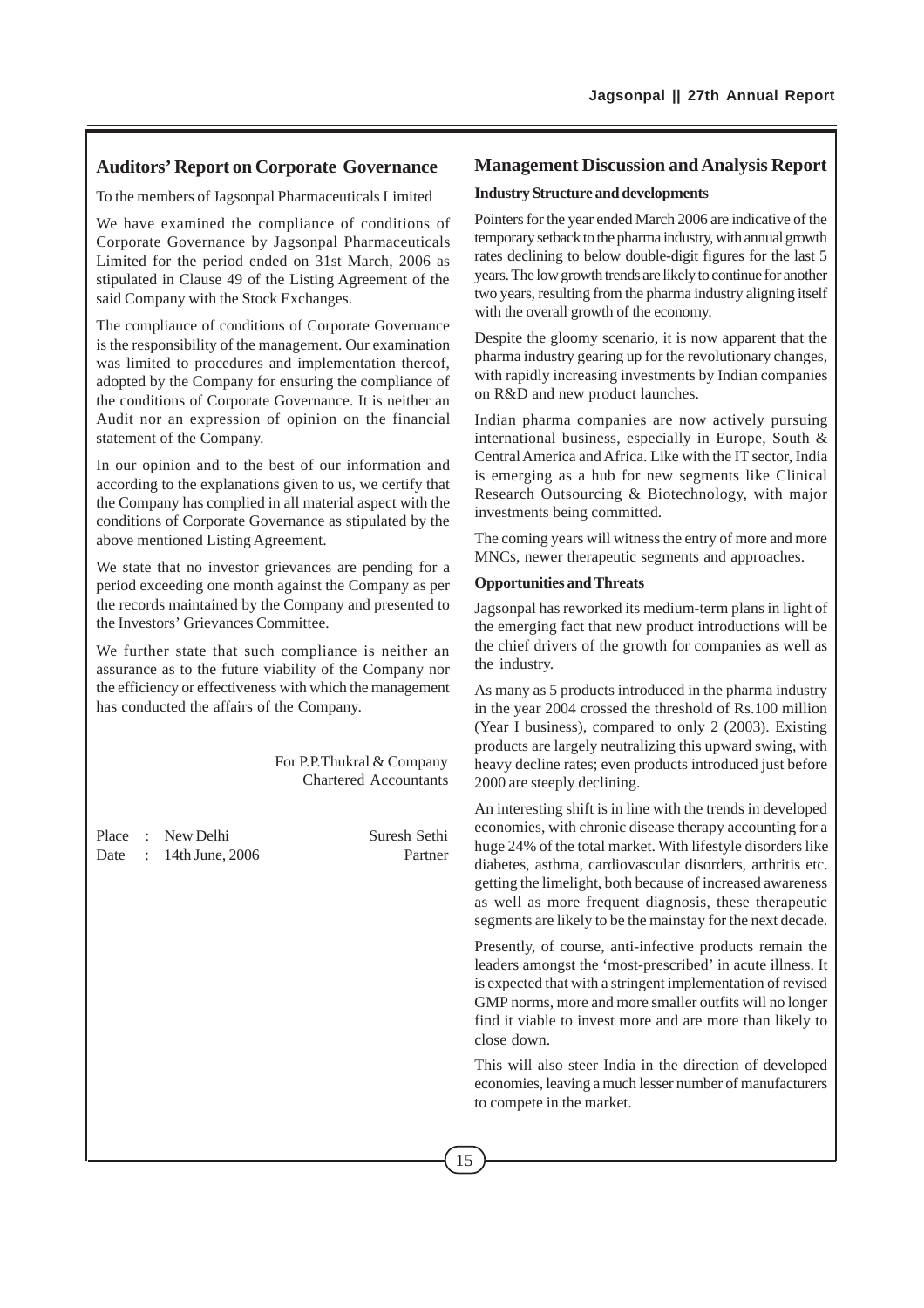In the offing are clearly defined Strategic Business Units, catering to specific therapeutic application areas.

#### **Product-wise performance**

LycoRed retains the coveted # 1 ranking in the antioxidant market. This is despite the fact that over three dozen 'metoo' equivalents have attempted to emulate the success of Jagsonpal. Most major brands of Jagsonpal hold leadership positions in their respective therapeutic segments, holding high against brands from MNCs and Indian companies.

Two new products have been launched in the last quarter of this fiscal:

CycloReg: A female hormone used essentially for regulating cycles, in addition to the treatment of specific gynecological disorders. Initial figures indicate that CycloReg will be a major contributor to the total business of Jagsonpal in 2007-08.

LycoRed syrup: Encouraged by the success of LycoRed softgels, Jagsonpal has developed, for the first time in the country, an antioxidant in the syrup form. The product is particularly targeted to combat stress, a very common manifestation of urban living. Uncontrolled stress is scientifically documented to trigger a wide range of disease manifestations, with long-term ramifications.

Executives under stress, overworked housewives, stressed young mothers and elderly persons will particularly benefit from regular use of LycoRed Syrup.

#### **Outlook**

The focus for 2006-07 will be to cater to the specific needs of the doctors from various specialties. The company will be introducing a large number of new products, which will serve as catalysts for growth in business volumes.

Despite a mediocre performance in this fiscal, the future outlook of the company appears to be very promising, in light of the re-alignment of the business plans. The re-alignment of the product portfolio is expected to address the specific needs of the doctors from various specialities, leading to focused and result-oriented market operations.

### **Internal Control systems and their adequacy**

JPL has adequate internal control systems and processes to safeguard its assets and all the transactions are recorded and reported as per the generally accepted or prescribed norms. The internal control systems are well documented and rigidly implemented. There are clearly defined systems and authority and responsibilities in place which ensure accuracy and reliability of all financial and other data for effective and efficient management. The systems and processes are reviewed periodically and upgraded under the guidance of Audit committee and external auditors/agencies.

## **Financial performance with respect to operational performance**

#### *Loans*

During the period the Loans increased by Rs.499 lacs.

*Results from operations*

|                         |               | (Rs. in Lacs) |
|-------------------------|---------------|---------------|
| Particulars             | 01.04.2005 to | 01.04.2004 to |
|                         | 31.03.2006    | 31.03.2005    |
| <b>Sales</b>            | 17213.43      | 14801.11      |
| Operational expenditure | 15750.02      | 13513.00      |
| <b>PBIDT</b>            | 1463.41       | 1288.11       |
| Interest                | 469.86        | 329.80        |
| Depreciation            | 150.93        | 131.71        |
| <b>PBT</b>              | 842.62        | 826.60        |
|                         |               |               |

*Interest*

The interest cost increased by Rs.140.06 lacs during the year.

#### *Net Profit*

During the current year for the various reasons stated elsewhere the Company could achieve lower net profit.

### *Receivables*

The receivables increased during the year under review.

#### **Human Resources and Industrial relations**

The human resource of JPL is one of its biggest assets. In order to achieve overall development of its people and to ensure greater accountability and responsibility continuous training with respect to work and other areas is imparted. The opportunities are created to encourage employees to develop multi functional skills and gear so as to meet the challenging assignments in the company. The industrial relations continue to be very cordial.

#### **Cautionary Statement**

The report is based on certain estimates, assumptions and expectations, which may or may not be accurate or realised. The risks factors stated in the report are not exhaustive. So the actual results could materially differ from those expressed or implied. Important factors such as economic conditions, government policies, subsequent developments and other incidental factors etc could make material difference to company's operations.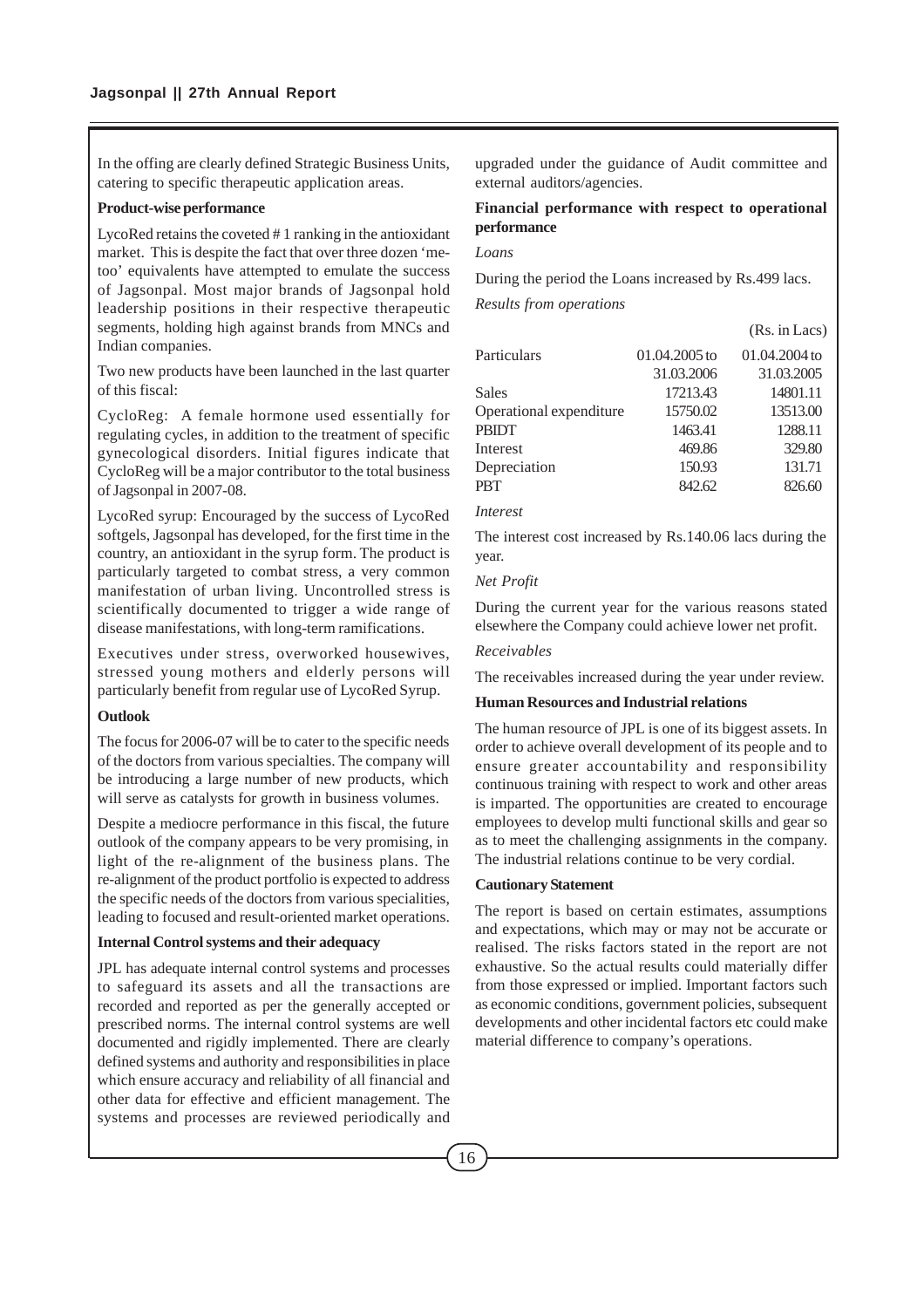## **Auditors' Report**

To the members of Jagsonpal Pharmaceuticals Limited

- 1. We have audited the attached balance sheet of Jagsonpal Pharmaceuticals Limited as at March 31, 2006 and also the Profit and Loss account and the Cash Flow Statement for the year ended on that date both annexed thereto. These financial statements are the responsibility of the Company's Management. Our responsibility is to express an opinion on these financial statements based on our audit.
- 2. We carried out our examinations in accordance with auditing standards generally accepted in India. Those standards require that we plan and perform the audit to obtain reasonable assurance about whether the financial statements are free of material misstatements. An audit also includes examining, on a test basis, evidence supporting the amounts and disclosures in the financial statements. An audit also includes assessing the accounting principles used and significant estimates made by the Management, as well as evaluating the overall financial statement presentation. We believe that our audit provides a reasonable basis for our opinion.
- 3. As required by the Companies (Auditors' Report) Order, 2003 issued by the Central Government of India in terms of sub-section (4A) of Section 227of the Companies Act, 1956, we enclose in the Annexure a statement on the matters specified in paragraphs 4 and 5 of the said Order, to the extent applicable.
- 4. Further to our comments in the Annexure referred to in paragraph 3 above, we report that:
	- a) We have obtained all the information and explanations which to the best of our knowledge and belief were necessary for the purposes of our audit;
	- b) In our opinion, proper books of account as required by law have been kept by the Company so far as appears from our examination of the books;
	- c) The Balance Sheet and Profit and Loss Account and cash flow statement are in agreement with the books of account;
	- d) In our opinion, the Balance Sheet, Profit and Loss Account and Cash Flow Statement dealt with by this report comply with the Accounting Standards under sub section (3C) of Section 211 of the Companies Act, 1956;
	- e) None of the Directors is disqualified as on March 31, 2006 from being appointed as a Director in terms of clause (g) of sub-section (1) of Section 274 of the Companies Act, 1956; and
	- f) In our opinion and to the best of our information and according to the explanations given to us, the said accounts give the information required by the Companies Act, 1956, in the manner so required and give a true and fair view in conformity with the accounting principles generally accepted in India:
- i) in the case of the Balance Sheet, of the state of affairs of the Company as at 31st March, 2006;
- ii) in the case of the Profit & Loss Account, of the profit of the Company for the year ended on that date, and
- iii) in the case of Cash flow statement, of the cash flows for the year ended on that date.

**For P. P. Thukral & Co.** *Chartered Accountants*

| Place: New Delhi           | <b>Suresh Sethi</b> |
|----------------------------|---------------------|
| Dated: $14th$ June, $2006$ | Partner             |

#### **Annexure to the Auditors' Report**

(Referred to in Paragraph (1) of our report of even date)

- 1. a) The Company is maintaining proper records showing full particulars, including quantitative details and situation of fixed assets.
	- b) As explained to us, physical verification of a major portion of fixed assets as at March 31, 2006 was conducted by the Management during the year. In our opinion, the frequency of physical verification is reasonable. Having regard to the size of the operations of the company and on the basis of explanations received, in our opinion, the net differences found on physical verification were not significant.
- 2. a) The inventory of the Company has been physically verified by the management during the year. In respect of inventory lying with third parties, these have substantially been confirmed by them. In our opinion, the frequency of verification is reasonable.
	- b) In our opinion and according to the information and explanations given to us, the procedures of physical verification of inventory followed by the management were found reasonable and adequate in relation to the size of the Company and the nature of its business.
	- c) On the basis of our examination of records of inventory, in our opinion, the company has maintained proper records of inventory and the discrepancies noticed on physical verification between the physical stocks and the book records were not material in relation to the operations of the company.
- In our opinion, the company has neither granted nor taken any loans, secured or unsecured from companies, firms or other parties listed in the Register maintained under Section 301of the Companies Act, 1956. As the Company has not granted/taken any loans, secured or unsecured, to /from parties listed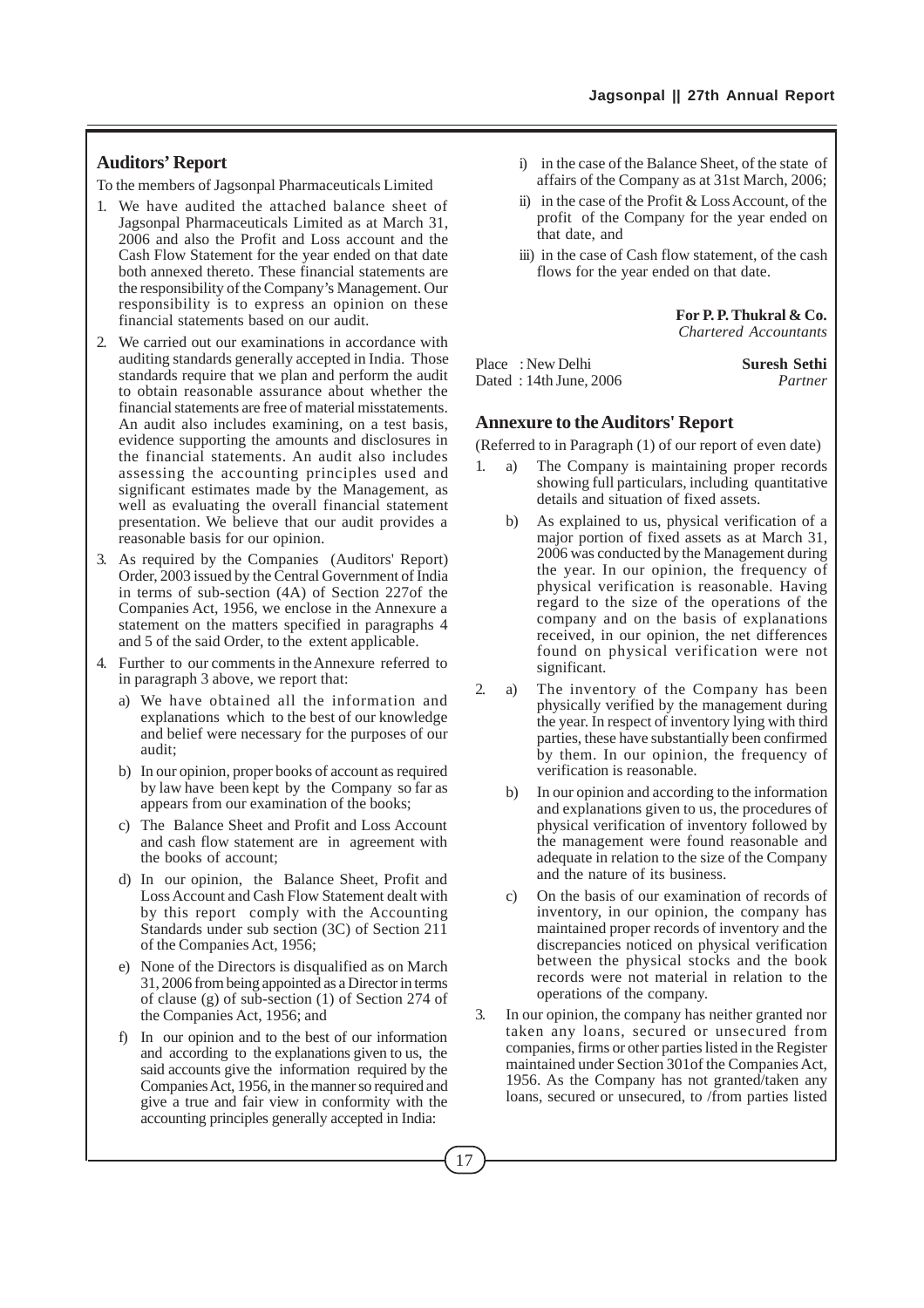in the registers maintained under Section 301 of the Companies Act, 1956 clauses iii(b), iii(c) and iii(d) of paragraph 4 of the order are not applicable.

- 4. In our opinion and according to the explanations given to us, having regard to the explanations that some of the items are of a special nature for which alternative quotations are not available, there are adequate internal control procedures commensurate with the size of the company and the nature of its business for the purchase of inventory, fixed assets and for the sale of goods. Further, on the basis of our examination and according to the information and explanations given to us, we have neither come across nor have we been informed of any instance of major weaknesses in the aforesaid internal control procedures.
- 5. a) In our opinion and according to information and explanations given to us, the transactions that need to be entered into the Register maintained under Section 301 of the Companies Act, 1956 have been so entered.
	- b) In our opinion and according to the information and explanations given to us, there are no such transactions exceeding Rs. Five lakhs each which have been made at prices, which are not reasonable having regard to the prevailing market prices, for such goods, materials or services at the relevant time.
- 6. In our opinion and according to the information and explanations given to us, the Company has complied with the directives issued by the Reserve Bank of India and the provisions of Section 58A and 58AA of the Companies Act, 1956 and the rules framed there under, where applicable, with regard to deposits accepted from the public. As per the information and explanations given to us no order under the aforesaid sections has been passed by the Company Law Board on the company.
- 7. In our opinion, the Company has an internal audit system commensurate with its size and nature of its business.
- We have broadly reviewed the books of accounts maintained by the Company in respect of products where, pursuant to the Rules made by the Central Government, the maintenance of cost records has been prescribed under Section 209(1)(d) of the companies Act, 1956. We have not, however made a detailed examination of the records with a view to determine whether they are accurate or complete.
- 9. a) According to the information and explanations given to us and according to the books and records as produced and examined by us, in our opinion, the undisputed statutory dues in respect of provident fund, employees' state insurance, income-tax, sales-tax, custom duty, excise duty, cess and other as applicable have

been regularly deposited by the company during the year with the appropriate authorities.

- b) As at 31st March, 2006 according to the records of the Company, there are no dues of wealth tax, service tax and cess which have not been deposited on account of any dispute.
- 10. The company has neither accumulated losses as at 31st March, 2006 nor it has incurred any cash losses during the financial year ended on that date or in the immediately preceding financial year.
- 11. Based on our audit procedures and on the information and explanations given by management, we are of the opinion that the company has not defaulted in repayment of its dues to any financial institution, bank or to debenture holders, if any during the year.
- 12. The company has not granted any loans and advances on the basis of security by way of pledge of shares, debentures and other securities.
- 13. The provisions of any special statute as specified under clause (xiii) of paragraph 4 of the order are not applicable to the company.
- 14. In our opinion and according to the information and explanations given to us, the company is not a dealer or trader in securities.
- 15. The company has not given any guarantees for loans taken by others from banks or financial institutions, the terms and conditions, whereof, in our opinion are prima facie, prejudicial to the interest of the Company.
- 16. The company has not obtained any term loans that were not applied for the purpose for which these were raised.
- 17. Based on the information and explanations given to us and on an overall examination of the balance sheet of the company, in our opinion, there are no funds raised on a short term basis which have been used for long term investment, and vice versa.
- 18. The company has not made any preferential allotment of shares to parties and companies covered in the Register maintained under Section 301 of the Companies Act, 1956 during the year.
- 19. The Company has not raised any money by public issue during the year.
- 20. According to the information and explanations given to us, during the year, no fraud by the company has been noticed or reported.

**For P. P. Thukral & Co.** *Chartered Accountants*

Place : New Delhi **Suresh Sethi** Dated : 14th June, 2006 *Partner*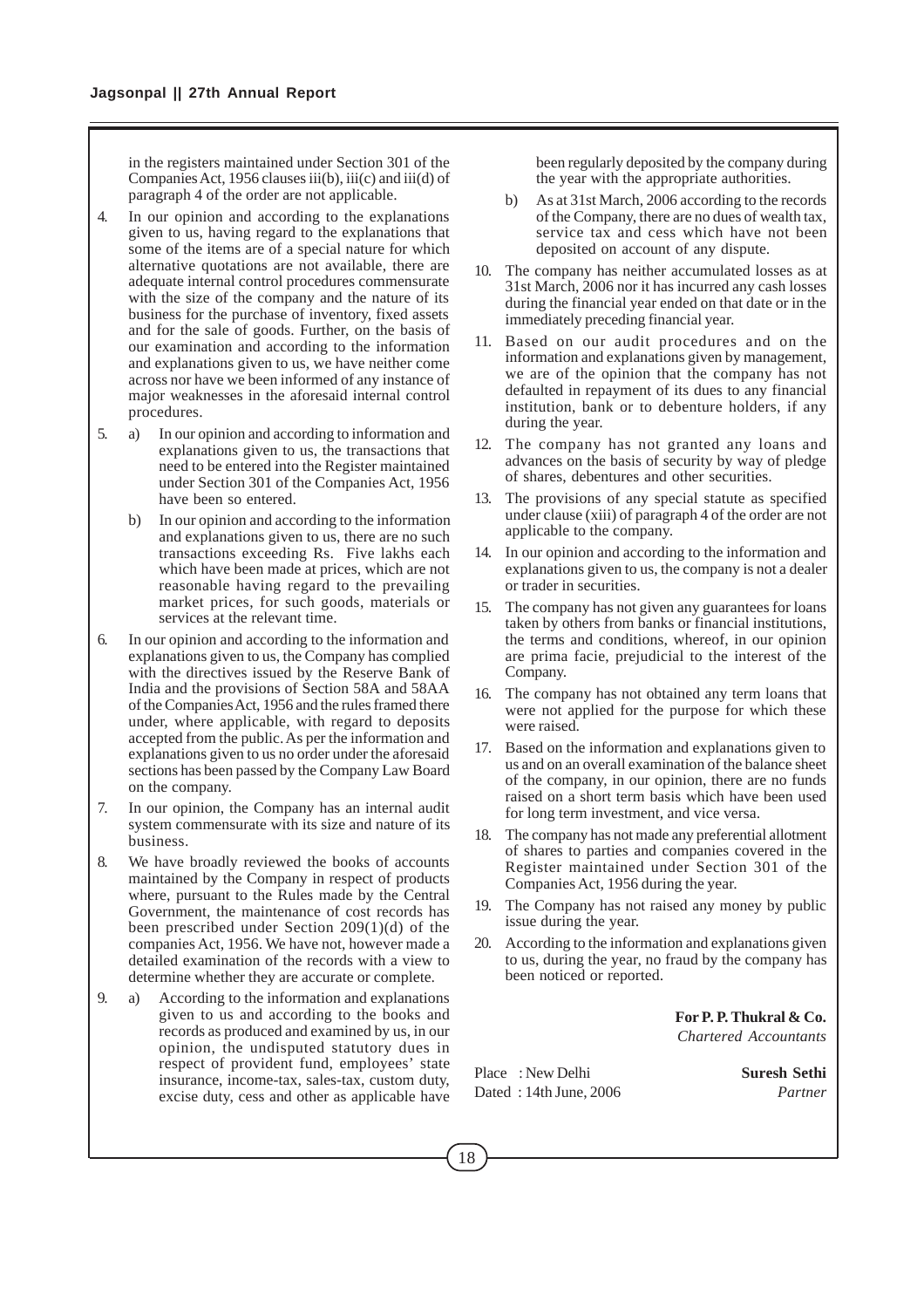## **Balance Sheet As on 31.03.2006**

| AS UIL J1.0J.4000                           |                          |                 |                   |
|---------------------------------------------|--------------------------|-----------------|-------------------|
| <b>PARTICULARS</b>                          | <b>SCHEDULE</b>          | <b>ASON</b>     | AS ON             |
|                                             | NO.                      | 31.03.2006      | 31.03.2005        |
|                                             |                          | Rs.             | Rs.               |
| <b>SOURCES OF FUNDS</b>                     |                          |                 |                   |
| <b>Shareholders'funds</b>                   |                          |                 |                   |
| Capital                                     | $\cdot_1$                | 13,09,90,000    | 13,09,90,000      |
| Reserves & Surplus                          | $\cdot_2$                | 57, 13, 63, 830 | 55,04,35,118      |
|                                             |                          | 70,23,53,830    | 68, 14, 25, 118   |
| <b>Loan Funds</b>                           |                          |                 |                   |
| Secured loans                               | $\cdot$ 3'               | 34,92,79,129    | 29,93,84,038      |
| <b>Unsecured</b> Loans                      | 4'                       | 7,14,50,909     | 6,61,26,030       |
| <b>Deferred Tax liability (Net)</b>         |                          | 2,58,06,422     | 2,57,27,566       |
| <b>TOTAL</b>                                |                          | 1,14,88,90,290  | 1,07,26,62,752    |
| <b>APPLICATION OF FUNDS</b>                 |                          |                 |                   |
| <b>Fixed Assets</b>                         |                          |                 |                   |
| Net Block                                   | $\cdot$ 5'               | 32,00,77,655    | 31,54,82,287      |
| Capital Work In Progress                    |                          | 4,68,59,657     | $\overline{0}$    |
| <b>Investments</b>                          | 6'                       | 5,031           | 5,031             |
| <b>Current Assets, Loans and Advances</b>   | $\cdot$ 7'               |                 |                   |
| Inventories                                 |                          | 54,46,34,286    | 67, 31, 53, 991   |
| <b>Sundry Debtors</b>                       |                          | 36,52,14,238    | 20,38,35,931      |
| Cash & Bank Balances                        |                          | 3,88,80,147     | 2,44,55,926       |
| Loans and advances                          |                          | 9,98,63,299     | 13,19,33,050      |
|                                             |                          | 1,04,85,91,970  | 1,03,33,78,898    |
| LESS:                                       |                          |                 |                   |
| <b>Current Liabilities &amp; Provisions</b> | $\cdot$ 8'               | 26,66,44,023    | 27,62,03,464      |
| <b>Net Current Assets</b>                   |                          | 78, 19, 47, 947 | 75,71,75,434      |
| <b>TOTAL</b>                                |                          | 1,14,88,90,290  | 1,07,26,62,752    |
| <b>NOTES TO ACCOUNTS</b>                    | $^{\circ}13^{\circ}$     |                 |                   |
| As per our report of even date              |                          |                 |                   |
| For P.P. Thukral & Co.                      | <b>J.S. Kochhar</b>      |                 | S. Mukhopadhyay   |
| <b>Chartered Accountants</b>                | Chairman                 |                 | <b>Director</b>   |
| <b>Suresh Sethi</b>                         | R.P.S. Kochhar           |                 | Dr. S.K. Goyal    |
| Partner                                     | <b>Managing Director</b> |                 | Director          |
| Place: New Delhi                            | Sanjiv Kumar Dudeja      |                 | S.K. Mata         |
| Dated: 14.06.2006                           | General Manager          |                 | Company Secretary |
|                                             | $\overline{10}$          |                 |                   |

 $(19)$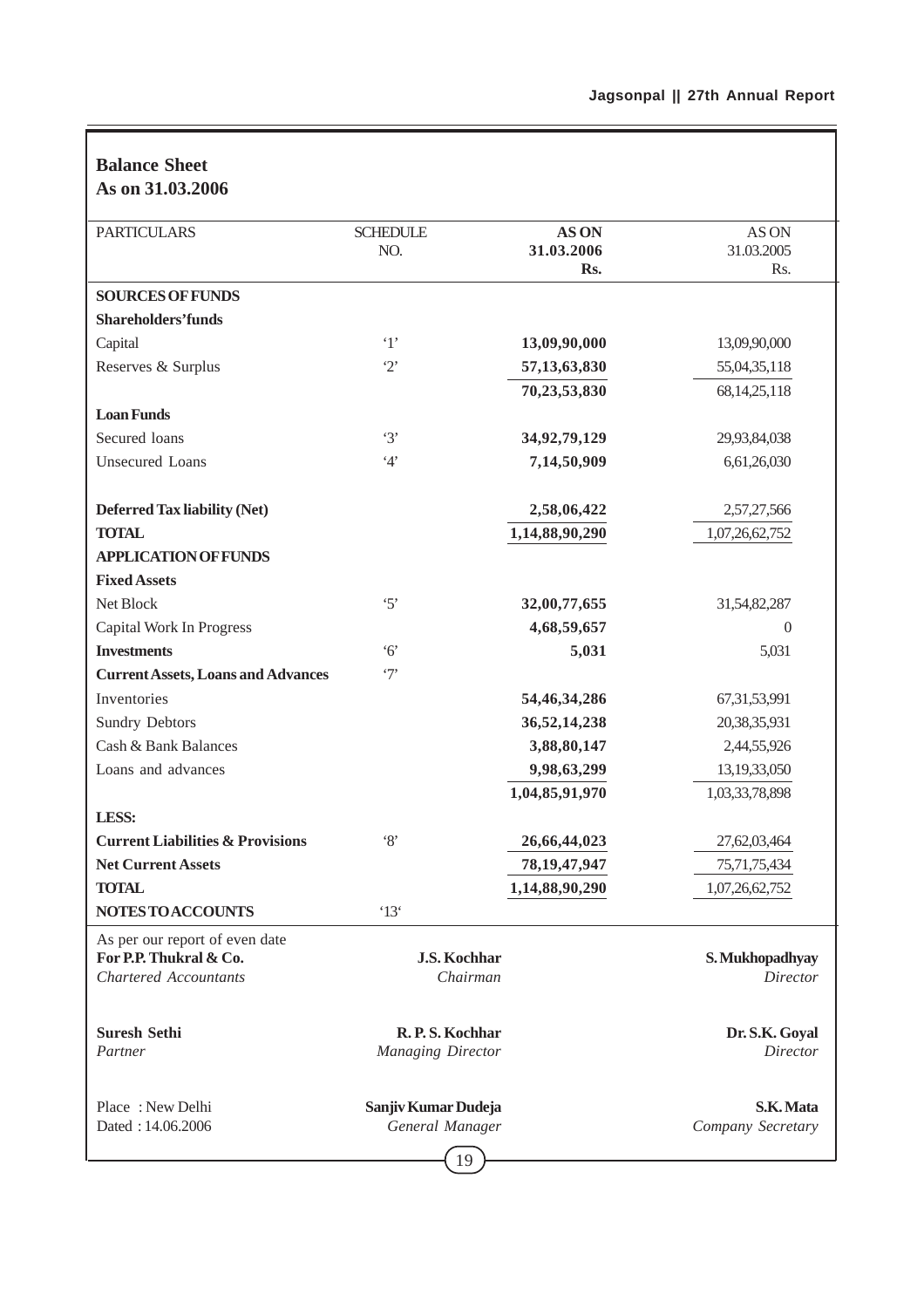| <b>Profit and Loss Account</b>               |                          |                   |                   |
|----------------------------------------------|--------------------------|-------------------|-------------------|
| for the year ending 31.03.2006               |                          |                   |                   |
| <b>PARTICULARS</b>                           | <b>SCHEDULE</b>          | 01.04.05 to       | 01.04.04 to       |
|                                              | NO.                      | 31.03.2006<br>Rs. | 31.03.2005<br>Rs. |
| <b>INCOME</b>                                |                          |                   |                   |
| <b>Sales</b>                                 |                          | 1,72,13,43,044    | 1,48,01,10,878    |
| Less: Excise Duty                            |                          | 16,33,94,747      | 15, 10, 26, 347   |
| <b>Net Sales</b>                             |                          | 1,55,79,48,297    | 1,32,90,84,531    |
| Other Income                                 | $\cdot$ 9'               | 48,82,128         | 25,86,176         |
| Increase (decrease) in finished              |                          |                   |                   |
| goods stock & work in progress               |                          | (9,61,11,316)     | 10,69,97,141      |
| <b>TOTAL</b>                                 |                          | 1,46,67,19,109    | 1,43,86,67,848    |
| <b>EXPENDITURE</b>                           |                          |                   |                   |
| <b>Cost of Materials</b>                     | $^{\circ}10'$            | 82, 23, 82, 378   | 79,89,67,761      |
| Other Expenditure                            | '11'                     | 49,79,95,771      | 51,08,89,335      |
| <b>TOTAL</b>                                 |                          | 1,32,03,78,149    | 1,30,98,57,096    |
| Profit before interest, Depreciation and Tax |                          | 14,63,40,960      | 12,88,10,752      |
| <b>Financial Expenses</b>                    | '12'                     | 4,69,86,516       | 3,29,80,011       |
| Depreciation                                 |                          | 1,50,92,879       | 1,31,70,597       |
| <b>Profit before Tax</b>                     |                          | 8,42,61,565       | 8,26,60,144       |
| Provision For Tax                            |                          | 2,82,36,183       | 2,80,13,664       |
| Deferred Tax                                 |                          | 78,857            | 14,66,674         |
| Fringe Benefit Tax                           |                          | 63,06,743         |                   |
| Net profit after tax Carried Down            |                          | 4,96,39,782       | 5,31,79,806       |
| Balance brought forward from 31.03.05        |                          | 7,02,37,430       | 6,65,95,869       |
| <b>Balance Available for Appropriation</b>   |                          | 11,98,77,212      | 11,97,75,675      |
| <b>Appropriation:</b>                        |                          |                   |                   |
| Proposed Dividend                            |                          | 26,19,800         | 2,61,98,000       |
| <b>General Reserve</b>                       |                          | 50,00,000         | 2,00,00,000       |
| Add. income tax on proposed div.             |                          | 3,67,427          | 33,40,245         |
| Income tax for earlier years                 |                          | 2,33,85,727       |                   |
| Balance carredied over to Schedule '2'       |                          | 8,85,04,258       | 7,02,37,430       |
|                                              |                          | 11,98,77,212      | 11,97,75,675      |
| NOTES TO ACCOUNTS                            | '13'                     |                   |                   |
| As per our report of even date               |                          |                   |                   |
| For P.P. Thukral & Co.                       | J.S. Kochhar             |                   | S. Mukhopadhyay   |
| <b>Chartered Accountants</b>                 | Chairman                 |                   | Director          |
|                                              |                          |                   |                   |
| <b>Suresh Sethi</b>                          | R.P.S. Kochhar           |                   | Dr. S.K. Goyal    |
| Partner                                      | <b>Managing Director</b> |                   | Director          |
|                                              |                          |                   |                   |
| Place: New Delhi                             | Sanjiv Kumar Dudeja      |                   | S.K. Mata         |
| Dated: 14.06.2006                            | General Manager          |                   | Company Secretary |
|                                              |                          |                   |                   |

# 20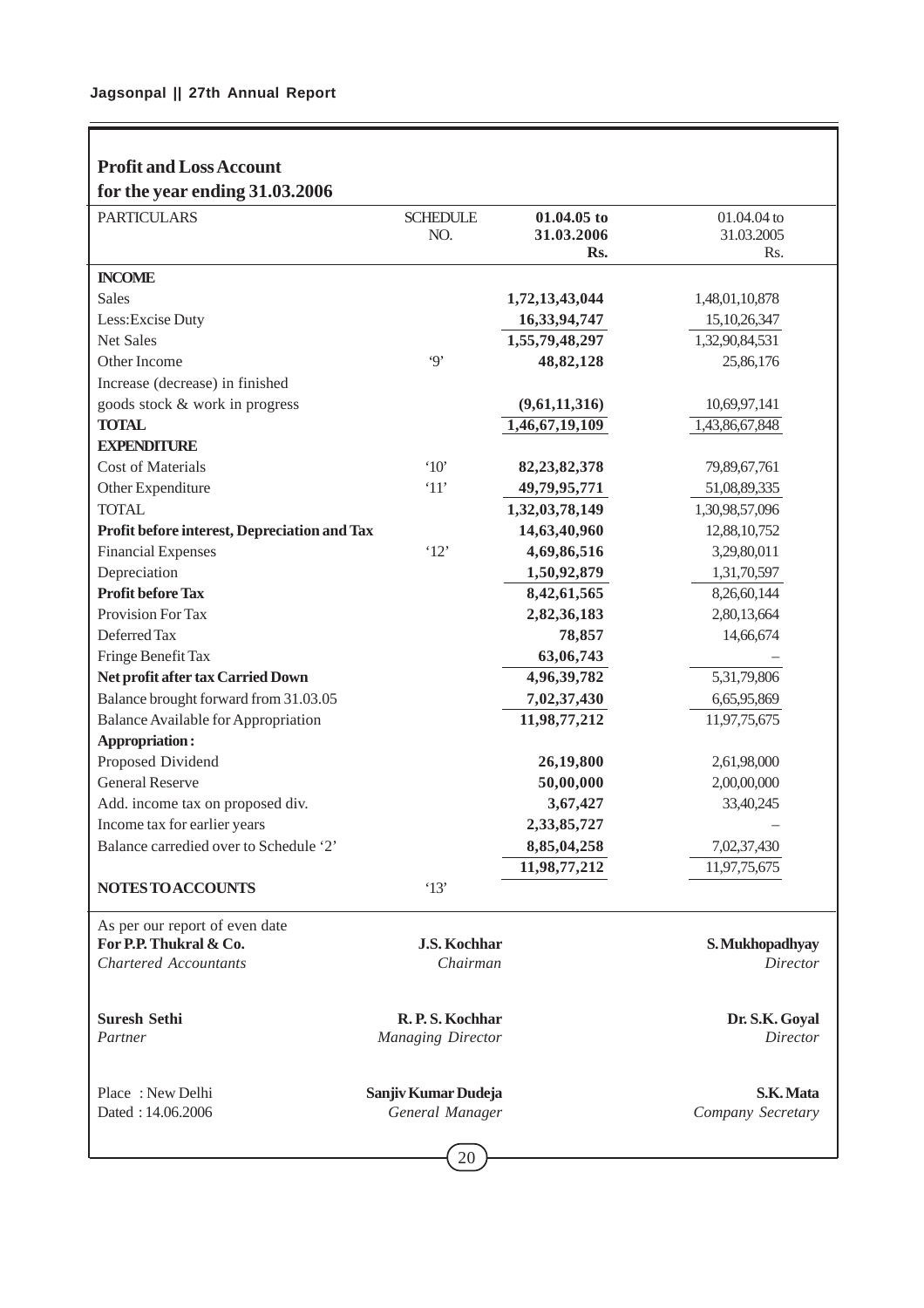| <b>Schedules</b><br><b>Annexed to and forming part of the Accounts</b> |              |                 |               |
|------------------------------------------------------------------------|--------------|-----------------|---------------|
|                                                                        |              | 31.03.2006      | 31.03.2005    |
|                                                                        |              | Rs.             | Rs.           |
| <b>SCHEDULE '1'</b>                                                    |              |                 |               |
| <b>SHARE CAPITAL</b>                                                   |              |                 |               |
| <b>AUTHORISED</b>                                                      |              |                 |               |
| 3,00,00,000 Equity Shares of Rs. 5/- each                              |              | 15,00,00,000    | 15,00,00,000  |
| 2,00,00,000 unclassified shares of Rs. 5/- each                        |              | 10,00,00,000    | 10,00,00,000  |
| ISSUED, SUBSCRIBED & PAID UP                                           |              |                 |               |
| 2,61,98,000 Equity Shares of Rs. 5/- each                              |              | 13,09,90,000    | 13,09,90,000  |
| <b>TOTAL</b>                                                           |              | 13,09,90,000    | 13,09,90,000  |
| <b>SCHEDULE '2'</b>                                                    |              |                 |               |
| <b>RESERVES &amp; SURPLUS</b>                                          |              |                 |               |
| <b>Share Premium Account</b>                                           |              | 60,00,000       | 60,00,000     |
| <b>Revaluation Reserve</b>                                             |              |                 |               |
| Balance as on 31.03.2005                                               | 15,26,37,231 |                 |               |
| Less : Excess amount of depreciation adjusted                          | 23,38,116    | 15,02,99,115    | 15,26,37,231  |
| <b>General Reserve</b>                                                 |              |                 |               |
| Balance as on 31.03.2005                                               | 32,15,60,457 |                 | 39,98,02,957  |
| Add : Additions during the year                                        | 50,00,000    |                 | 2,00,00,000   |
| Less: Utilised for Bonus Shares                                        |              |                 | (9,82,42,500) |
|                                                                        |              | 32,65,60,457    |               |
| <b>Profit &amp; Loss Account</b>                                       |              |                 |               |
| Balance as on 31,03,2005                                               | 7,02,37,430  |                 |               |
| Less: Transferred to Profit & Loss Account                             | 7,02,37,430  |                 |               |
| Add: Transferred from Profit & Loss Account                            | 8,85,04,258  | 8,85,04,258     | 7,02,37,430   |
| <b>TOTAL</b>                                                           |              | 57, 13, 63, 830 | 55,04,35,118  |
| <b>SCHEDULE '3'</b>                                                    |              |                 |               |
| <b>SECURED LOANS</b>                                                   |              |                 |               |
| Short Term Loan as Cash credit facility from                           |              |                 |               |
| Banks, secured by hypothecation of Book                                |              |                 |               |
| Debts and Inventories comprising of raw                                |              |                 |               |
| materials, work in process and finished goods.                         |              | 34, 92, 79, 129 | 29,93,84,038  |
| <b>TOTAL</b>                                                           |              | 34,92,79,129    | 29,93,84,038  |
| <b>SCHEDULE '4'</b>                                                    |              |                 |               |
| <b>UNSECURED LOANS</b>                                                 |              |                 |               |
| <b>Fixed Deposits</b>                                                  |              | 7,14,50,909     | 6,61,26,030   |
| <b>TOTAL</b>                                                           |              | 7,14,50,909     | 6,61,26,030   |
|                                                                        |              |                 |               |

J.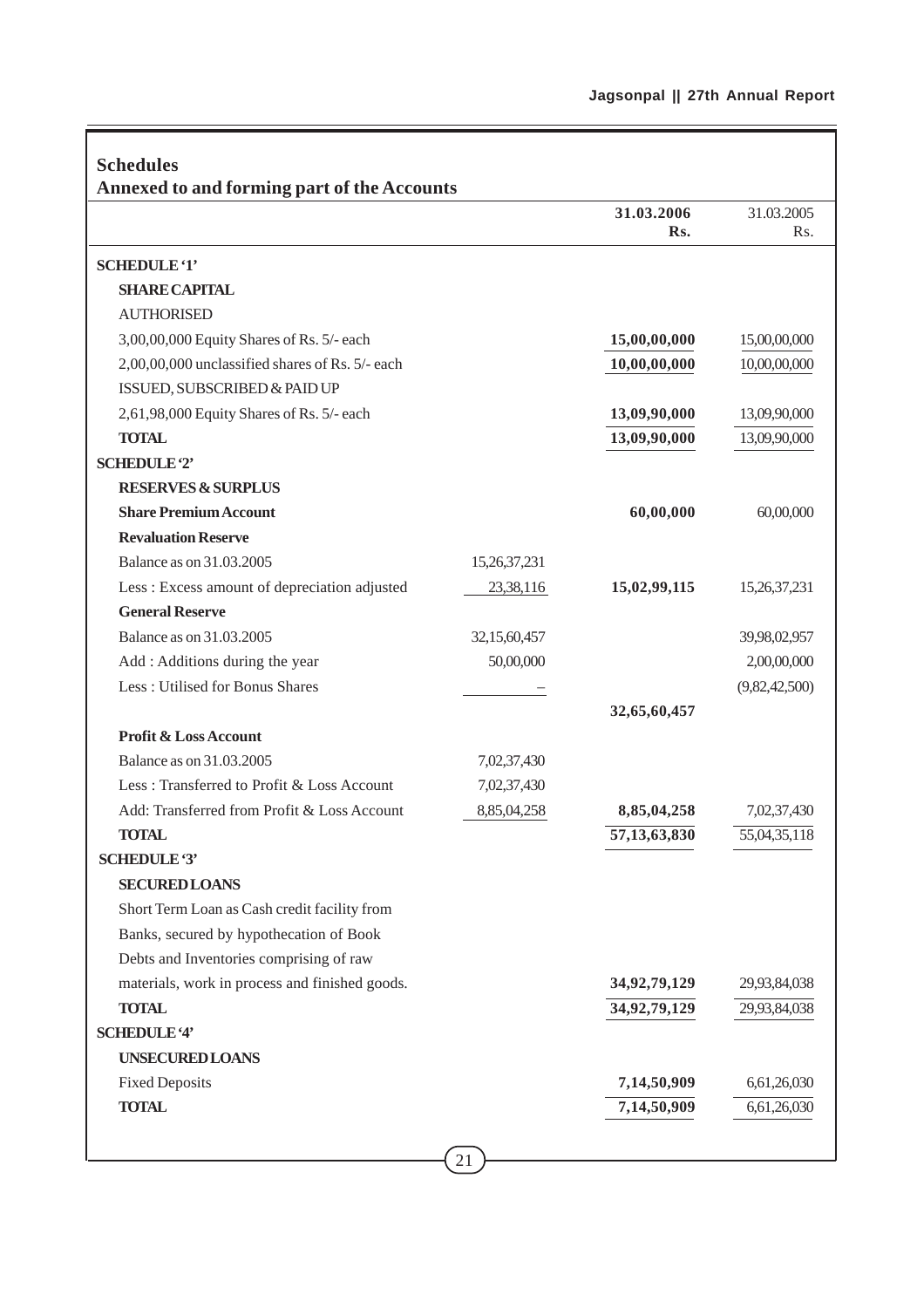## **SCHEDULE '5' FIXED ASSETS**

|                   | BLOCK<br><b>GROSS</b>        |             |                              |                              | <b>DEPRECIATION</b> |                              |                              | <b>BLOCK</b><br>NET                    |                                                          |  |
|-------------------|------------------------------|-------------|------------------------------|------------------------------|---------------------|------------------------------|------------------------------|----------------------------------------|----------------------------------------------------------|--|
| Particulars       | Balance<br>as at<br>31.03.05 | Additions   | Balance<br>as at<br>31.03.06 | Balance<br>as at<br>31.03.05 | For the<br>Year     | Balance<br>as at<br>31.03.06 | Balance<br>as at<br>31.03.06 | Depreciation<br>without<br>Revaluation | Balance<br>without<br>Revaluation<br>as at<br>31.03.2006 |  |
| Goodwill          | 3.00.000                     |             | 3,00,000                     |                              |                     | $\Omega$                     | 3,00,000                     |                                        | 3,00,000                                                 |  |
| Free Hold Land    | 8,58,95,625                  | 16.98.000   | 8,75,93,625                  |                              |                     | $\mathbf{0}$                 | 8,75,93,625                  |                                        | 37,18,808                                                |  |
| Building          | 13,06,26,860                 | 19.10.613   | 13,25,37,473                 | 1.37,04,708                  | 44,12,426           | 1,81,17,134                  | 11,44,20,339                 | 27,04,040                              | 6,82,32,998                                              |  |
| Plant & Machinery | 8,68,19,305                  | 54,08,930   | 9, 22, 28, 235               | 2,83,24,498                  | 44,87,739           | 3,28,12,237                  | 5,94,15,998                  | 42,41,967                              | 4,68,75,654                                              |  |
| Vehicles          | 1,30,70,959                  | 47, 31, 047 | 1,78,02,006                  | 40,04,970                    | 17,26,020           | 57,30,990                    | 1,20,71,016                  | 17,26,020                              | 1,20,71,016                                              |  |
| Other Assets      | 9,26,93,147                  | 82,77,773   | 10.09.70.920                 | 4,78,89,434                  | 68,04,810           | 5,46,94,244                  | 4,62,76,676                  | 64,20,852                              | 3,08,43,155                                              |  |
| Total             | 40,94,05,896                 | 2,20,26,363 | 43, 14, 32, 259              | 9,39,23,610                  | 1,74,30,995         | 11,13,54,605                 | 32,00,77,655                 | 1,50,92,879                            | 16,20,41,631                                             |  |
| Previous Year's   | 38,60,17,217                 | 2,33,88,679 | 40,94,05,896                 | 7,84,14,897                  | 1,55,08,713         | 9,39,23,610                  | 31,54,82,287                 | 1,31,70,597                            | 15,51,08,135                                             |  |

|                                                   | 31.03.2006     | 31.03.2005      |
|---------------------------------------------------|----------------|-----------------|
|                                                   | Rs.            | Rs.             |
| <b>SCHEDULE'6'</b>                                |                |                 |
| <b>INVESTMENTS</b>                                |                |                 |
| Quoted (at cost)                                  | 5,031          | 5,031           |
| (Refer notes to accounts in Schedule '13')        |                |                 |
| <b>TOTAL</b>                                      | 5,031          | 5,031           |
| <b>SCHEDULE '7'</b>                               |                |                 |
| <b>CURRENT ASSETS, LOANS &amp; ADVANCES</b>       |                |                 |
| <b>Stock-in-Trade</b>                             |                |                 |
| (At cost or market price whichever is less as     |                |                 |
| certified by one of the Directors)                |                |                 |
| <b>Raw Materials</b>                              | 9,02,69,340    | 10,77,74,330    |
| Work in process                                   | 9,82,97,753    | 9,81,19,041     |
| <b>Finished Goods</b>                             | 35,60,67,193   | 46,72,60,620    |
|                                                   | 54,46,34,286   | 67, 31, 53, 991 |
| <b>Sundry Debtors</b>                             |                |                 |
| (Unsecured but considered good)                   |                |                 |
| Debts outstanding for a period exceeding 6 months | 56,25,992      | 24,48,296       |
| Other Debts                                       | 35,95,88,246   | 20,13,87,635    |
|                                                   | 36,52,14,238   | 20,38,35,931    |
| <b>Cash and Bank Balances</b>                     |                |                 |
| Cash and Imprest in hand                          | 37,72,385      | 14,98,491       |
| <b>Balances with Scheduled Banks</b>              | 3,51,07,762    | 2,29,57,435     |
|                                                   | 3,88,80,147    | 2,44,55,926     |
| <b>Loans &amp; Advances</b>                       |                |                 |
| (Unsecured but considered Good)                   |                |                 |
| Advances recoverable in cash or in                |                |                 |
| kind or for value to be received                  | 3,81,36,344    | 2,28,03,184     |
| Advance Income Tax                                | 5,78,92,594    | 10,72,26,075    |
| <b>Security Deposit</b>                           | 38, 34, 361    | 19,03,791       |
|                                                   | 9,98,63,299    | 13,19,33,050    |
| <b>TOTAL</b>                                      | 1,04,85,91,970 | 1,03,33,78,898  |
|                                                   |                |                 |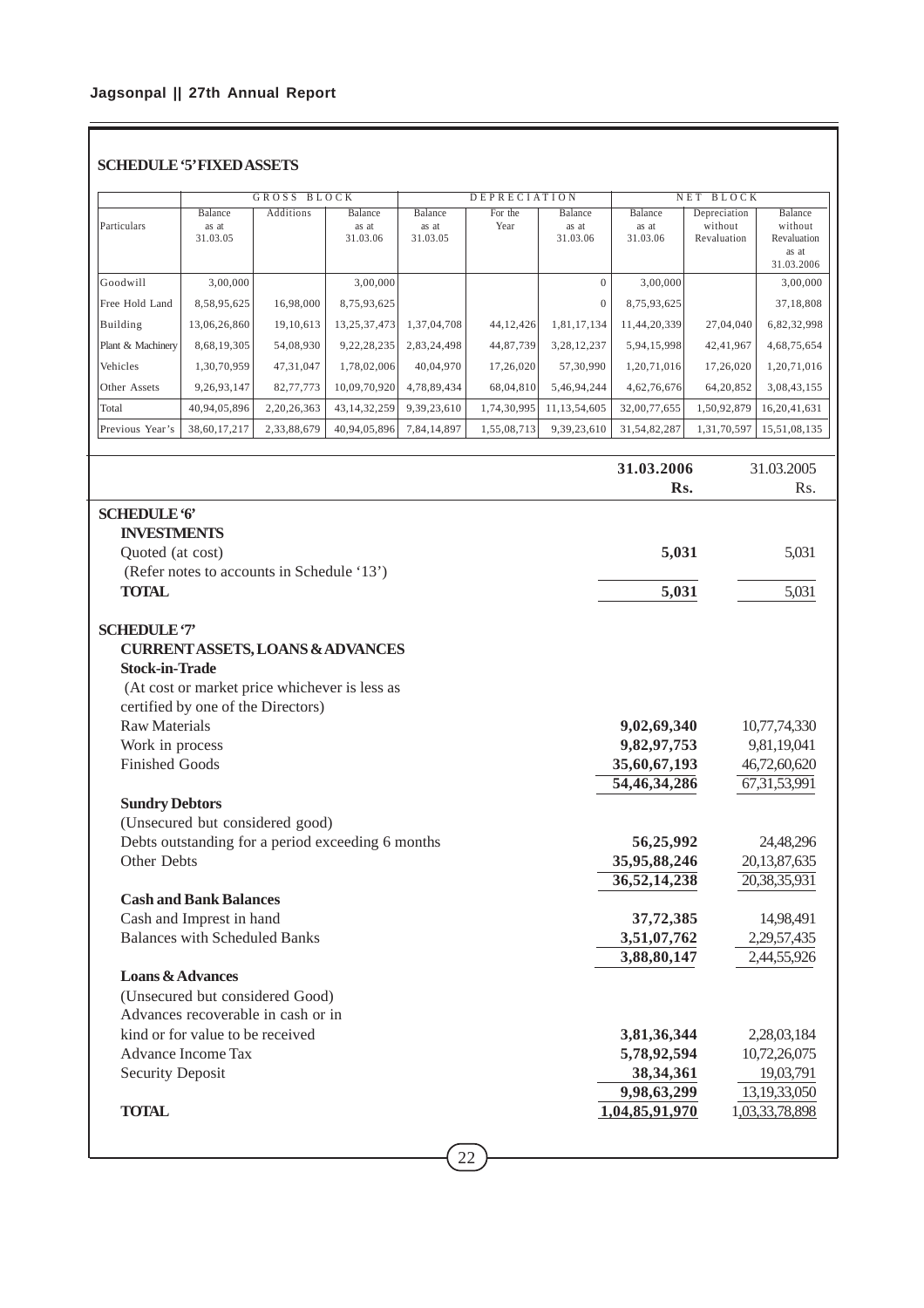|                                             |              | 31.03.2006      | 31.03.2005   |
|---------------------------------------------|--------------|-----------------|--------------|
|                                             |              | Rs.             | Rs.          |
| <b>SCHEDULE '8'</b>                         |              |                 |              |
| <b>CURRENT LIABILITIES &amp; PROVISIONS</b> |              |                 |              |
| <b>Current Liabilities</b>                  |              |                 |              |
| <b>Sundry Creditors</b>                     | 11,27,82,245 |                 | 9,53,97,492  |
| Other liabilities                           | 6,81,44,081  |                 | 4,57,71,890  |
| Interest Accrued but not due                | 24,88,096    | 18, 34, 14, 422 | 21,35,318    |
| <b>Provisions</b>                           |              |                 |              |
| Provision for taxation                      | 8,06,09,801  |                 | 10,67,00,764 |
| Proposed Dividend                           | 26,19,800    | 8,32,29,601     | 2,61,98,000  |
| <b>TOTAL</b>                                |              | 26,66,44,023    | 27,62,03,464 |
| <b>SCHEDULE '9'</b>                         |              |                 |              |
| <b>OTHER INCOME</b>                         |              |                 |              |
| Miscellaneous Income                        |              | 48,71,044       | 25,75,092    |
| Dividend received from other companies      |              | 11,084          | 11,084       |
| <b>TOTAL</b>                                |              | 48,82,128       | 25,86,176    |
| <b>SCHEDULE '10'</b>                        |              |                 |              |
| <b>COST OF MATERIALS</b>                    |              |                 |              |
| <b>Opening Stocks</b>                       |              | 10,77,74,330    | 10,84,52,136 |
| Add: Purchases                              |              | 80, 48, 77, 388 | 79,82,89,955 |
|                                             |              | 91,26,51,718    | 90,67,42,091 |
| Less: Closing Stocks                        |              | 9,02,69,340     | 10,77,74,330 |
| <b>TOTAL</b>                                |              | 82,23,82,378    | 79,89,67,761 |
| <b>SCHEDULE '11'</b>                        |              |                 |              |
| <b>OTHER EXPENDITURE</b>                    |              |                 |              |
| Power and Fuel                              |              | 1,98,06,551     | 1,60,06,611  |
| Rent                                        |              | 67,52,098       | 62,05,946    |
| Repair and Maintenance                      |              | 1,43,26,877     | 1,85,42,082  |
| Personnel Expenses                          |              |                 |              |
| Salaries, Wages, Bonus & Contribution to    |              |                 |              |
| Providend and other funds                   |              | 23,99,30,074    | 21,95,39,472 |
| Welfare                                     |              | 39,20,029       | 34,24,914    |
| Insurance                                   |              | 75,10,769       | 51,38,502    |
| Miscellaneous Expenses                      |              | 3,56,37,322     | 2,66,35,057  |
| <b>Auditor's Remuneration</b>               |              | 1,60,000        | 1,33,725     |
| <b>Travelling Expenses</b>                  |              | 4,26,49,822     | 8,72,33,265  |
| Sales Administration Expenses               |              | 10,20,66,618    | 10,89,32,199 |
| Freight outward                             |              | 2,52,35,611     | 1,90,97,562  |
| <b>TOTAL</b>                                |              | 49,79,95,771    | 51,08,89,335 |
| <b>SCHEDULE '12'</b>                        |              |                 |              |
| <b>FINANCIAL EXPENSES</b>                   |              |                 |              |
| Interest and charges                        |              | 4,69,86,516     | 3,29,80,011  |
| <b>TOTAL</b>                                |              | 4,69,86,516     | 3,29,80,011  |
|                                             |              |                 |              |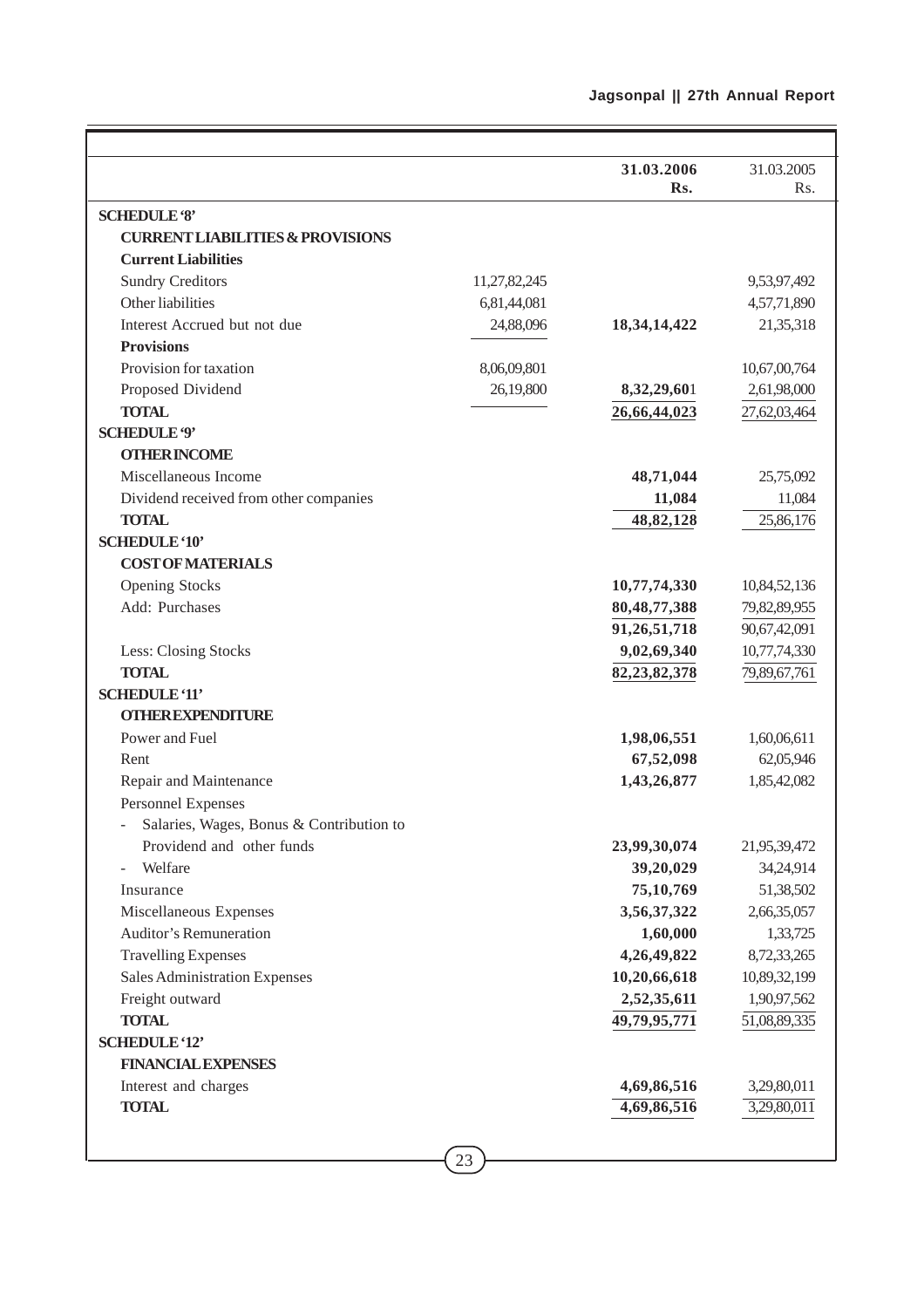## **SCHEDULE '13' NOTES TO ACCOUNTS**

Notes annexed to and forming part of the Balance Sheet as at 31st March 2006 and Profit & Loss Account for the year ended on that date.

|                           | 31.03.2006 | 31.03.2005 |
|---------------------------|------------|------------|
|                           | Rs.        | Rs.        |
| 1. Contingent Liabilities |            |            |
| Bank guarantees           | 3,00,000   | 3,00,000   |
|                           |            |            |

## **2. Significant Accounting Policies**

The significant accounting policies followed by the Company are as follows :

- I. The Accounts have been prepared to comply in all material aspects with applicable accounting principles in India, the accounting standards issued by the Institute of Chartered Accountants of India and the relevant provisions of the Companies' Act, 1956.
- II. Accounting policies are consistent and are in consonance with generally accepted accounting principles.
- III. Fixed assets are stated at cost of acquisition and subsequent improvements thereto including taxes, duties, freight and other incidental expenses to acquisition and installation. In case of write up due to revaluation the fixed assets are shown at such higher amounts. The carrying amount of fixed assets are reviewed at each balance sheet date if there is any indication of impairment based on internal/external factors. Where the carrying value exceeds the estimated recoverable amount, provision for impairment is made to adjust the carrying value to the recoverable amount. The recoverable amount is the greater of the assets estimated net realizable value and value in use. In assessing value in use, the estimated future cash flows are discounted to their present value using an appropriate discounting rate.
- IV. The Company follows the straight line method (S.L.M.) of charging depreciation on all assets. Consequent to the insertion of schedule XIV in Companies Act, 1956 with effect from 2nd April, 1987, depreciation has been provided at the S.L.M. rates prescribed in schedule XIV in respect of additions to fixed assets from and after the said date and in respect of additions to fixed assets prior to said date, the depreciation has been provided at older rates. Pursuant to the notification of department of Company affairs dated 16.12.1993, depreciation on assets acquired on and after the said date is provided at new rates.
- V. Capital work in progress, if any, is stated at cost.
- VI. Long term investments are stated at cost.
- VII Inventories are valued at the lower of cost and estimated net realisable value after providing for cost of obsolescence and other anticipated losses, wherever considered necessary. Finished goods and work in progress include costs of conversion and other costs incurred in bringing the inventories to their present location and condition.
- VIII Revenue is recognised on completion of sale of goods.
- IX. Transactions in foreign currency are recorded at the exchange rates prevailing on the date of the transaction. Current assets and current liabilities (other than relating to fixed assets) are restated at the rates prevailing at year end or at the forward rates where forward cover has been taken and the difference between the year end rates/forward rate and exchange rates at the date of transaction. Transaction is recognised as income or expense.
- X. Research and Development costs, (other than cost of fixed assets acquired) are charged as an expense in the year in which they are incurred.
- XI. Contribution to Provident Fund is made monthly at a pre-determined rate to the provident fund authorities and accounted on an accrual basis. During the year Rs 50,77,332 was paid as Provident Fund and for previous year Rs. 42,94,853.
- XII Company has affected an arrangement with Life Insurance Corporation of India under Group Gratuity cum Life Assurance Scheme so as to cover future payment of Gratuity to retiring and other employees and is making the contribution to them as per the premium sought.
- XIII a) Sales comprise of sale of goods and internal transfers, net of trade discount, goods returns, breakages. b) Dividend on Shares, Insurance and other claims as and when received.

3. Reserve and Surplus includes an amount of Rs.10,00,00,000 as revaluation of:- Land Rs. 6,00,00,000 Building Rs. 4,00,00,000 (As on 31.3.2001) An amount of Rs.23,38,116 has been debited to revaluation reserve in 2005-06 (previous year Rs. 23,38,116).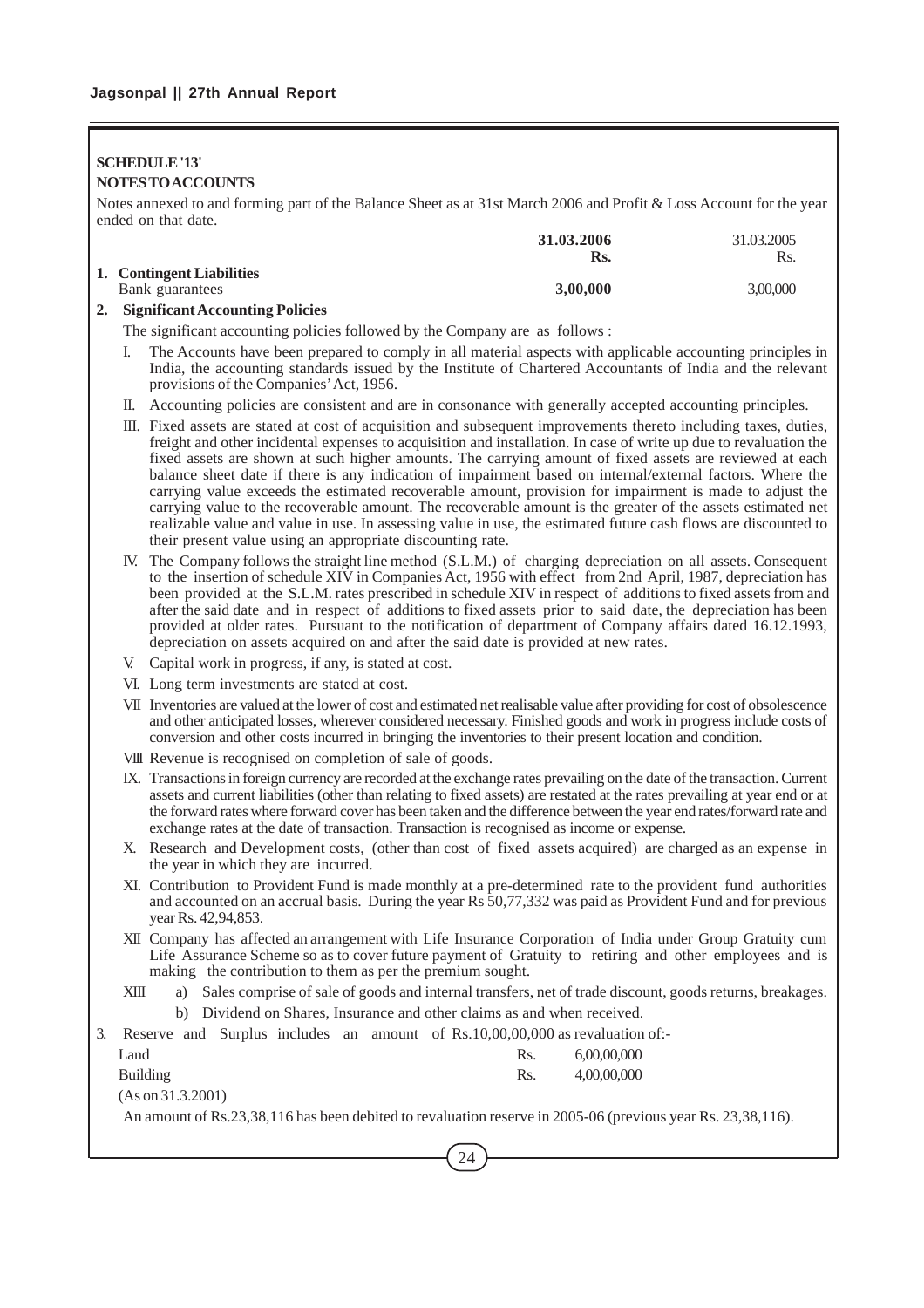|    |                                                                                                                                                                                                                        | 31.03.2006    | 31.03.2005    |
|----|------------------------------------------------------------------------------------------------------------------------------------------------------------------------------------------------------------------------|---------------|---------------|
|    | 4. Capital Work in Process                                                                                                                                                                                             | (Rs. in lacs) |               |
|    | Land                                                                                                                                                                                                                   | 350.66        |               |
|    | Preoperative Expenses:                                                                                                                                                                                                 |               |               |
|    | Salary & Wages                                                                                                                                                                                                         | 22.44         |               |
|    | Travelling & Conveyance                                                                                                                                                                                                | 7.39          |               |
|    | Interest                                                                                                                                                                                                               | 47.36         |               |
|    | Others                                                                                                                                                                                                                 | 40.75         |               |
|    | <b>Total</b>                                                                                                                                                                                                           | 468.60        |               |
|    | 5. Payment to Whole time Directors including Managing Director:                                                                                                                                                        | (Rs.)         | (Rs.)         |
|    | Salary                                                                                                                                                                                                                 | 57,60,000     | 57,60,000     |
|    | Commission                                                                                                                                                                                                             | 36,42,000     | 34,27,000     |
|    | Payment to other Directors                                                                                                                                                                                             |               |               |
|    | Meeting Fees                                                                                                                                                                                                           | 90,000        | 38,500        |
|    | Commission                                                                                                                                                                                                             | 3,60,000      |               |
|    | 6. Market Value of quoted long term (non-trade) investments:                                                                                                                                                           |               |               |
|    | 1304 Fully paid Equity Shares of Ranbaxy Laboratories Ltd.                                                                                                                                                             | 5,63,784      | 6,57,737      |
|    | 7. Repairs & Maintenance includes:                                                                                                                                                                                     |               |               |
|    | Plant & Machinery                                                                                                                                                                                                      | 66,51,291     | 96,72,920     |
|    | <b>Building</b>                                                                                                                                                                                                        | 38,74,238     | 37,25,491     |
|    | Others                                                                                                                                                                                                                 | 38,01,349     | 51,43,671     |
| 8. | Computation of Net Profits in accordance with Section 198 of the Companies Act, 1956 and the Commission payable                                                                                                        |               |               |
|    | to the directors.                                                                                                                                                                                                      | 2005-06       | 2004-05       |
|    |                                                                                                                                                                                                                        | (Rs. in lacs) | (Rs. in lacs) |
|    | Profit before tax                                                                                                                                                                                                      | 842.62        | 826.61        |
|    | Directors' Remuneration                                                                                                                                                                                                | 97.62         | 91.85         |
|    | Net Profit under section 198                                                                                                                                                                                           | 940.24        | 918.46        |
|    | Commission payable to Wholetime Directors' @ 4% each                                                                                                                                                                   | 75.21         | 73.49         |
|    | Eligible                                                                                                                                                                                                               | 36.42         | 34.27         |
|    | Commission payable to Independent Directors' @ 1%.                                                                                                                                                                     | 9.40          |               |
|    | Restricted to                                                                                                                                                                                                          | 3.60          |               |
|    | 9. Payment & provisions for Auditors relating to:                                                                                                                                                                      | (Rs.)         | (Rs.)         |
|    | Audit Fee                                                                                                                                                                                                              | 1,20,000      | 1,12,725      |
|    | Other matters                                                                                                                                                                                                          | 40,000        | 21,000        |
|    | 10. The Tax assessment of the Company under the Income Tax Act, 1961 has been completed up to the accounting year<br>ending 31.03.2004 and there are no tax dues standing against the Company in respect of the above. |               |               |
|    |                                                                                                                                                                                                                        | 31.03.2006    | 31.03.2005    |
|    | 11. Balance with Scheduled Banks Include:                                                                                                                                                                              | Rs.           | Rs.           |
|    | <b>Current Accounts</b>                                                                                                                                                                                                | 3,67,50,761   | 1,07,78,528   |
|    | Deposit Accounts                                                                                                                                                                                                       | 2,95,57,000   | 1,21,78,908   |
|    | 12. Payment of provident fund                                                                                                                                                                                          | 50,77,332     | 42,94,853     |
|    | 13. Excise duty payable on finished goods is accounted in the year of manufacture. The treatment has no impact on the<br>profit.                                                                                       |               |               |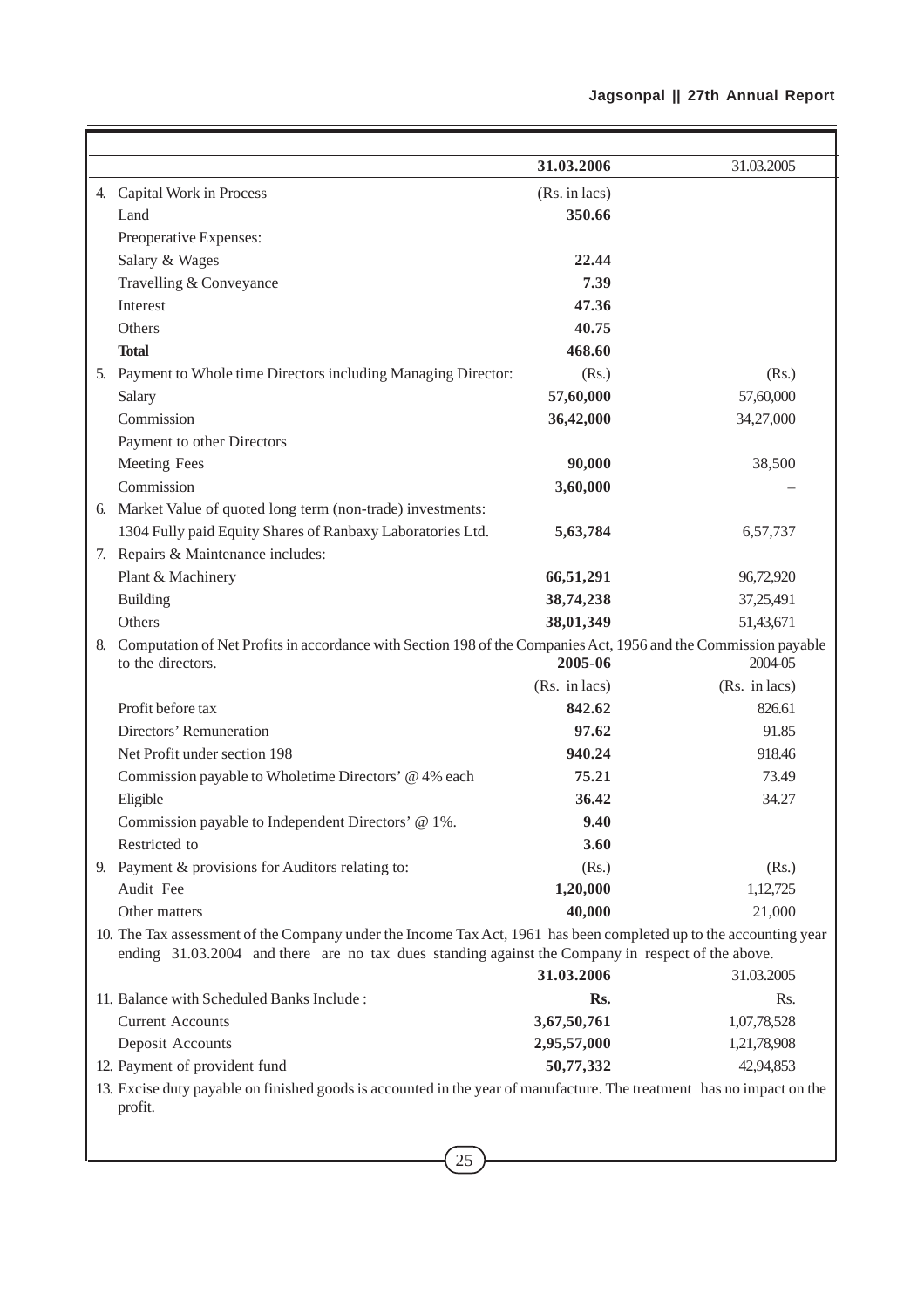## 14. ADDITIONAL INFORMATION PURSUANT TO PARAGRAPHS 3 & 4 OF PART II OF SCHEDULE VI OF THE COMPANIES ACT, 1956 ( As certified by a Director and accepted by the Auditors).

## A. PARTICULARS OF GOODS MANUFACTURED:

| <b>Millions</b><br>Millions<br>Kl Ltrs.<br>Kl Ltrs<br>Kl Ltrs<br>M. Tonnes<br>M. Tonnes<br>M. Tonnes<br>Qty.<br>71.56<br>41.86<br>152.97<br>2.02<br>7.18<br>7.20<br>M. Tonnes<br>M. Tonnes<br>6.38<br>M. Tonnes<br>0.38<br>15.73 | 382.86<br>273.21<br>839.48<br>6.05<br>84.08<br>42.82<br>51.93<br>2.27<br>31.03.2006<br><b>Value</b><br>981.87<br>738.21<br>443.96<br>1049.34<br>44.51<br>66.59<br>101.95<br>66.28<br>67.96<br>01.04.2005 | Qty.<br>227.35<br>82.88<br>148.17<br>1.35<br>18.78<br>16.37<br>8.43<br>0.08<br>8.83                               | 442.61<br>267.55<br>594.58<br>4.48<br>51.97<br>33.25<br>35.81<br>0.87<br>31.03.2005<br><b>Value</b><br>2294.45<br>994.94<br>322.24<br>567.32<br>110.12<br>152.39<br>185.92<br>12.06<br>33.16 |  |  |
|----------------------------------------------------------------------------------------------------------------------------------------------------------------------------------------------------------------------------------|----------------------------------------------------------------------------------------------------------------------------------------------------------------------------------------------------------|-------------------------------------------------------------------------------------------------------------------|----------------------------------------------------------------------------------------------------------------------------------------------------------------------------------------------|--|--|
|                                                                                                                                                                                                                                  |                                                                                                                                                                                                          |                                                                                                                   |                                                                                                                                                                                              |  |  |
|                                                                                                                                                                                                                                  |                                                                                                                                                                                                          |                                                                                                                   |                                                                                                                                                                                              |  |  |
|                                                                                                                                                                                                                                  |                                                                                                                                                                                                          |                                                                                                                   |                                                                                                                                                                                              |  |  |
|                                                                                                                                                                                                                                  |                                                                                                                                                                                                          |                                                                                                                   |                                                                                                                                                                                              |  |  |
|                                                                                                                                                                                                                                  |                                                                                                                                                                                                          |                                                                                                                   |                                                                                                                                                                                              |  |  |
|                                                                                                                                                                                                                                  |                                                                                                                                                                                                          |                                                                                                                   |                                                                                                                                                                                              |  |  |
|                                                                                                                                                                                                                                  |                                                                                                                                                                                                          |                                                                                                                   |                                                                                                                                                                                              |  |  |
|                                                                                                                                                                                                                                  |                                                                                                                                                                                                          |                                                                                                                   | $(Rs.$ lacs)<br>(Rs.lacs)                                                                                                                                                                    |  |  |
|                                                                                                                                                                                                                                  |                                                                                                                                                                                                          |                                                                                                                   |                                                                                                                                                                                              |  |  |
|                                                                                                                                                                                                                                  |                                                                                                                                                                                                          |                                                                                                                   |                                                                                                                                                                                              |  |  |
|                                                                                                                                                                                                                                  |                                                                                                                                                                                                          |                                                                                                                   |                                                                                                                                                                                              |  |  |
|                                                                                                                                                                                                                                  |                                                                                                                                                                                                          |                                                                                                                   |                                                                                                                                                                                              |  |  |
|                                                                                                                                                                                                                                  |                                                                                                                                                                                                          |                                                                                                                   |                                                                                                                                                                                              |  |  |
|                                                                                                                                                                                                                                  |                                                                                                                                                                                                          |                                                                                                                   |                                                                                                                                                                                              |  |  |
|                                                                                                                                                                                                                                  |                                                                                                                                                                                                          |                                                                                                                   |                                                                                                                                                                                              |  |  |
|                                                                                                                                                                                                                                  |                                                                                                                                                                                                          |                                                                                                                   |                                                                                                                                                                                              |  |  |
|                                                                                                                                                                                                                                  |                                                                                                                                                                                                          |                                                                                                                   |                                                                                                                                                                                              |  |  |
|                                                                                                                                                                                                                                  |                                                                                                                                                                                                          |                                                                                                                   |                                                                                                                                                                                              |  |  |
|                                                                                                                                                                                                                                  |                                                                                                                                                                                                          |                                                                                                                   |                                                                                                                                                                                              |  |  |
|                                                                                                                                                                                                                                  |                                                                                                                                                                                                          |                                                                                                                   |                                                                                                                                                                                              |  |  |
|                                                                                                                                                                                                                                  |                                                                                                                                                                                                          |                                                                                                                   |                                                                                                                                                                                              |  |  |
|                                                                                                                                                                                                                                  |                                                                                                                                                                                                          |                                                                                                                   |                                                                                                                                                                                              |  |  |
|                                                                                                                                                                                                                                  | to 31.03.2006                                                                                                                                                                                            |                                                                                                                   | 01.04.2004<br>to 31.03.2005                                                                                                                                                                  |  |  |
| Qty.                                                                                                                                                                                                                             | <b>Value</b>                                                                                                                                                                                             | Qty.                                                                                                              | <b>Value</b>                                                                                                                                                                                 |  |  |
| 633.36                                                                                                                                                                                                                           | 7427.16                                                                                                                                                                                                  | 487.66                                                                                                            | 6975.94                                                                                                                                                                                      |  |  |
| 380.48                                                                                                                                                                                                                           | 3837.68                                                                                                                                                                                                  | 334.58                                                                                                            | 3342.56                                                                                                                                                                                      |  |  |
| 939.76                                                                                                                                                                                                                           | 1340.56                                                                                                                                                                                                  | 608.34                                                                                                            | 581.44                                                                                                                                                                                       |  |  |
|                                                                                                                                                                                                                                  |                                                                                                                                                                                                          |                                                                                                                   |                                                                                                                                                                                              |  |  |
| 7.45                                                                                                                                                                                                                             | 2369.08                                                                                                                                                                                                  | 6.33                                                                                                              | 2481.92                                                                                                                                                                                      |  |  |
| 113.38                                                                                                                                                                                                                           | 354.21                                                                                                                                                                                                   | 75.36                                                                                                             | 131.07                                                                                                                                                                                       |  |  |
| M. Tonnes<br>72.18                                                                                                                                                                                                               | 455.12                                                                                                                                                                                                   | 53.49                                                                                                             | 234.91                                                                                                                                                                                       |  |  |
| M. Tonnes<br>53.98                                                                                                                                                                                                               | 1154.80                                                                                                                                                                                                  | 32.85                                                                                                             | 780.69                                                                                                                                                                                       |  |  |
| M. Tonnes<br>1.97                                                                                                                                                                                                                | 125.01                                                                                                                                                                                                   | 0.97                                                                                                              | 63.35                                                                                                                                                                                        |  |  |
| 56.42                                                                                                                                                                                                                            | 149.81                                                                                                                                                                                                   | 55.25                                                                                                             | 209.22                                                                                                                                                                                       |  |  |
|                                                                                                                                                                                                                                  |                                                                                                                                                                                                          |                                                                                                                   | $(Rs.$ lacs)                                                                                                                                                                                 |  |  |
| Unit of<br>01.04.2005<br><b>Measure</b>                                                                                                                                                                                          |                                                                                                                                                                                                          |                                                                                                                   | 01.01.2004                                                                                                                                                                                   |  |  |
|                                                                                                                                                                                                                                  | to 31.03.2006                                                                                                                                                                                            | to 31.03.2005                                                                                                     |                                                                                                                                                                                              |  |  |
| Qty.                                                                                                                                                                                                                             | <b>Value</b>                                                                                                                                                                                             | Qty.                                                                                                              | <b>Value</b>                                                                                                                                                                                 |  |  |
|                                                                                                                                                                                                                                  |                                                                                                                                                                                                          |                                                                                                                   | 2049.90                                                                                                                                                                                      |  |  |
|                                                                                                                                                                                                                                  |                                                                                                                                                                                                          |                                                                                                                   | 624.50                                                                                                                                                                                       |  |  |
|                                                                                                                                                                                                                                  |                                                                                                                                                                                                          |                                                                                                                   | 95.61                                                                                                                                                                                        |  |  |
|                                                                                                                                                                                                                                  |                                                                                                                                                                                                          |                                                                                                                   | 756.04                                                                                                                                                                                       |  |  |
|                                                                                                                                                                                                                                  |                                                                                                                                                                                                          |                                                                                                                   | 98.26                                                                                                                                                                                        |  |  |
|                                                                                                                                                                                                                                  |                                                                                                                                                                                                          |                                                                                                                   | 166.13                                                                                                                                                                                       |  |  |
|                                                                                                                                                                                                                                  | 157.76                                                                                                                                                                                                   |                                                                                                                   |                                                                                                                                                                                              |  |  |
|                                                                                                                                                                                                                                  |                                                                                                                                                                                                          | 1.66                                                                                                              | 15.88                                                                                                                                                                                        |  |  |
| M. Tonnes<br>63.32                                                                                                                                                                                                               | 149.31                                                                                                                                                                                                   | 0.07<br>62.81                                                                                                     | 6.52<br>140.65                                                                                                                                                                               |  |  |
|                                                                                                                                                                                                                                  |                                                                                                                                                                                                          | 94.71<br>1936.96<br>66.25<br>925.71<br>105.08<br>354.00<br>2.07<br>773.09<br>17.70<br>106.20<br>M.Tonnes<br>20.19 | 145.87<br>71.22<br>41.82<br>1.58<br>18.7<br>23.06                                                                                                                                            |  |  |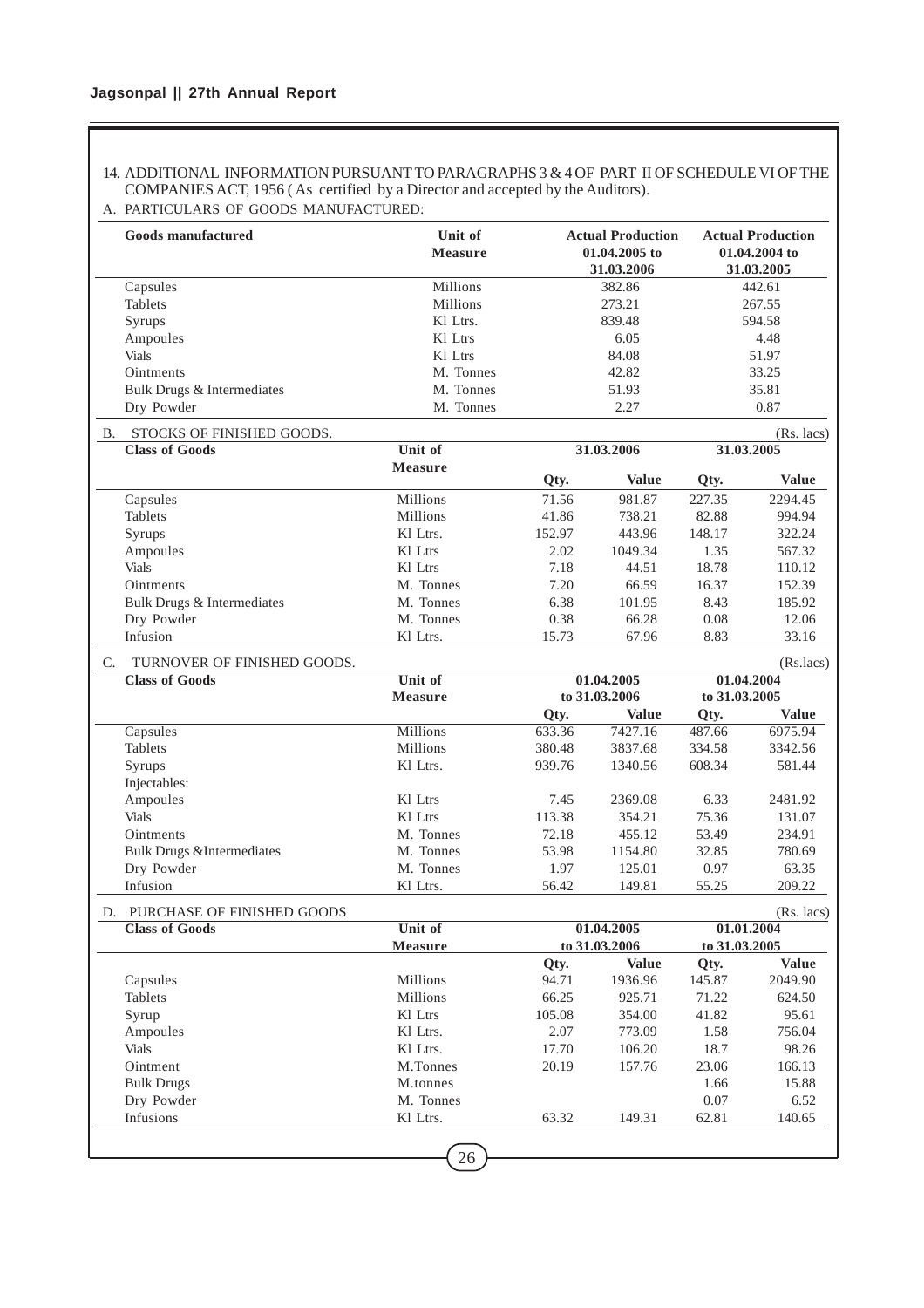|    | E. Installed Capacity                                                                                                                                                                                                                             |                                            |                      |                            |
|----|---------------------------------------------------------------------------------------------------------------------------------------------------------------------------------------------------------------------------------------------------|--------------------------------------------|----------------------|----------------------------|
|    | <b>Class of Goods</b>                                                                                                                                                                                                                             | Unit of<br><b>Measure</b>                  | 31.03.2006           | 31.03.2005                 |
|    | Capsules                                                                                                                                                                                                                                          | <b>Millions</b>                            | 1300                 | 1300                       |
|    | Tablets                                                                                                                                                                                                                                           | Millions                                   | 1300                 | 1300                       |
|    | Syrup                                                                                                                                                                                                                                             | Kl Ltrs.                                   | 2400                 | 2400                       |
|    | Injectables:                                                                                                                                                                                                                                      |                                            |                      |                            |
|    | Ampoules                                                                                                                                                                                                                                          | Kl Ltrs                                    | 33                   | 33                         |
|    | <b>Vials</b><br>Ointment                                                                                                                                                                                                                          | Kl Ltrs                                    | 406                  | 406                        |
|    | F. CONSUMPTION OF RAW MATERIAL                                                                                                                                                                                                                    | M. Tonnes                                  | 164                  | 164<br>$(Rs$ lacs)         |
|    | <b>Item</b>                                                                                                                                                                                                                                       | Unit of                                    | 01.04.2005           | 01.04.2004                 |
|    |                                                                                                                                                                                                                                                   | <b>Measure</b>                             | to 31.3.2006         | to 31.3.2005               |
|    |                                                                                                                                                                                                                                                   |                                            | <b>Value</b><br>Qty. | <b>Value</b><br>Qty.       |
|    | D L Oxyphene Base                                                                                                                                                                                                                                 | Mt. Tonnes                                 | 1,041.09<br>37.7     | 30.0<br>960.13             |
|    | Others*                                                                                                                                                                                                                                           |                                            | 7,182.73             | 7,029.54<br>$\equiv$       |
|    | Total                                                                                                                                                                                                                                             |                                            | 8,223.82             | 7,989.67                   |
|    | * No single item constitutes more than 10% in Value terms of the total consumption                                                                                                                                                                |                                            |                      |                            |
|    | G. BREAK-UP OF CONSUMPTION OF RAW MATERIALS                                                                                                                                                                                                       |                                            |                      |                            |
|    | Indigenous (Rs lacs)                                                                                                                                                                                                                              |                                            | 7478.99              | 7485.09                    |
|    | As % age of total<br>Imported (Rs lacs)                                                                                                                                                                                                           |                                            | 90.94<br>744.83      | 93.68<br>504.58            |
|    | As % age of Total                                                                                                                                                                                                                                 |                                            | 9.06                 | 6.32                       |
|    |                                                                                                                                                                                                                                                   |                                            |                      |                            |
|    | H. VALUE OF IMPORTS ON CIF BASIS                                                                                                                                                                                                                  |                                            |                      |                            |
|    | Raw Materials (Rs lacs)                                                                                                                                                                                                                           |                                            | 659.65               | 585.47                     |
| Ι. | VALUE OF FINISHED GOODS PURCHASED (Rs. lacs)                                                                                                                                                                                                      |                                            | 4403.30              | 3953.49                    |
| J. | EXPENDITURE IN FOREIGN EXCHANGE                                                                                                                                                                                                                   |                                            |                      |                            |
|    | Travelling (Rs lacs)                                                                                                                                                                                                                              |                                            | 51.55                | 33.39                      |
|    | Subscription                                                                                                                                                                                                                                      |                                            | Nil                  | 0.22                       |
|    | Others                                                                                                                                                                                                                                            |                                            | 44.64                |                            |
|    | K. EARNINGS IN FOREIGN EXCHANGE<br>Export FOB value (Rs lacs)                                                                                                                                                                                     |                                            | 432.36               | 357.64                     |
|    | 15. Deferred tax adjustment has been made upto 31.03.2006. No affect of section 43B liabilities have been made as they are                                                                                                                        |                                            |                      |                            |
|    | permanent differences.                                                                                                                                                                                                                            |                                            |                      |                            |
|    | 16. Segment Reporting                                                                                                                                                                                                                             |                                            |                      |                            |
|    | The company operates in the Pharmaceutical segment. The segment results are as under:-                                                                                                                                                            |                                            |                      |                            |
|    | Sales (Rs. in lacs)                                                                                                                                                                                                                               |                                            | 17213.43             | 14801.18                   |
|    | Profit after tax (Rs. in lacs)                                                                                                                                                                                                                    |                                            | 496.39               | 531.80                     |
|    | 17. Disclosure of Earning per Share:<br>Basic and diluted Earning per Share                                                                                                                                                                       |                                            | Rs. 1.89             | Rs. 2.03                   |
|    | 18. Related party disclosures – AS 18                                                                                                                                                                                                             |                                            |                      |                            |
|    | A) The company does not have any subsidiary company and or related companies.                                                                                                                                                                     |                                            |                      |                            |
|    | B) Directors:- Related parties                                                                                                                                                                                                                    | Transaction                                |                      |                            |
|    | Jagmohan Singh Kochhar                                                                                                                                                                                                                            | 47,01,000                                  | - Remuneration       |                            |
|    | Rajpal Singh Kochhar                                                                                                                                                                                                                              | 47,01,000                                  | - Remuneration       |                            |
|    | 19. Previous years' figures have been re-grouped and rearranged wherever necessary.                                                                                                                                                               |                                            |                      |                            |
|    | 20. The names of small scale industries to whom the Company owes dues outstanding for more than 30 days at the Balance Sheet                                                                                                                      |                                            |                      |                            |
|    | date, computed on unit-wise basis, are: M/s. Air - Tech Industries, Andel Equipments Pvt. Ltd., Anod Pharma Pvt. Ltd.,<br>Classic Bottle Caps Pvt.Ltd, Jay Kay Printers, Lasersec India Pvt.Ltd. New Age Aqua Pvt. Ltd., Nitin Life Sciences Ltd. |                                            |                      |                            |
|    | As per our report of even date                                                                                                                                                                                                                    |                                            |                      |                            |
|    | For P.P. Thukral & Co.                                                                                                                                                                                                                            | <b>J.S. Kochhar</b>                        |                      | S. Mukhopadhyay            |
|    | <b>Chartered Accountants</b>                                                                                                                                                                                                                      | Chairman                                   |                      | Director                   |
|    |                                                                                                                                                                                                                                                   |                                            |                      |                            |
|    | <b>Suresh Sethi</b><br>Partner                                                                                                                                                                                                                    | R.P.S. Kochhar<br><b>Managing Director</b> |                      | Dr. S.K. Goyal<br>Director |
|    |                                                                                                                                                                                                                                                   |                                            |                      |                            |
|    | Place: New Delhi                                                                                                                                                                                                                                  | Sanjiv Kumar Dudeja                        |                      | S.K. Mata                  |
|    | Dated: 14.06.2006                                                                                                                                                                                                                                 | General Manager                            |                      | Company Secretary          |
|    |                                                                                                                                                                                                                                                   |                                            |                      |                            |
|    |                                                                                                                                                                                                                                                   |                                            |                      |                            |

J.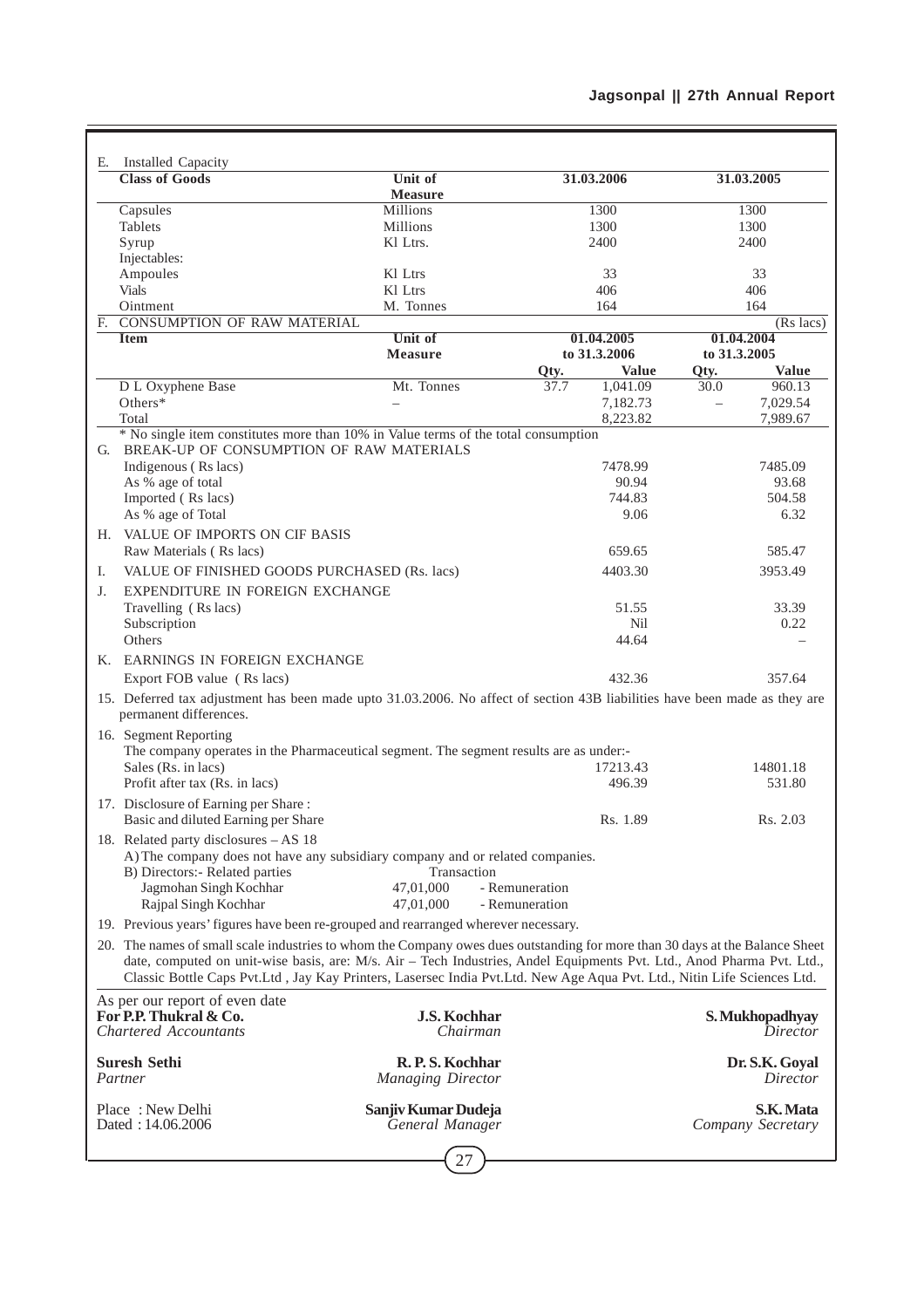Ē

|     | Part IV of Schedule VI of The Companies Act, 1956<br><b>Balance Sheet Abstract and Company's General Business Profile</b> |                                 |                                  |                      |                                    |
|-----|---------------------------------------------------------------------------------------------------------------------------|---------------------------------|----------------------------------|----------------------|------------------------------------|
| I.  | <b>Registration Details</b>                                                                                               |                                 |                                  |                      |                                    |
|     | Registration No.                                                                                                          | 9181                            | <b>State Code</b>                | $\ddot{\phantom{a}}$ | 55                                 |
|     | <b>Balance Sheet Date</b>                                                                                                 | : 31.03.2006                    |                                  |                      |                                    |
| П.  | Capital Raised During the year (Amount in Rs. thousand)                                                                   |                                 |                                  |                      |                                    |
|     | Public Issue                                                                                                              | NIL                             | Rights Issue                     |                      | $NIL$                              |
|     | Bonus Issue                                                                                                               | NIL                             | Private Placement/Others:        |                      | <b>NIL</b>                         |
|     | III. Position of Mobilisation and Deployment of Funds (Amount in Rs. thousand)                                            |                                 |                                  |                      |                                    |
|     | <b>Total Liabilities</b>                                                                                                  | 1415534                         | <b>Total Assets</b>              |                      | 1415534                            |
|     | <b>SOURCES OF FUNDS</b>                                                                                                   |                                 |                                  |                      |                                    |
|     | Paid-Up Capital                                                                                                           | 130990                          | Reserves & Surplus               | $\ddot{\phantom{a}}$ | 571364                             |
|     | <b>Secured Loans</b>                                                                                                      | 349279                          | Unsecured Loans                  | $\ddot{\cdot}$       | 71451                              |
|     | Deferred Tax Liability<br><b>APPLICATION OF FUNDS</b>                                                                     | 25806                           |                                  |                      |                                    |
|     | Net Fixed Assets                                                                                                          | 366937                          | Investments                      |                      | 5                                  |
|     | Net Current Assets                                                                                                        | 781948                          | Misc. Expenditure                | $\ddot{\cdot}$       | <b>NIL</b>                         |
|     | <b>Accumulated Losses</b>                                                                                                 | <b>NIL</b>                      |                                  |                      |                                    |
| IV. | Performance of Company (Amount in Rs. thousand)                                                                           |                                 |                                  |                      |                                    |
|     | Turnover                                                                                                                  | 1721343                         | Total Expenditure                | $\ddot{\phantom{a}}$ | 1637081                            |
|     | Profit/Loss Before Tax                                                                                                    | 84262                           | Profit/Loss After Tax            | $\ddot{\cdot}$       | $+49640$                           |
|     | Earning Per Share                                                                                                         | Rs. 1.89<br>÷.                  | Dividend Rate                    | $\ddot{\cdot}$       | 2%                                 |
| V.  | Generic names of three principal products/services of Company                                                             |                                 |                                  |                      |                                    |
|     | (As per monetary terms)                                                                                                   |                                 |                                  |                      |                                    |
|     | Item Code No. (ITC Code)                                                                                                  | 294200<br>$\ddot{\phantom{a}}$  |                                  |                      |                                    |
|     | <b>Product Description</b>                                                                                                | t.                              | Dextropropoxyphene Hydrochloride |                      |                                    |
|     | Item Code No. (ITC Code)                                                                                                  | 300410                          |                                  |                      |                                    |
|     | <b>Product Description</b>                                                                                                | Ampicillin<br>$\ddot{\cdot}$    |                                  |                      |                                    |
|     | Item Code No. (ITC Code)                                                                                                  | 300490                          |                                  |                      |                                    |
|     | <b>Product Description</b>                                                                                                | Nandrolone Decanoate            |                                  |                      |                                    |
|     |                                                                                                                           |                                 |                                  |                      |                                    |
|     | As per our report of even date                                                                                            |                                 |                                  |                      |                                    |
|     | For P.P. Thukral & Co.                                                                                                    | <b>J.S. Kochhar</b><br>Chairman |                                  |                      | S. Mukhopadhyay<br><i>Director</i> |
|     | <b>Chartered Accountants</b>                                                                                              |                                 |                                  |                      |                                    |
|     | <b>Suresh Sethi</b>                                                                                                       | R.P.S. Kochhar                  |                                  |                      | Dr. S.K. Goyal                     |
|     | Partner                                                                                                                   | <b>Managing Director</b>        |                                  |                      | Director                           |
|     | Place: New Delhi                                                                                                          | Sanjiv Kumar Dudeja             |                                  |                      | S.K. Mata                          |
|     | Dated: 14.06.2006                                                                                                         | General Manager                 |                                  |                      | Company Secretary                  |
|     |                                                                                                                           | 28                              |                                  |                      |                                    |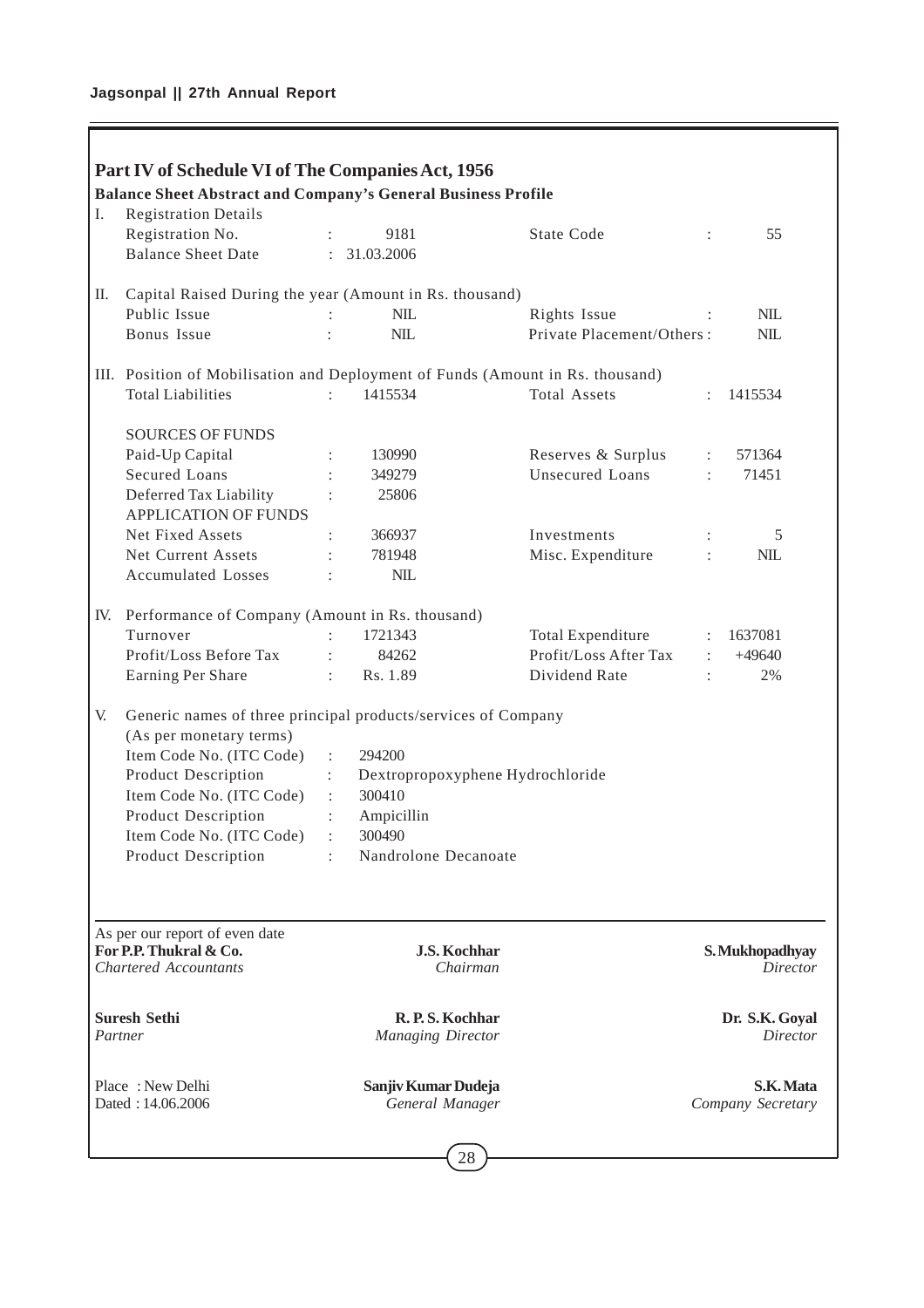# **Cash Flow Statement**

**for the Period Ended 31st March, 2006**

(Pursuant to Clause 32 of the Listing Agreement)

|              |                                                        |                                                                                                                                                                                                    | 31.03.2006        | 31.03.2005                     |
|--------------|--------------------------------------------------------|----------------------------------------------------------------------------------------------------------------------------------------------------------------------------------------------------|-------------------|--------------------------------|
|              |                                                        |                                                                                                                                                                                                    | (Rs.)             | (Rs.)                          |
| <b>A.</b>    | <b>Cash Flow From operating activities</b>             |                                                                                                                                                                                                    |                   |                                |
|              | Net Profit before tax and extraordinary items          |                                                                                                                                                                                                    | 8,42,61,565       | 8,26,60,144                    |
| Add:         | Adjustment for Depreciation                            |                                                                                                                                                                                                    | 1,50,92,879       | 1,31,70,597                    |
|              | Total                                                  |                                                                                                                                                                                                    | 9,93,54,444       | 9,58,30,741                    |
| Add:         | Interest                                               |                                                                                                                                                                                                    | 4,69,86,516       | 3,29,80,011                    |
|              | Operating profit before working capital changes        |                                                                                                                                                                                                    | 14,63,40,960      | 12,88,10,752                   |
|              | Less: Increase in Inventories                          |                                                                                                                                                                                                    | (12, 85, 19, 705) | 10,63,19,335                   |
|              | Increase in Sundry Debtors                             |                                                                                                                                                                                                    | 16, 13, 78, 307   | (2,39,43,554)                  |
|              | Increase in Loans & Advances                           |                                                                                                                                                                                                    | (3,20,69,751)     | 4,36,07,461                    |
|              | Increase in Balances with Scheduled Bank               |                                                                                                                                                                                                    | 1,21,50,326       | (1,39,70,647)                  |
|              |                                                        |                                                                                                                                                                                                    | 13,34,01,783      | 1,67,98,156                    |
| Add:         | Increase in Current Liabilities & Provisions           |                                                                                                                                                                                                    | (95, 59, 442)     | 6,16,69,795                    |
|              | Increase in Short term borrowings from banks           |                                                                                                                                                                                                    | 4,98,95,091       | 1,98,38,198                    |
|              |                                                        | 17, 37, 37, 432                                                                                                                                                                                    | 9,83,06,149       |                                |
|              | Less: Payment of Interest                              |                                                                                                                                                                                                    | 4,69,86,516       | 3,29,80,011                    |
|              | Income Tax, Deferred Tax & Fringe benefit Tax          |                                                                                                                                                                                                    | 5,80,07,511       | 2,94,80,338                    |
|              | Dividend & Tax on Dividend                             |                                                                                                                                                                                                    | 29,87,227         | 2,95,38,245                    |
|              | Cash flow before extra ordinary items                  |                                                                                                                                                                                                    | 6,57,56,179       | 63,07,555                      |
| <b>B.</b>    | <b>Cash Outflow for investing activities</b>           |                                                                                                                                                                                                    |                   |                                |
|              | Purchase of fixed assets                               |                                                                                                                                                                                                    | 6,88,86,020       | 2,33,88,679                    |
|              |                                                        |                                                                                                                                                                                                    | (31,29,841)       | (1,70,81,125)                  |
| $\mathbf{C}$ | <b>Cash Flow from financing activities</b>             |                                                                                                                                                                                                    |                   |                                |
| Add:         | Proceeds from Fixed deposits                           |                                                                                                                                                                                                    | 53,24,879         | 1,55,31,104                    |
|              |                                                        |                                                                                                                                                                                                    | 21,95,038         | (15,50,021)                    |
| Add:         | Cash & Imprest in Hand as on 31.03.2005                |                                                                                                                                                                                                    | 14,98,490         | 30,48,511                      |
|              | Balance of Cash & Imprest in Hand as on 31.03.2006     |                                                                                                                                                                                                    | 36,93,528         | 14,98,490                      |
|              |                                                        | We have verified the above Cash Flow Statement for the year ended<br>31st March 2006 with the audited accounts for the year ended on that<br>date and found the same to be in agreement therewith. |                   |                                |
|              | As per our report of even date                         |                                                                                                                                                                                                    |                   |                                |
|              | For P.P. Thukral & Co.<br><b>Chartered Accountants</b> | <b>J.S. Kochhar</b><br>Chairman                                                                                                                                                                    |                   | S. Mukhopadhyay<br>Director    |
| Partner      | <b>Suresh Sethi</b>                                    | R. P. S. Kochhar<br><b>Managing Director</b>                                                                                                                                                       |                   | Dr. S.K. Goyal<br>Director     |
|              | Place: New Delhi<br>Dated: 14.06.2006                  | Sanjiv Kumar Dudeja<br>General Manager                                                                                                                                                             |                   | S.K. Mata<br>Company Secretary |
|              |                                                        |                                                                                                                                                                                                    |                   |                                |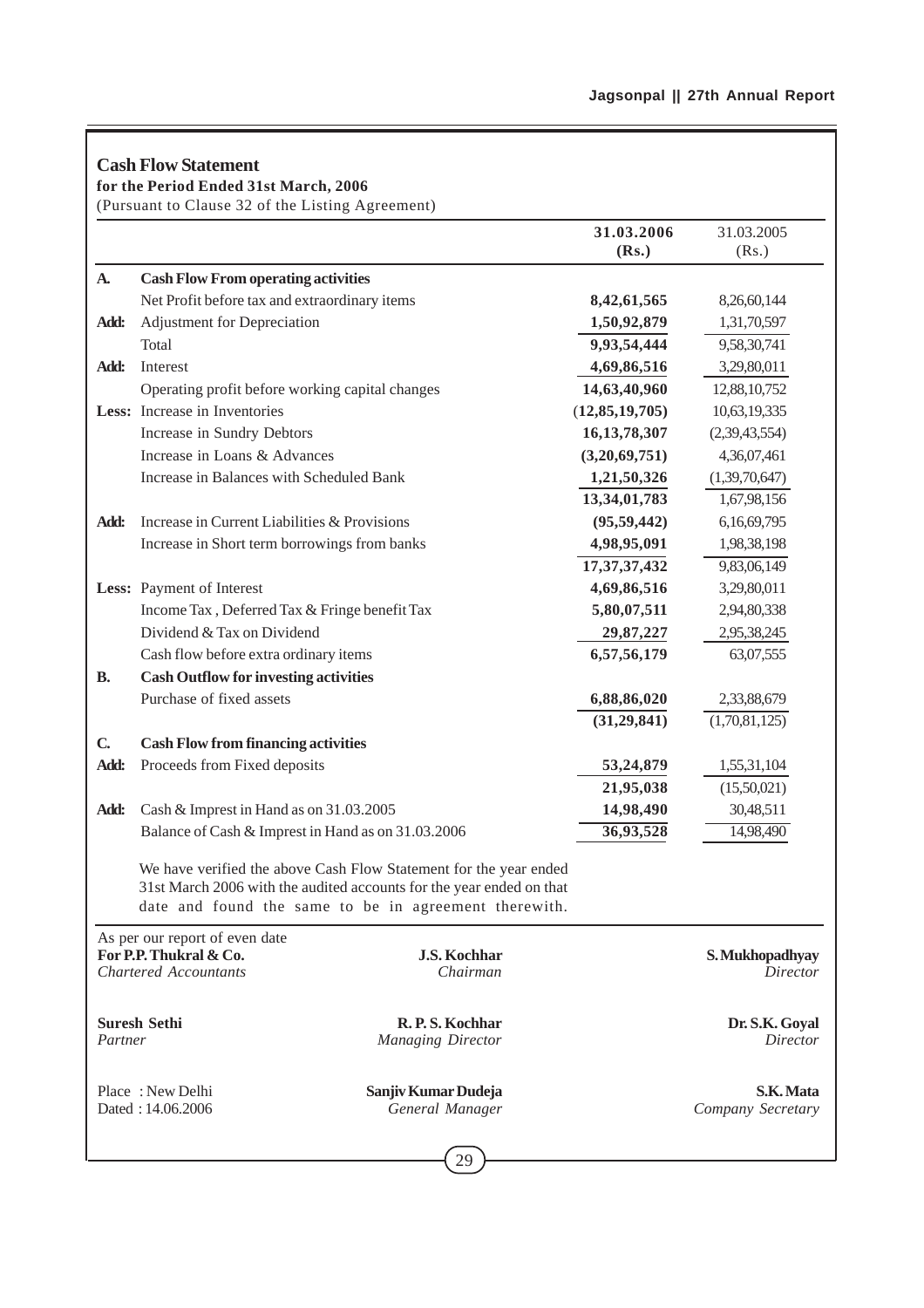| JAGSONPAL PHARMACEUTICALS LIMITED<br><b>PROXY</b>                                                                                                                                       |                            |  |  |  |  |  |  |
|-----------------------------------------------------------------------------------------------------------------------------------------------------------------------------------------|----------------------------|--|--|--|--|--|--|
|                                                                                                                                                                                         |                            |  |  |  |  |  |  |
|                                                                                                                                                                                         |                            |  |  |  |  |  |  |
|                                                                                                                                                                                         |                            |  |  |  |  |  |  |
|                                                                                                                                                                                         |                            |  |  |  |  |  |  |
|                                                                                                                                                                                         |                            |  |  |  |  |  |  |
|                                                                                                                                                                                         |                            |  |  |  |  |  |  |
| as my/our proxy in my/our absence to attend and vote for me/us, and on my/our behalf, at the 27th Annual                                                                                |                            |  |  |  |  |  |  |
| General Meeting of the Company to be held on 30.09.2006                                                                                                                                 | Thirty<br>Paise<br>Revenue |  |  |  |  |  |  |
|                                                                                                                                                                                         | Stamp                      |  |  |  |  |  |  |
| Notes: The proxy must be deposited at the Registered Office of the Company at T-210J, Shahpur Jat, New<br>Delhi-110049, not less than 48 hours before the time for holding the Meeting. |                            |  |  |  |  |  |  |
|                                                                                                                                                                                         |                            |  |  |  |  |  |  |
| <b>JAGSONPAL PHARMACEUTICALS LIMITED</b><br><b>ATTENDANCE SLIP</b><br>THIS ATTENDANCE SLIP, DULY FILLED IN, IS TO BE HANDED OVER AT<br>THE ENTRANCE OF THE MEETING HALL                 |                            |  |  |  |  |  |  |
| Name of the attending Member                                                                                                                                                            |                            |  |  |  |  |  |  |
|                                                                                                                                                                                         |                            |  |  |  |  |  |  |
| Name of Proxy (In Block Letters, to be filled                                                                                                                                           |                            |  |  |  |  |  |  |
|                                                                                                                                                                                         |                            |  |  |  |  |  |  |
| I hereby record my presence at the 27th Annual General Meeting at Vanita Samaj, 13 Institutional Area,<br>Lodi Road, New Delhi-110003 at 10.00 am on 30.09.2006                         |                            |  |  |  |  |  |  |
|                                                                                                                                                                                         |                            |  |  |  |  |  |  |
| * To be signed at the time of handing over this slip.                                                                                                                                   |                            |  |  |  |  |  |  |
| 30                                                                                                                                                                                      |                            |  |  |  |  |  |  |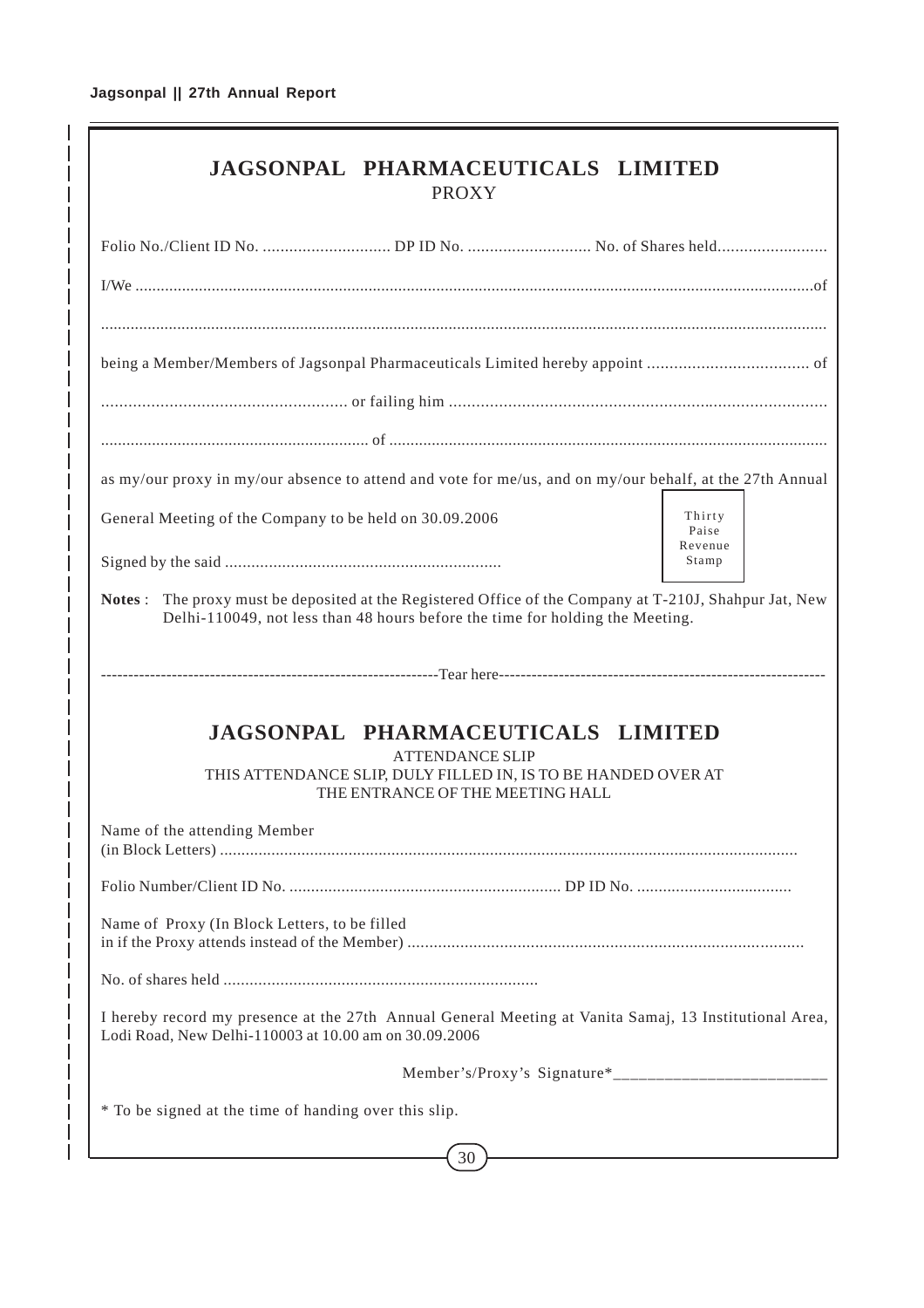## **Past Record**

(Rs. in Lacs)

|                |                               | <b>Financial Year Ending</b> |           |         |                               |                                  |                                  |           |         |           |          |                               |                                |                                |                                  |                               |
|----------------|-------------------------------|------------------------------|-----------|---------|-------------------------------|----------------------------------|----------------------------------|-----------|---------|-----------|----------|-------------------------------|--------------------------------|--------------------------------|----------------------------------|-------------------------------|
|                | <b>Particulars</b>            | 03/1992                      | 03 / 1993 | 03/1994 | 12/1994<br>$(9 \text{ mths})$ | 12 / 1995<br>$(12 \text{ mths})$ | 03 / 1997<br>$(15 \text{ mths})$ | 03 / 1998 | 03/1999 | 03 / 2000 | 03/2001  | 09/2001<br>$(6 \text{ mths})$ | 12/2002<br>$(15 \text{ mths})$ | 03/2004<br>$(15 \text{ mths})$ | 03 / 2005<br>$(12 \text{ mths})$ | 3/2006<br>$(12 \text{ mths})$ |
|                | <b>Fixed Assets</b>           | 230.30                       | 572.00    | 948.80  | 1101.01                       | 1173.10                          | 1424.40                          | 1475.95   | 1583.51 | 1659.45   | 2816.91  | 2794.12                       | 2845.6                         | 3076.02                        | 3154.82                          | 3669.37                       |
|                | Investments                   | 0.00                         | 0.00      | 9.70    | 9.71                          | 299.10                           | 299.10                           | 0.10      | 0.10    | 0.10      | 0.05     | 0.05                          | 0.05                           | 0.05                           | 0.05                             | 0.05                          |
|                | Net Current Assets            | 173.10                       | 309.80    | 402.90  | 763.59                        | 915.50                           | 1196.60                          | 1952.59   | 2744.99 | 3689.50   | 4465.56  | 4790.28                       | 4223.88                        | 4031.09                        | 4320.64                          | 4326.69                       |
|                | <b>Total Capital Employed</b> | 403.30                       | 881.80    | 1361.30 | 1874.98                       | 2387.70                          | 2921.10                          | 3428.63   | 4328.60 | 5349.05   | 7282.52  | 7584.45                       | 7069.53                        | 7107.16                        | 7475.51                          | 7738.05                       |
|                | Share Holders' Funds          | 303.60                       | 717.10    | 1183.20 | 1434.17                       | 2018.50                          | 2361.80                          | 2810.68   | 3256.16 | 4066.42   | 6023.78  | 5919.38                       | 6157.61                        | 6601.21                        | 6814.25                          | 7023.54                       |
|                | Sales                         | 2594.00                      | 3448.00   | 4089.00 | 4125.75                       | 5970.90                          | 7561.20                          | 7908.75   | 9146.08 | 11846.29  | 13651.87 | 5690.26                       | 15446.93                       | 17278.09                       | 14801.11                         | 17213.43                      |
| $\overline{1}$ | Other income                  | 15.30                        | 8.00      | 34.00   | 29.81                         | 10.50                            | 12.60                            | 28.27     | 35.65   | 43.26     | 21.74    | 28.11                         | 63.25                          | 81.46                          | 25.86                            | 48.82                         |
|                | <b>Operating Profit</b>       | 171.00                       | 343.40    | 501.90  | 558.28                        | 984.90                           | 1251.40                          | 1216.83   | 1314.23 | 1852.59   | 1975.24  | 606.31                        | 1435.74                        | 1710.50                        | 1288.11                          | 1463.41                       |
|                | Interest                      | 95.70                        | 139.20    | 181.80  | 139.20                        | 283.60                           | 541.00                           | 403.11    | 458.68  | 444.81    | 509.19   | 283.77                        | 570.34                         | 405.12                         | 329.80                           | 469.87                        |
|                | Depreciation                  | 10.00                        | 11.40     | 18.80   | 18.82                         | 30.20                            | 52.00                            | 55.15     | 67.32   | 78.34     | 89.95    | 50.57                         | 129.74                         | 144.66                         | 131.71                           | 150.93                        |
|                | Tax                           | 19.00                        | 66.50     | 66.80   | 107.29                        | 150.00                           | 188.00                           | 190.00    | 217.00  | 388.00    | 361.00   | 90.00                         | 220.00                         | 366.00                         | 280.14                           | 282.36                        |
|                | Profit After Tax              | 46.20                        | 126.40    | 234.50  | 292.97                        | 431.10                           | 470.40                           | 568.57    | 571.22  | 941.44    | 1015.10  | 181.98                        | 515.66                         | 794.71                         | 546.47                           | 497.18                        |
|                | <b>Retained Earnings</b>      | 19.70                        | 95.40     | 199.00  | 259.69                        | 386.60                           | 137.30                           | 460.51    | 455.69  | 820.49    | 885.97   | 109.37                        | 282.25                         | 473.08                         | 236.43                           | 470.20                        |
|                | Dividend (Including Tax)      | 26.50                        | 31.00     | 35.50   | 33.28                         | 44.50                            | 112.70                           | 108.06    | 108.06  | 119.86    | 108.26   | 72.17                         | 138.15                         | 295.54                         | 295.38                           | 29.87                         |
|                | Dividend (%)                  | 15.00                        | 17.50     | 20.00   | 18.75                         | 25.00                            | 25.00                            | 30.00     | 30.00   | 30.00     | 30.00    | 20.00                         | 37.50                          | 80.00                          | 20.00                            | 2.00                          |
|                | Earning Per Share (Rs.)       | 2.61                         | 7.13      | 13.22   | 16.50                         | 13.17                            | 14.35                            | 17.36     | 17.44   | 28.75     | 31.00    | 5.56                          | 15.75                          | 23.45                          | 2.03                             | 1.89                          |